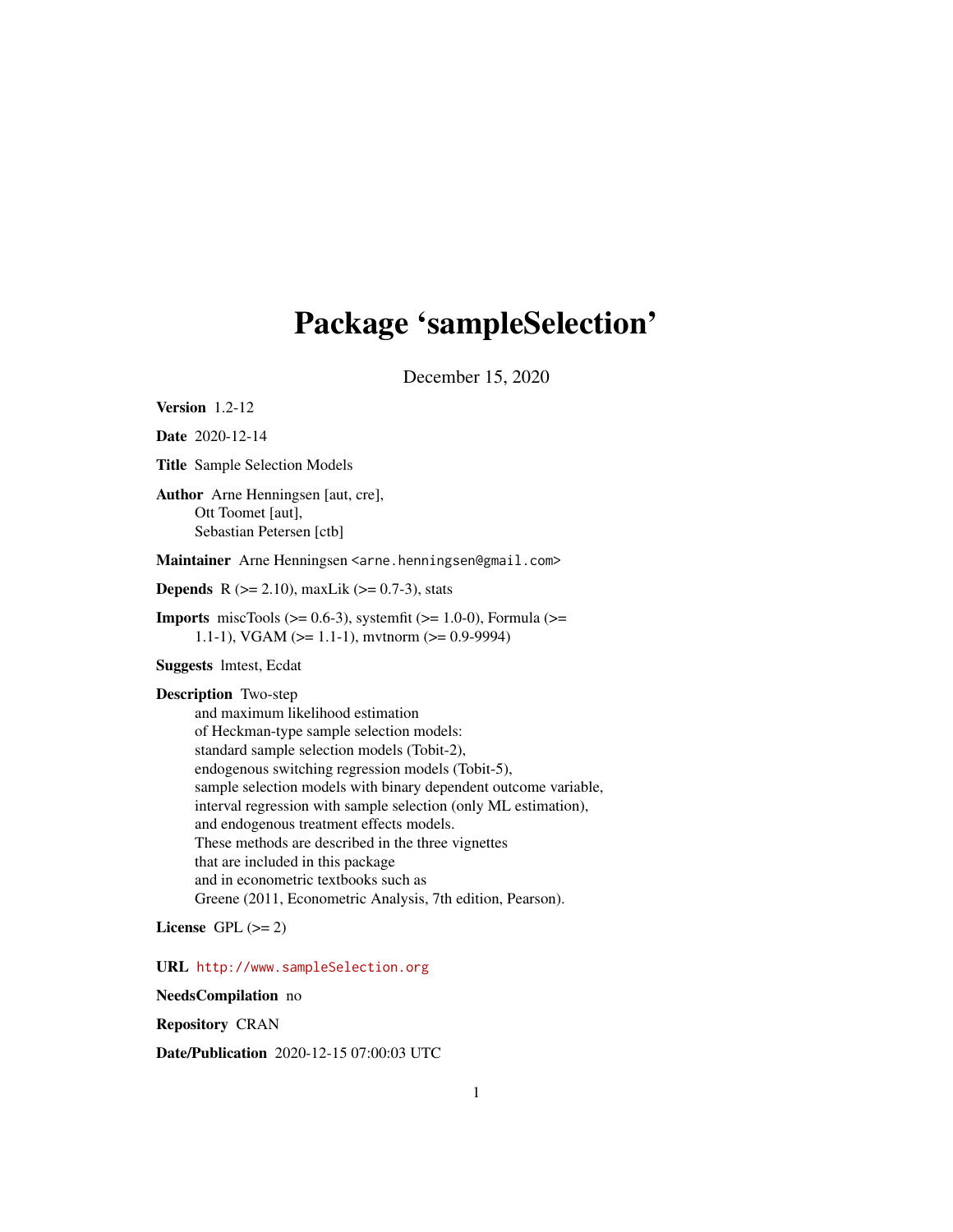# <span id="page-1-0"></span>R topics documented:

|       | model.frame.binaryChoice $\ldots \ldots \ldots \ldots \ldots \ldots \ldots \ldots \ldots \ldots \ldots \ldots \ldots 11$ |    |
|-------|--------------------------------------------------------------------------------------------------------------------------|----|
|       |                                                                                                                          |    |
|       |                                                                                                                          |    |
|       |                                                                                                                          |    |
|       |                                                                                                                          |    |
|       |                                                                                                                          |    |
|       |                                                                                                                          |    |
|       |                                                                                                                          |    |
|       |                                                                                                                          |    |
|       |                                                                                                                          |    |
|       |                                                                                                                          |    |
|       |                                                                                                                          |    |
|       |                                                                                                                          |    |
|       |                                                                                                                          |    |
|       |                                                                                                                          |    |
|       |                                                                                                                          |    |
|       |                                                                                                                          |    |
|       |                                                                                                                          |    |
|       |                                                                                                                          |    |
| Index |                                                                                                                          | 41 |

<span id="page-1-1"></span>coef.selection *Extract Coefficients from Selection Models*

# Description

This function extracts coefficients from sample selection models

#### Usage

```
## S3 method for class 'selection'
coef(object, part = "full", ...)## S3 method for class 'summary.selection'
coef(object, part = "full", ...)## S3 method for class 'coef.selection'
print( x, prefix = TRUE,
     digits = max(3, getOption("digits") - 3), ...
```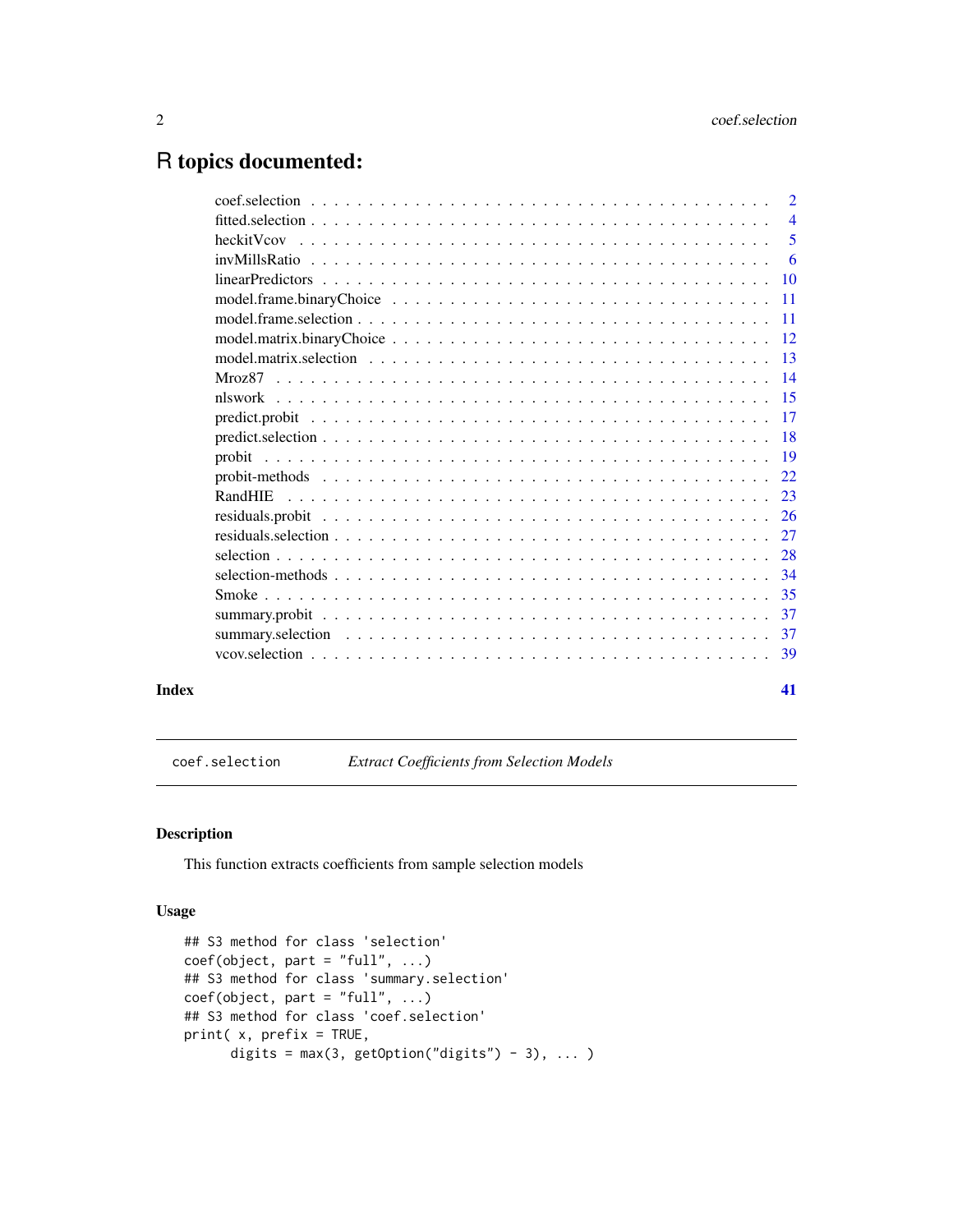# <span id="page-2-0"></span>coef.selection 3

#### Arguments

| object       | object of class selection or summary. selection.                                                                                                                                                                                                                                                                                                                                                                                                  |
|--------------|---------------------------------------------------------------------------------------------------------------------------------------------------------------------------------------------------------------------------------------------------------------------------------------------------------------------------------------------------------------------------------------------------------------------------------------------------|
| part         | character string indicating which parts of the coefficients to extract: "full" for<br>all parameters (selection estimates, outcome estimates, error variance and cor-<br>relation, including parameters that were calculated based on estimated parame-<br>ters), "outcome" for the outcome estimates only (including the coefficient of the<br>inverse Mill's ratio in case of a two-step estimation), or "est" for all estimated<br>parameters. |
| $\mathsf{x}$ | object returned by coef. selection.                                                                                                                                                                                                                                                                                                                                                                                                               |
| prefix       | logical. Add a prefix to the names of the coefficients that indicates to which<br>equation the coefficient belongs.                                                                                                                                                                                                                                                                                                                               |
| digits       | numeric, (suggested) number of significant digits.                                                                                                                                                                                                                                                                                                                                                                                                |
|              | currently not used.                                                                                                                                                                                                                                                                                                                                                                                                                               |

# Value

coef. selection returns a vector of the estimated coefficients.

coef.summary.selection returns a matrix of the estimated coefficients, their standard errors, tvalues, and p-values.

# Author(s)

Arne Henningsen, Ott Toomet (<otoomet@ut.ee>)

# See Also

[coef](#page-0-0), [selection](#page-27-1), [vcov.selection](#page-38-1), and [selection-methods](#page-33-1).

```
## Estimate a simple female wage model taking into account the labour
## force participation
   data(Mroz87)
   a \le heckit(lfp \sim huswage + kids5 + mtr + fatheduc + educ + city,
               log(wage) ~ educ + city, data=Mroz87)
## extract all coefficients of the model:
coef( a )
## now extract the coefficients of the outcome model only:
coef( a, part="outcome")
## extract all coefficients, standard errors, t-values
## and p-values of the model:
coef( summary( a ) )
## now extract the coefficients, standard errors, t-values
## and p-values of the outcome model only:
coef( summary( a ), part="outcome")
```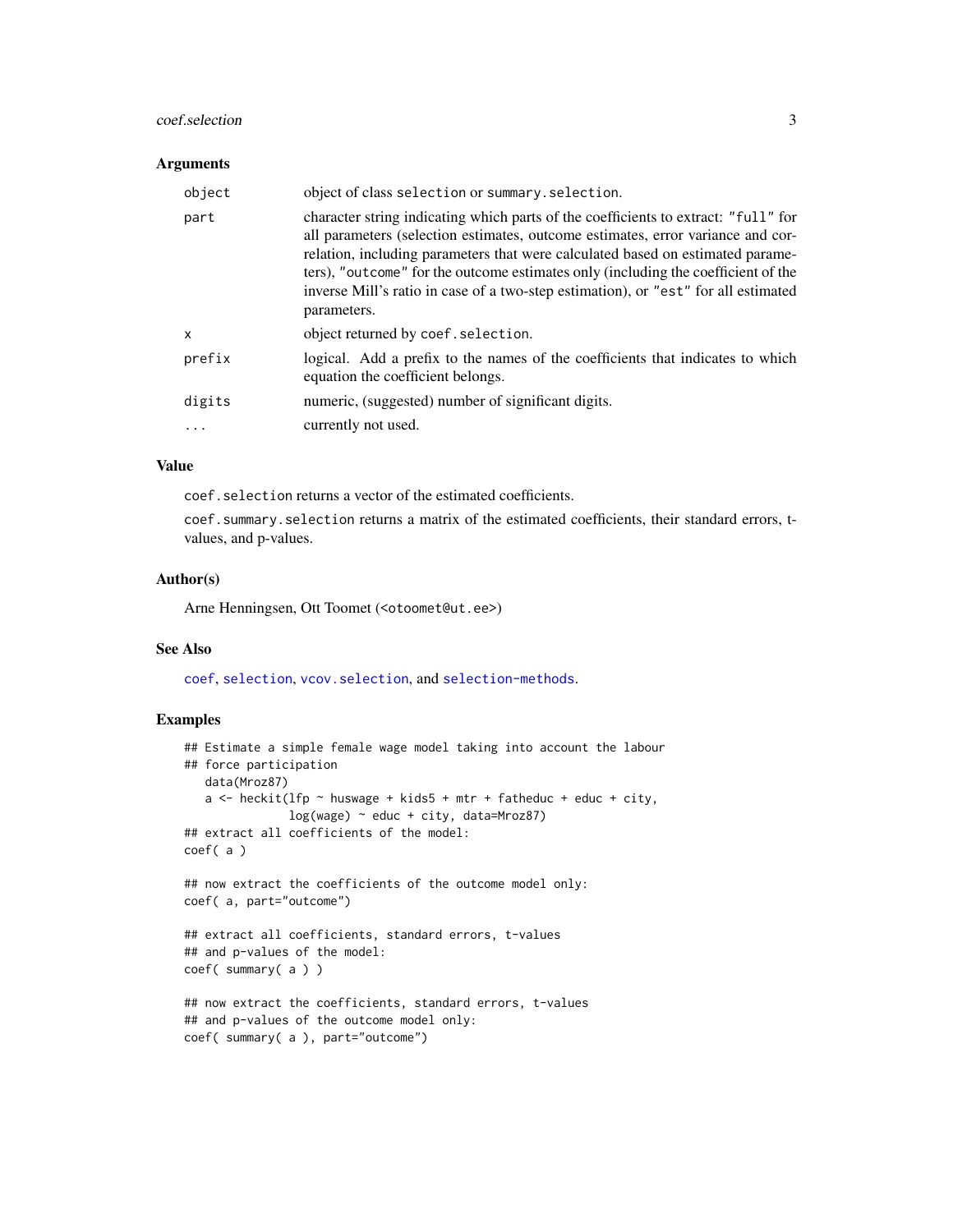<span id="page-3-1"></span><span id="page-3-0"></span>fitted.selection *Fitted Values of Selection Models*

# Description

Calculate fitted values of sample selection models

# Usage

```
## S3 method for class 'selection'
fitted(object, part = "outcome", ... )
```
# Arguments

| object    | object of class selection.                                                                                                                                                                     |
|-----------|------------------------------------------------------------------------------------------------------------------------------------------------------------------------------------------------|
| part      | character string indication which fitted values to extract: "outcome" for the fit-<br>ted values of the outcome equation(s) or "selection" for the fitted values of the<br>selection equation. |
| $\ddotsc$ | further arguments passed to other methods (e.g. fitted.probit or fitted).                                                                                                                      |

#### Details

If the model was estimated by the 2-step method, the fitted values of the outcome equation are calculated using all regressors of this equation including the inverse Mill's ratios, i.e. the fitted values correspond to the conditional expectations (see predict. selection).

If the model was estimated by the maximum likelihood method, the fitted values of the outcome equation are calculated by disregarding the selection equation, i.e. the fitted values correspond to the unconditional expectations (see [predict.selection](#page-17-1)).

The fitted values of the selection equation are probabilities. If the dependent variable of the outcome equation is binary, also the fitted values of the outcome equation are probabilities.

# Value

A numeric vector of the fitted values.

# Author(s)

Arne Henningsen

# See Also

[fitted](#page-0-0), [selection](#page-27-1), [residuals.selection](#page-26-1), and [selection-methods](#page-33-1).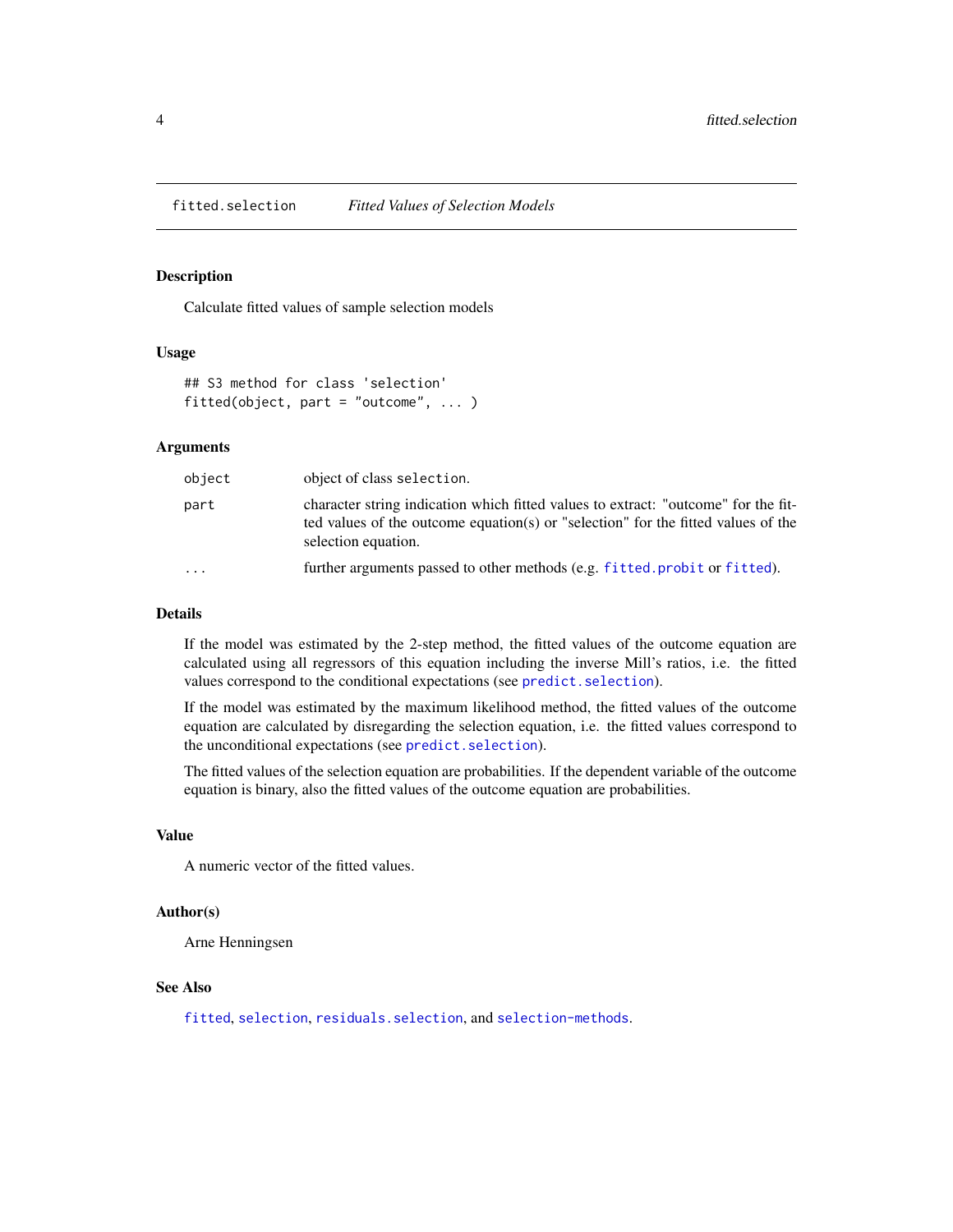<span id="page-4-0"></span>

Calculate the asymptotic covariance matrix for the coefficients of a Heckit estimation

# Usage

```
heckitVcov( xMat, wMat, vcovProbit, rho, delta, sigma,
saveMemory = TRUE )
```
# Arguments

| xMat       | model matrix of the 2nd step estimation.                                                                             |
|------------|----------------------------------------------------------------------------------------------------------------------|
| wMat       | model matrix of the 1st step probit estimation.                                                                      |
| vcovProbit | variance covariance matrix of the 1st step probit estimation.                                                        |
| rho        | the estimated $\rho$ , see Greene (2003, p. 784).                                                                    |
| delta      | the estimated $\delta$ s, see Greene (2003, p. 784).                                                                 |
| sigma      | the estimated $\sigma$ , see Greene (2003, p. 784).                                                                  |
| saveMemory | logical. Save memory by using a different implementation of the formula? (this<br>should not influence the results). |

# Details

The formula implemented in heckitVcov is available, e.g., in Greene (2003), last formula on page 785.

# Value

the variance covariance matrix of the coefficients.

#### Author(s)

Arne Henningsen

#### References

Greene, W. H. (2003) *Econometric Analysis, Fifth Edition*, Prentice Hall.

Lee, L., G. Maddala and R. Trost (1980) Asymetric covariance matrices of two-stage probit and two-stage tobit methods for simultaneous equations models with selectivity. *Econometrica*, 48, p. 491-503.

# See Also

[heckit](#page-27-2).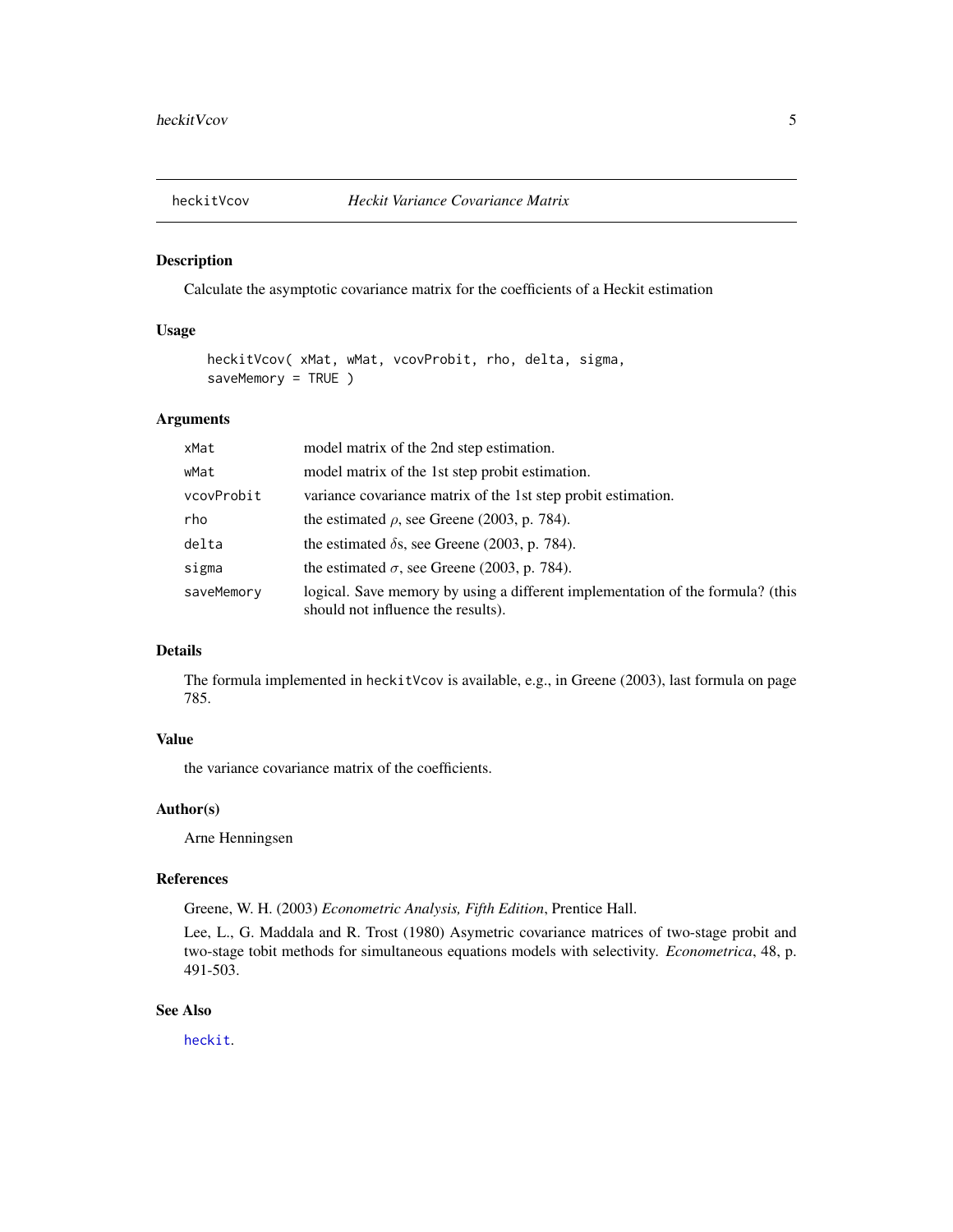<span id="page-5-0"></span>

Calculates the 'Inverse Mill's Ratios' of univariate and bivariate probit models.

#### Usage

invMillsRatio( x, all = FALSE )

### Arguments

|     | probit model estimated by probit, glm or vglm.                                    |
|-----|-----------------------------------------------------------------------------------|
| all | a logical value indicating whether the inverse Mill's Ratios should be calculated |
|     | for all observations.                                                             |

# Details

The formula to calculate the inverse Mill's ratios for univariate probit models is taken from Greene (2003, p. 785), whereas the formulas for bivariate probit models are derived in Henning and Henningsen (2005).

# Value

A data frame that contains the Inverse Mill's Ratios (IMR) and the delta values (see Greene, 2003, p. 784).

If a univariate probit estimation is provided, the variables IMR1 and IMR0 are the Inverse Mill's Ratios to correct for a sample selection bias of  $y = 1$  and  $y = 0$ , respectively. Accordingly, 'delta1' and 'delta0' are the corresponding delta values.

If a bivariate probit estimation is provided, the variables IMRa1, IMRa0, IMRb1, and IMRb0 are the Inverse Mills Ratios to correct for a sample selection bias of  $y = 1$  and  $y = 0$  in equations 'a' and 'b', respectively. Accordingly, 'deltaa1', 'deltaa0', 'deltab1' and 'deltab0' are the corresponding delta values.

#### Author(s)

Arne Henningsen

# References

Greene, W. H. (2003) *Econometric Analysis, Fifth Edition*, Prentice Hall.

Henning, C.H.C.A and A. Henningsen (2005) Modeling Price Response of Farm Households in Imperfect Labor Markets in Poland: Incorporating Transaction Costs and Heterogeneity into a Farm Household Approach. Unpublished, University of Kiel, Germany.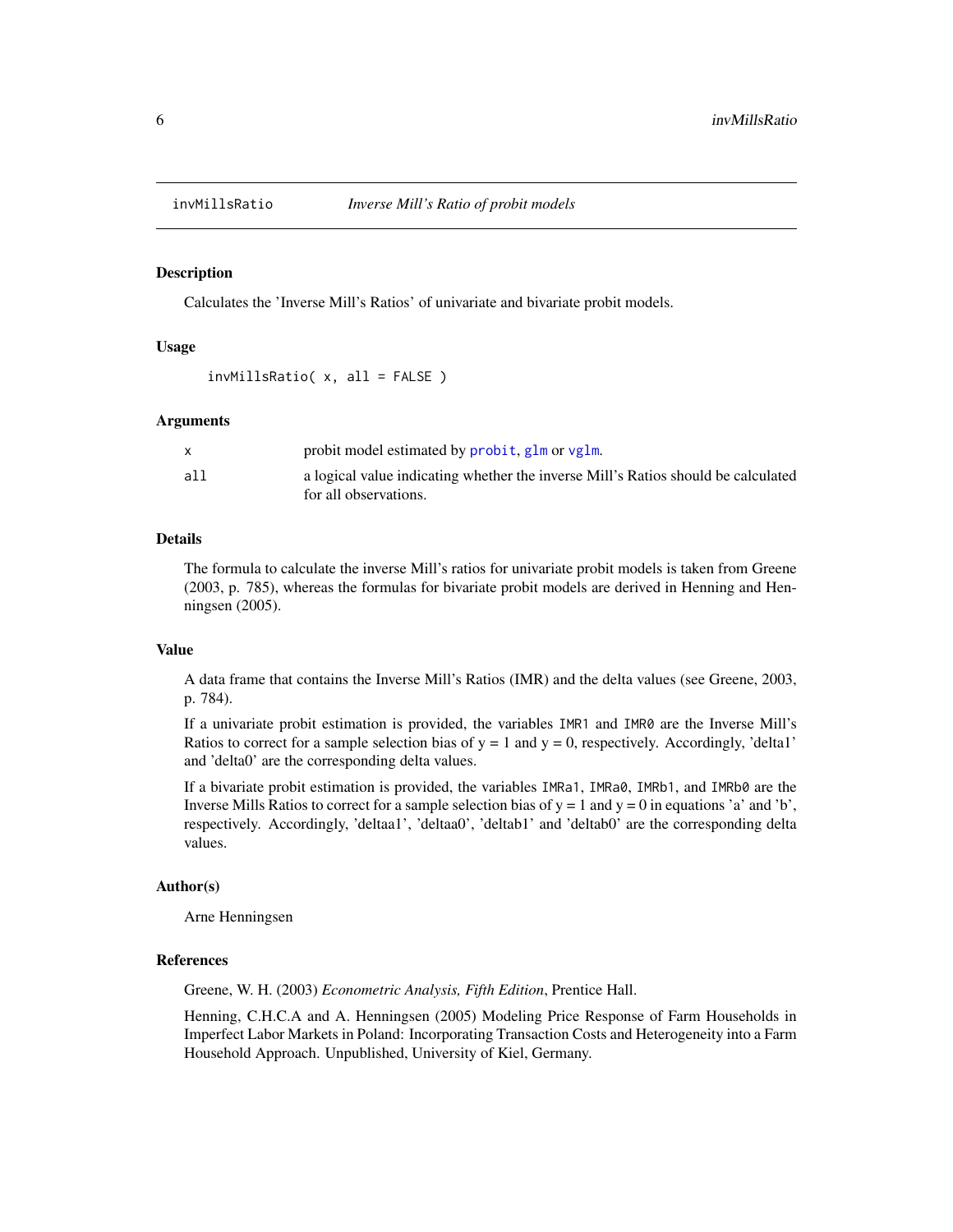# invMillsRatio 7

```
## Wooldridge( 2003 ): example 17.5, page 590
data(Mroz87)
myProbit <- glm( lfp ~ nwifeinc + educ + exper + I( exper^2 ) + age +
   kids5 + kids618, family = binomial( link = "probit" ), data=Mroz87 )
Mroz87$IMR <- invMillsRatio( myProbit )$IMR1
myHeckit <- lm( log( wage ) ~ ~educ + exper + I( exper^2 ) + IMR,
   data = Mroz87[ Mroz87$1fp == 1, ] )# using NO labor force participation as endogenous variable
Mroz87$nolfp <- 1 - Mroz87$lfp
myProbit2 <- glm( nolfp ~ nwifeinc + educ + exper + I( exper^2 ) + age +
   kids5 + kids618, family = binomial( link = "probit" ), data=Mroz87 )
all.equal( invMillsRatio( myProbit )$IMR1, invMillsRatio( myProbit2 )$IMR0 )
   # should be true
# example for bivariate probit
library( "mvtnorm" )
library( "VGAM" )
nObs <- 1000
# error terms (trivariate normal)
sigma <- symMatrix( c( 2, 0.7, 1.2, 1, 0.5, 1 ) )
myData <- as.data.frame( rmvnorm( nObs, c( 0, 0, 0 ), sigma ) )
names( myData ) <- c( "e0", "e1", "e2" )
# exogenous variables (indepently normal)
myData$x0 <- rnorm( nObs )
myData$x1 <- rnorm( nObs )
myData$x2 <- rnorm( nObs )
# endogenous variables
myData$y0 < -1.5 + 0.8 * myData$x1 + myData$e0myData$y1 <- ( 0.3 + 0.4 * myData$x1 + 0.3 * myData$x2 + myData$e1 ) > 0
myData$y2 <- (-0.1 + 0.6 \times \text{myData$}x1 + 0.7 \times \text{myData$}x2 + \text{myData$}e2 ) > 0# bivariate probit (using rhobit transformation)
bProbit <- vglm( cbind( y1, y2 ) \sim x1 + x2, family = binom2.rho,
   data = myData )
summary( bProbit )
# bivariate probit (NOT using rhobit transformation)
bProbit2 <- vglm( cbind( y1, y2 ) \sim x1 + x2, family = binom2.rho(
  lrho = "identitylink" ), data = myData )
summary( bProbit2 )
# inverse Mills Ratios
imr <- invMillsRatio( bProbit )
imr2 <- invMillsRatio( bProbit2 )
all.equal( imr, imr2, tolerance = .Machine$double.eps ^ 0.25)
```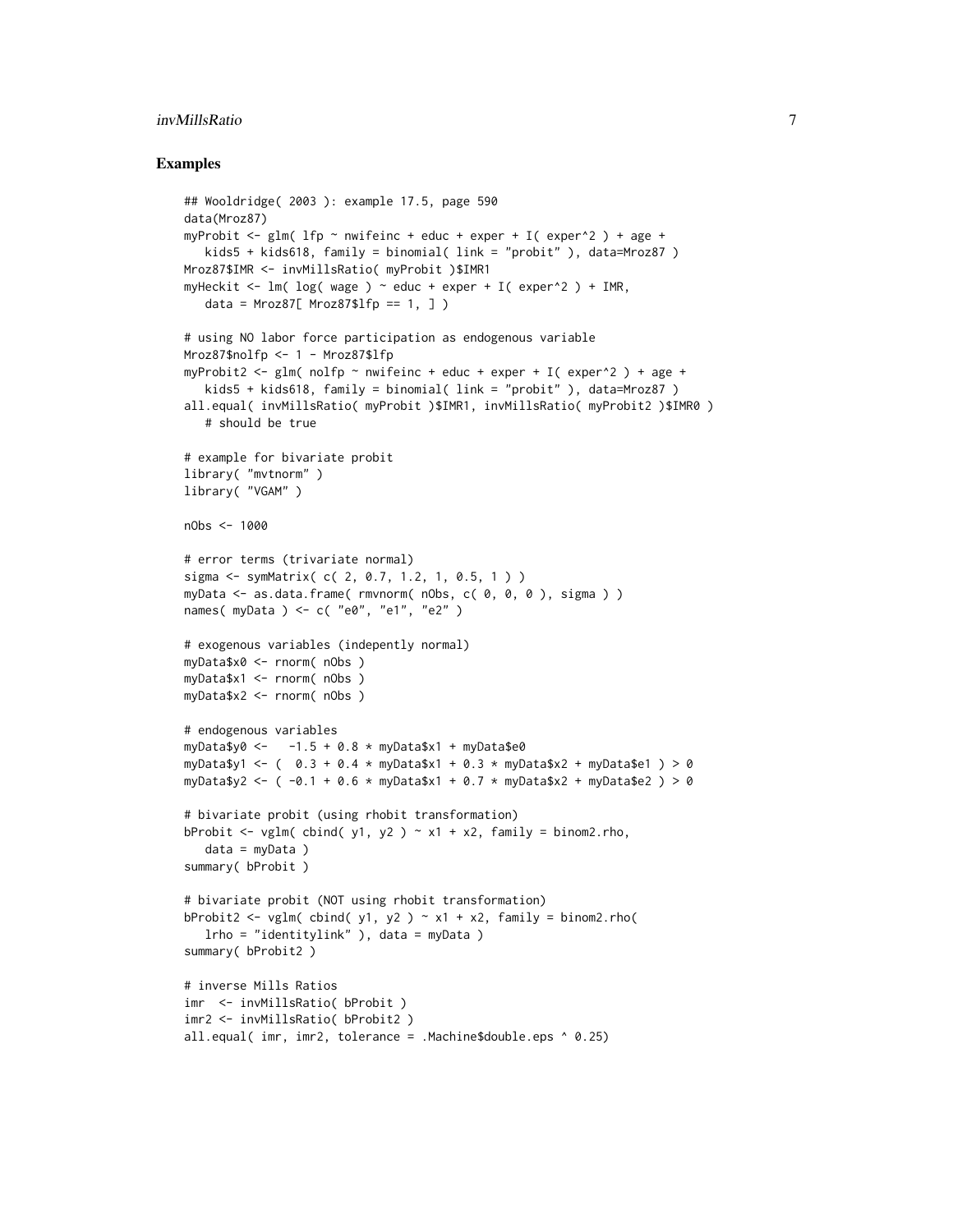```
# tests
# E[ e0 | y1* > 0 & y2* > 0 ]
mean( myData$e0[ myData$y1 & myData$y2 ] )
mean( signa[1,2] * imr$IMR11a + signa[1,3] * imr$IMR11b, na.rm = TRUE)
# E[ e0 | y1* > 0 & y2* <= 0 ]
mean( myData$e0[ myData$y1 & !myData$y2 ] )
mean( signa[1,2] * imr$IMR10a + signa[1,3] * imr$IMR10b, na.rm = TRUE)
# E[ e0 | y1* <= 0 & y2* > 0 ]
mean( myData$e0[ !myData$y1 & myData$y2 ] )
mean( signa[1,2] * imr$IMR@1a + signa[1,3] * imr$IMR@1b, na.rm = TRUE )# E[ e0 | y1* <= 0 & y2* <= 0 ]
mean( myData$e0[ !myData$y1 & !myData$y2 ] )
mean( sigma[1,2] * imr$IMR00a + sigma[1,3] * imr$IMR00b, na.rm = TRUE )
# E[ e0 | y1* > 0 ]mean( myData$e0[ myData$y1 ] )
mean( signa[1,2] \times imr$IMR1X, na.rm = TRUE )
# E[ e0 | y1* <= 0 ]
mean( myData$e0[ !myData$y1 ] )
mean( sigma[1,2] * imr$IMR0X, na.rm = TRUE )
# E[ e0 | y2* > 0 ]
mean( myData$e0[ myData$y2 ] )
mean( signa[1,3] \times imr$IMRX1, na.rm = TRUE )
# E[ e0 | y2* <= 0 ]
mean( myData$e0[ !myData$y2 ] )
mean( sigma[1,3] * imr$IMRX0, na.rm = TRUE )
# estimation for y1* > 0 and y2* > 0selection <- myData$y1 & myData$y2
# OLS estimation
ols11 <- lm( y0 ~ x1, data = myData, subset = selection )summary( ols11 )
# heckman type estimation
heckit11 <- lm( y0 ~ x1 ~ + IMR11a + IMR11b, data = cbind( myData, imr),
   subset = selection )
summary( heckit11 )
# estimation for y1* > 0 and y2* <= 0selection <- myData$y1 & !myData$y2
# OLS estimation
ols10 \le - lm( y0 \sim x1, data = myData, subset = selection )
summary( ols10 )
# heckman type estimation
heckit10 <- lm( y0 ~ x1 ~ + ~ IMR10a ~ + ~ IMR10b, data = chind( myData, imr ),subset = selection )
summary( heckit10 )
# estimation for y1* \leq 0 and y2* > 0selection <- !myData$y1 & myData$y2
# OLS estimation
ols01 <- lm( y0 ~ x1, data = myData, subset = selection )summary( ols01 )
# heckman type estimation
heckit01 <- lm( y0 ~ x1 ~ + ~ IMR01a ~ + ~ IMR01b, data = chind( myData, imr),
```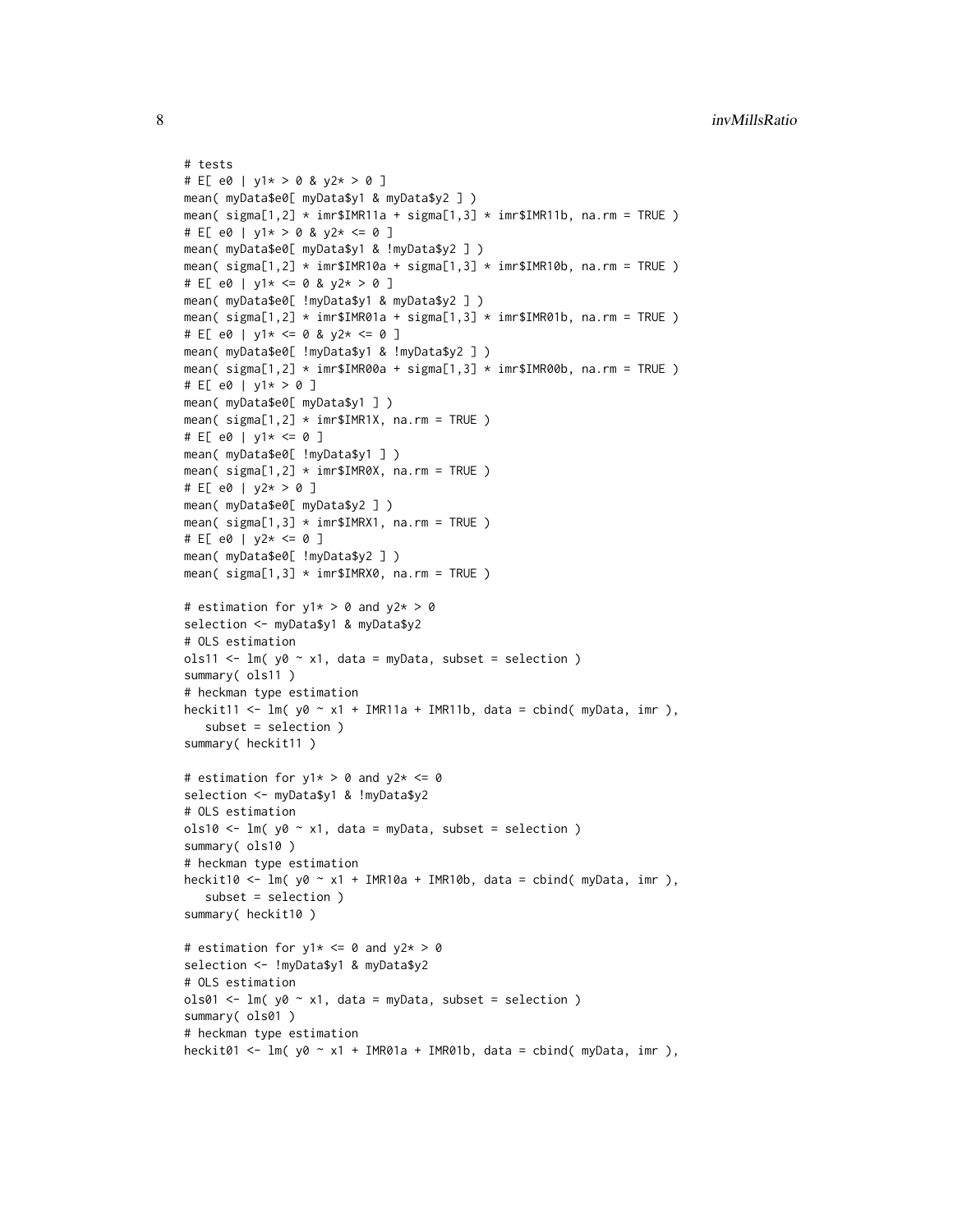# invMillsRatio 9

```
subset = selection )
summary( heckit01)
# estimation for y1* \le 0 and y2* \le 0selection <- !myData$y1 & !myData$y2
# OLS estimation
ols00 \le lm( y0 \sim x1, data = myData, subset = selection )
summary( ols00 )
# heckman type estimation
heckit00 <- lm( y0 ~ x1 ~ + ~ IMR00a ~ + ~ IMR00b, data = chind( myData, imr),subset = selection )
summary( heckit00 )
# estimation for y1* > 0
selection <- myData$y1
# OLS estimation
ols1X <- lm( y0 ~ x1, data = myData, subset = selection )summary( ols1X )
# heckman type estimation
heckit1X <- lm( y0 ~ x1 ~ + ~ IMR1X, data = chind( myData, imr),subset = selection )
summary( heckit1X )
# estimation for y1* <= 0
selection <- !myData$y1
# OLS estimation
ols0X <- lm(y0 \sim x1, data = myData, subset = selection )
summary( ols0X )
# heckman type estimation
heckit0X <- lm( y0 ~ x1 + IMR0X, data = cbind( myData, imr ),
  subset = selection )
summary( heckit0X )
# estimation for y2* > 0
selection <- myData$y2
# OLS estimation
olsX1 \leq lm( y0 \sim x1, data = myData, subset = selection )
summary( olsX1 )
# heckman type estimation
heckitX1 <- lm(y0 \sim x1 + IMRX1, data = cbind(myData, imr),subset = selection )
summary( heckitX1 )
# estimation for y2* <= 0
selection <- !myData$y2
# OLS estimation
olsX0 <- lm(y0 \sim x1, data = myData, subset = selection )
summary( olsX0 )
# heckman type estimation
heckitX0 <- lm( y0 ~ x1 ~ + ~ IMRX0, data = chind( myData, imr),subset = selection )
summary( heckitX0 )
```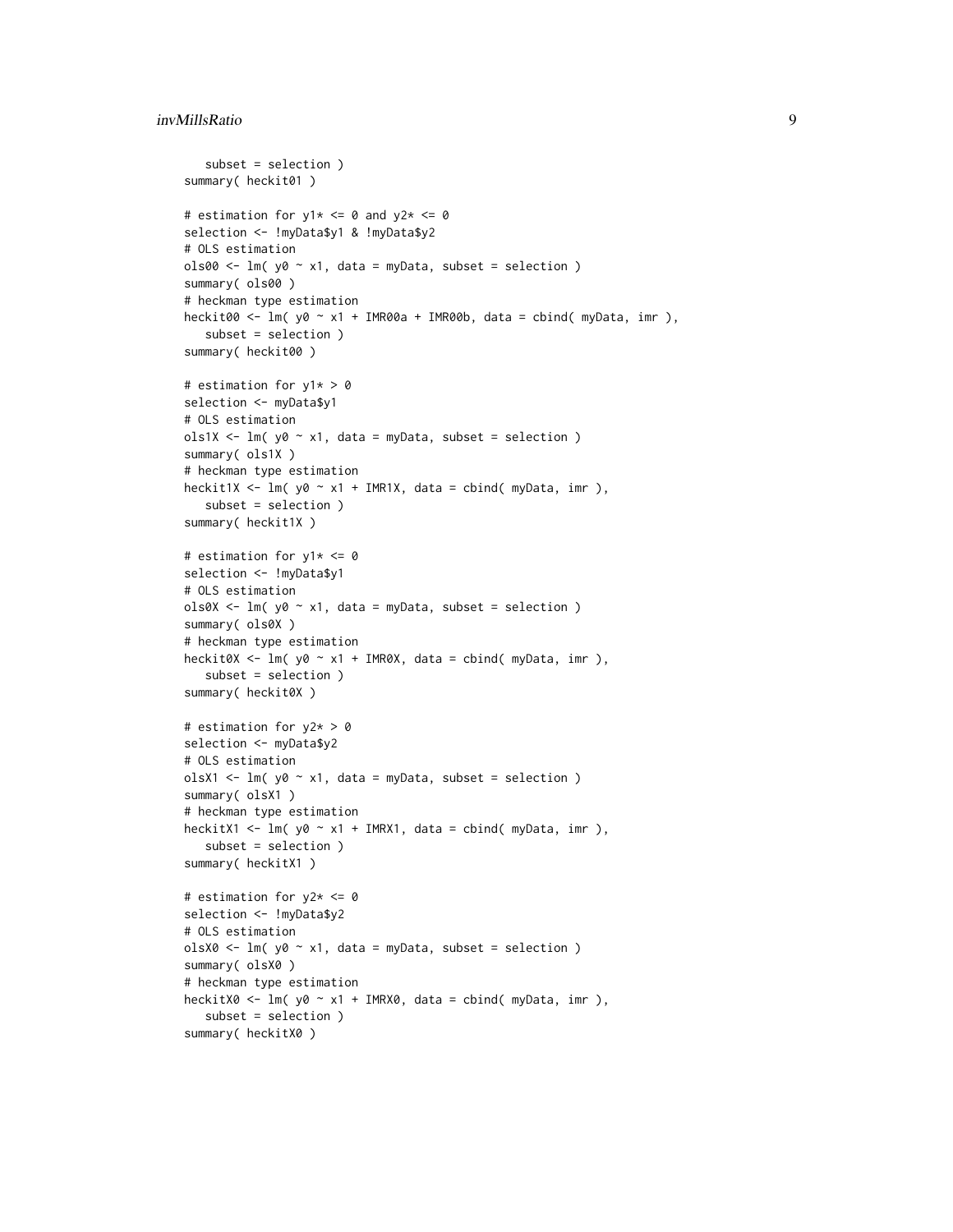<span id="page-9-0"></span>linearPredictors *Calculates linear predictors for different models*

# <span id="page-9-1"></span>Description

Calculates the (unobservable) linear predictors for probability models.

# Usage

```
linearPredictors(x, ...)
```

```
## S3 method for class 'probit'
linearPredictors( x, ... )
```
# Arguments

| x        | model of an appropriate class           |
|----------|-----------------------------------------|
| $\cdots$ | other arguments depending on the method |

# Details

It is a generic function with a method for 'probit'.

# Value

A matrix with nrow equal to the number of observations and one column: the linear predictors for observations

# Author(s)

Ott Toomet <otoomet@ut.ee>, Arne Henningsen

# See Also

[probit](#page-18-1) and [probit-methods](#page-21-2).

```
data(Mroz87)
Mroz87$kids <- ( Mroz87$kids5 + Mroz87$kids618 > 0 )
a \le - probit(lfp \sim kids + educ + hushrs + huseduc + huswage + mtr +
motheduc, data=Mroz87)
b <- linearPredictors(a)
cor(Mroz87$lfp, b) # should be positive and highly significant
```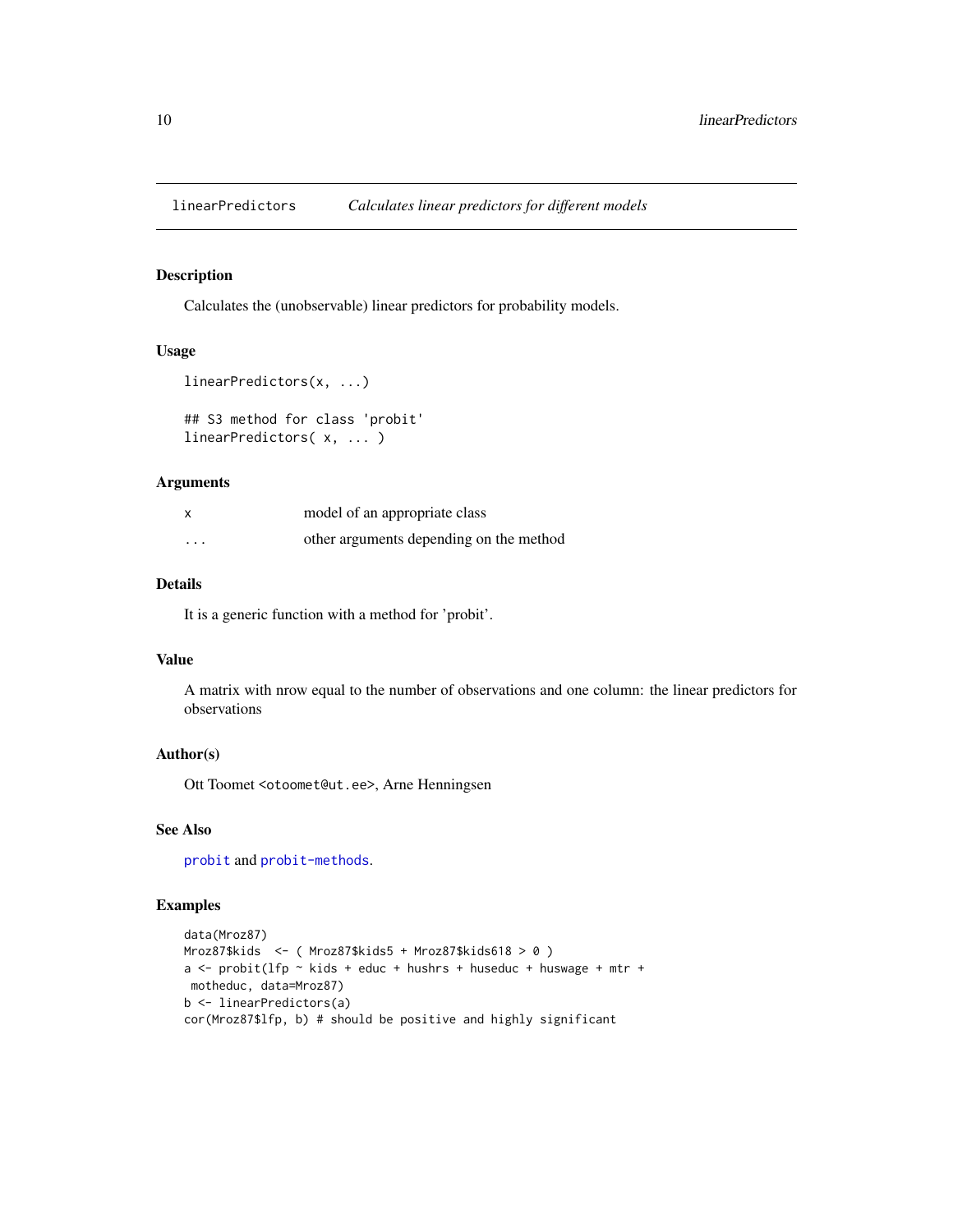<span id="page-10-1"></span><span id="page-10-0"></span>model.frame.binaryChoice

*Data of Binary Choice Models*

# Description

Return the variables used for estimating a binary choice model

# Usage

## S3 method for class 'binaryChoice' model.frame( formula, ... )

# Arguments

| formula              | object of class binaryChoice.                                  |
|----------------------|----------------------------------------------------------------|
| $\ddot{\phantom{0}}$ | further arguments passed to other methods (e.g. model. frame). |

# Value

A data.frame containing all variables used for the estimation.

# Author(s)

Arne Henningsen, Ott Toomet <otoomet@ut.ee>

# See Also

[binaryChoice](#page-18-2), [probit](#page-18-1), [model.frame](#page-0-0), [model.matrix.binaryChoice](#page-11-1), and [probit-methods](#page-21-2).

<span id="page-10-2"></span>model.frame.selection *Data of Selection Models*

# Description

Return the variables used for estimating a sample selection model

#### Usage

```
## S3 method for class 'selection'
model.frame(formula, ... )
```
# Arguments

| formula  | object of class selection.                                                                   |
|----------|----------------------------------------------------------------------------------------------|
| $\cdots$ | further arguments passed to other methods (e.g. model. frame or model. frame. binaryChoice). |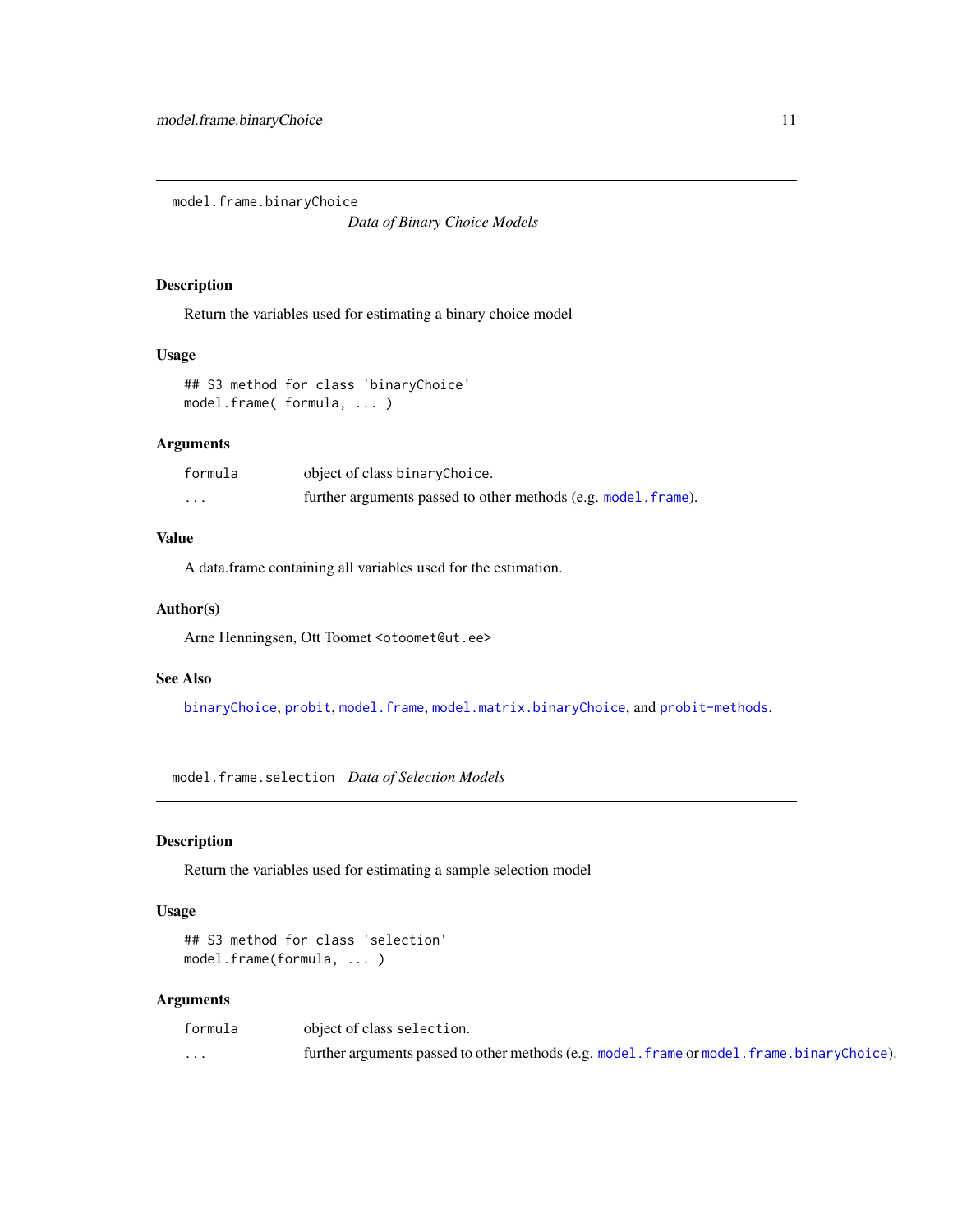# <span id="page-11-0"></span>Value

A data.frame containing all variables used for the estimation. The "terms" attribute contains the terms for the selection equation.

# Author(s)

Arne Henningsen

# See Also

[model.frame](#page-0-0), [selection](#page-27-1), [model.matrix.selection](#page-12-1), and [selection-methods](#page-33-1).

<span id="page-11-1"></span>model.matrix.binaryChoice

*Design Matrix of Binary Choice Models*

# Description

Create design matrix of binary choice models

#### Usage

## S3 method for class 'binaryChoice' model.matrix( object, ... )

# Arguments

| object               | object of class binaryChoice. |
|----------------------|-------------------------------|
| $\ddot{\phantom{0}}$ | currently not used.           |

# Value

The design matrix of binary choice models.

# Author(s)

Arne Henningsen, Ott Toomet <otoomet@ut.ee>

# See Also

[binaryChoice](#page-18-2), [probit](#page-18-1), [model.matrix](#page-0-0), [model.frame.binaryChoice](#page-10-1), and [probit-methods](#page-21-2).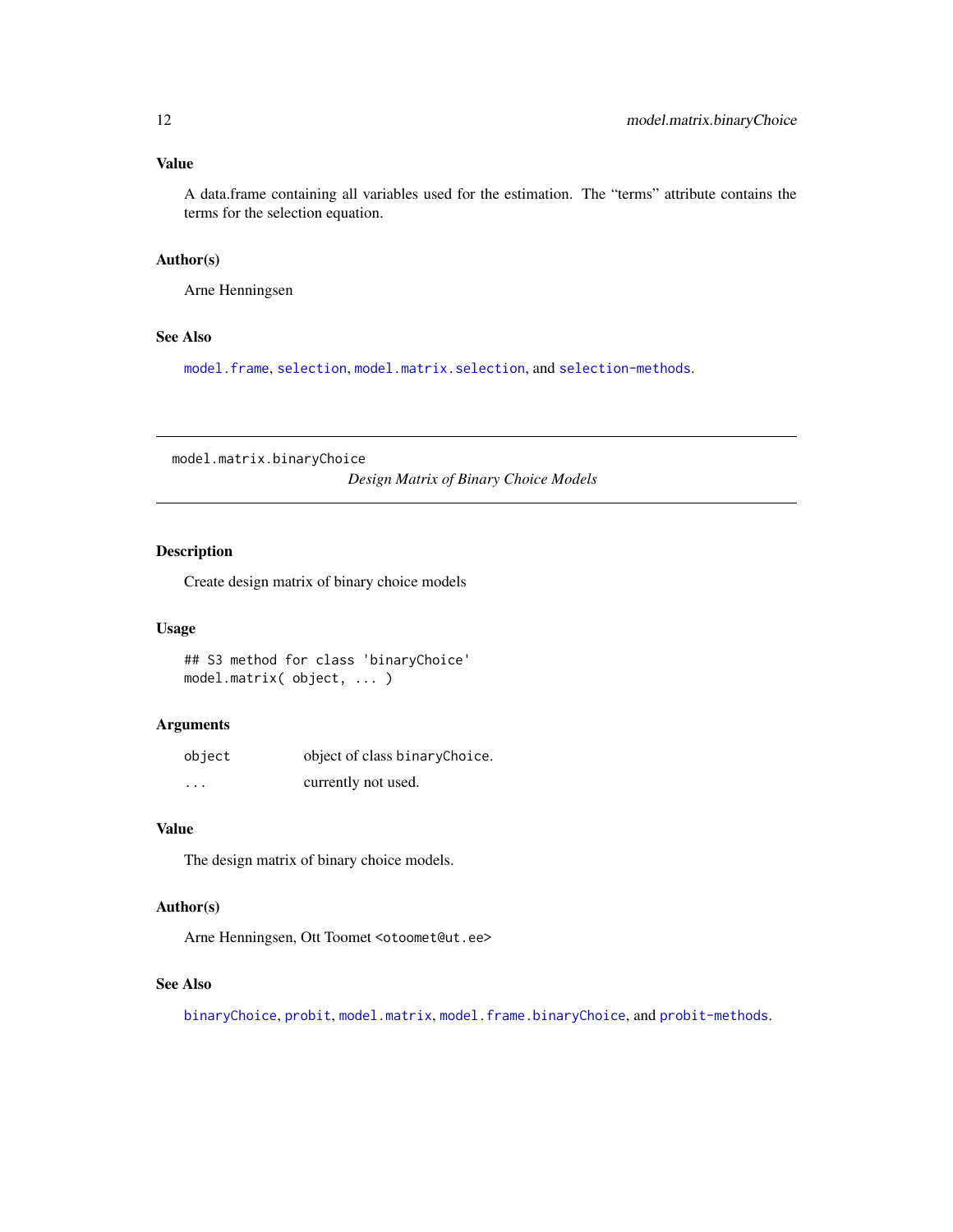<span id="page-12-1"></span><span id="page-12-0"></span>model.matrix.selection

*Design Matrix of Selection Models*

# Description

Create design matrix of sample selection models

#### Usage

```
## S3 method for class 'selection'
model.matrix(object, part = "outcome", ... )
```
# Arguments

| object | object of class selection.                                                                                                                                                                                     |
|--------|----------------------------------------------------------------------------------------------------------------------------------------------------------------------------------------------------------------|
| part   | character string indication which design matrix/matrices to extract: "outcome"<br>for the design matrix/matrices of the outcome equation(s) or "selection" for the<br>design matrix of the selection equation. |
| .      | further arguments passed to other methods (e.g. model matrix binaryChoice<br>or model.matrix).                                                                                                                 |

# Value

If argument part is "selection", the design matrix of the selection equation is returned.

If argument part is "outcome", the design matrix of the outcome equation (tobit-2 or treatment model) or a list of two outcome matrices (tobit-5 model) is returned. All unobserved outcomes, including the corresponding explanatory variables are set to NA, even in case where valid values were supplied for estimation.

#### Author(s)

Arne Henningsen

# See Also

[model.matrix](#page-0-0), [selection](#page-27-1), [model.frame.selection](#page-10-2), and [selection-methods](#page-33-1).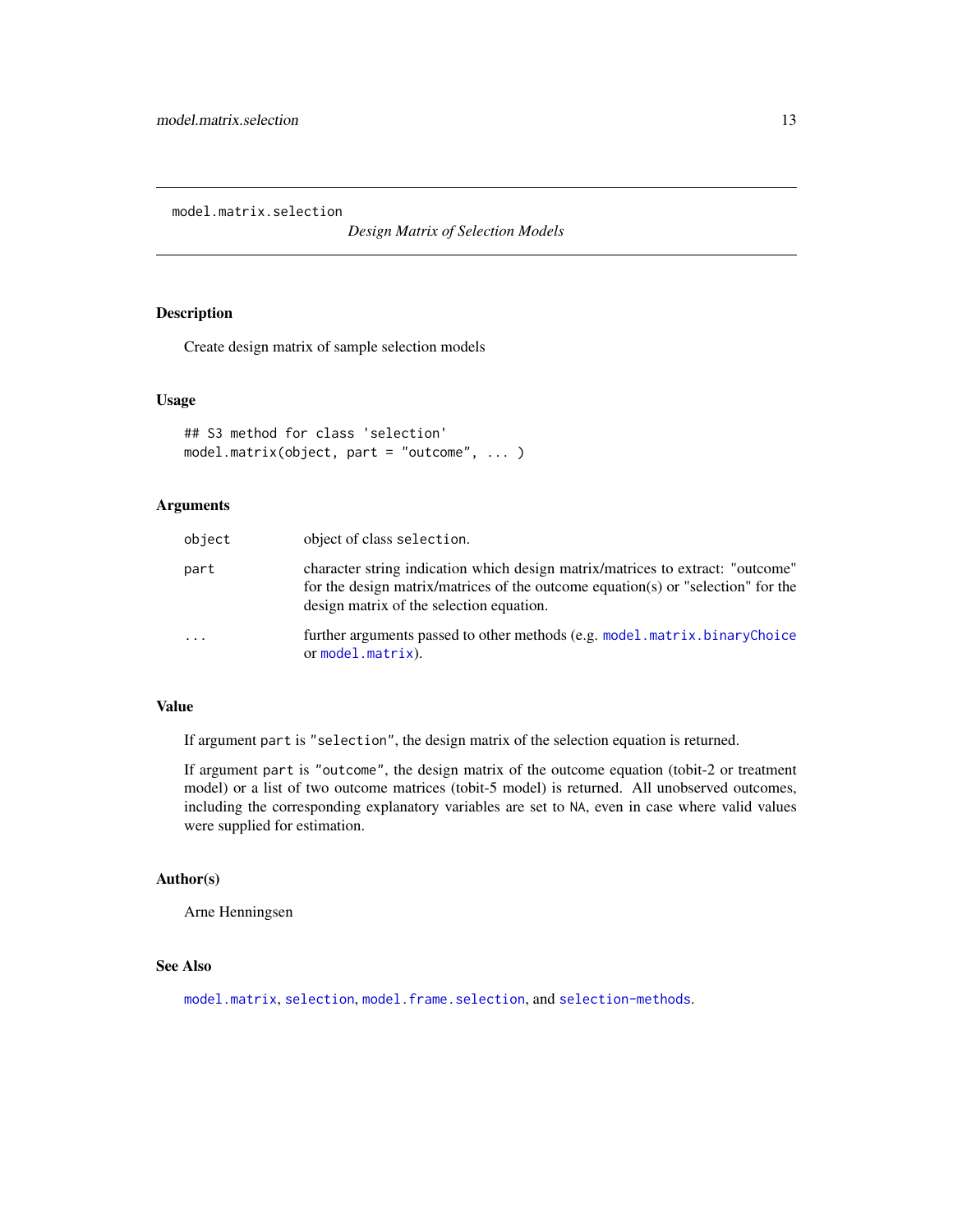<span id="page-13-1"></span><span id="page-13-0"></span>The Mroz87 data frame contains data about 753 married women. These data are collected within the "Panel Study of Income Dynamics" (PSID). Of the 753 observations, the first 428 are for women with positive hours worked in 1975, while the remaining 325 observations are for women who did not work for pay in 1975. A more complete discussion of the data is found in Mroz (1987), Appendix 1.

#### Usage

data(Mroz87)

#### Format

This data frame contains the following columns:

lfp Dummy variable for labor-force participation.

hours Wife's hours of work in 1975.

kids5 Number of children 5 years old or younger.

kids618 Number of children 6 to 18 years old.

age Wife's age.

educ Wife's educational attainment, in years.

wage Wife's average hourly earnings, in 1975 dollars.

repwage Wife's wage reported at the time of the 1976 interview.

hushrs Husband's hours worked in 1975.

husage Husband's age.

huseduc Husband's educational attainment, in years.

huswage Husband's wage, in 1975 dollars.

faminc Family income, in 1975 dollars.

mtr Marginal tax rate facing the wife.

motheduc Wife's mother's educational attainment, in years.

fatheduc Wife's father's educational attainment, in years.

unem Unemployment rate in county of residence, in percentage points.

city Dummy variable  $= 1$  if live in large city, else 0.

exper Actual years of wife's previous labor market experience.

nwifeinc Non-wife income.

wifecoll Dummy variable for wife's college attendance.

huscoll Dummy variable for husband's college attendance.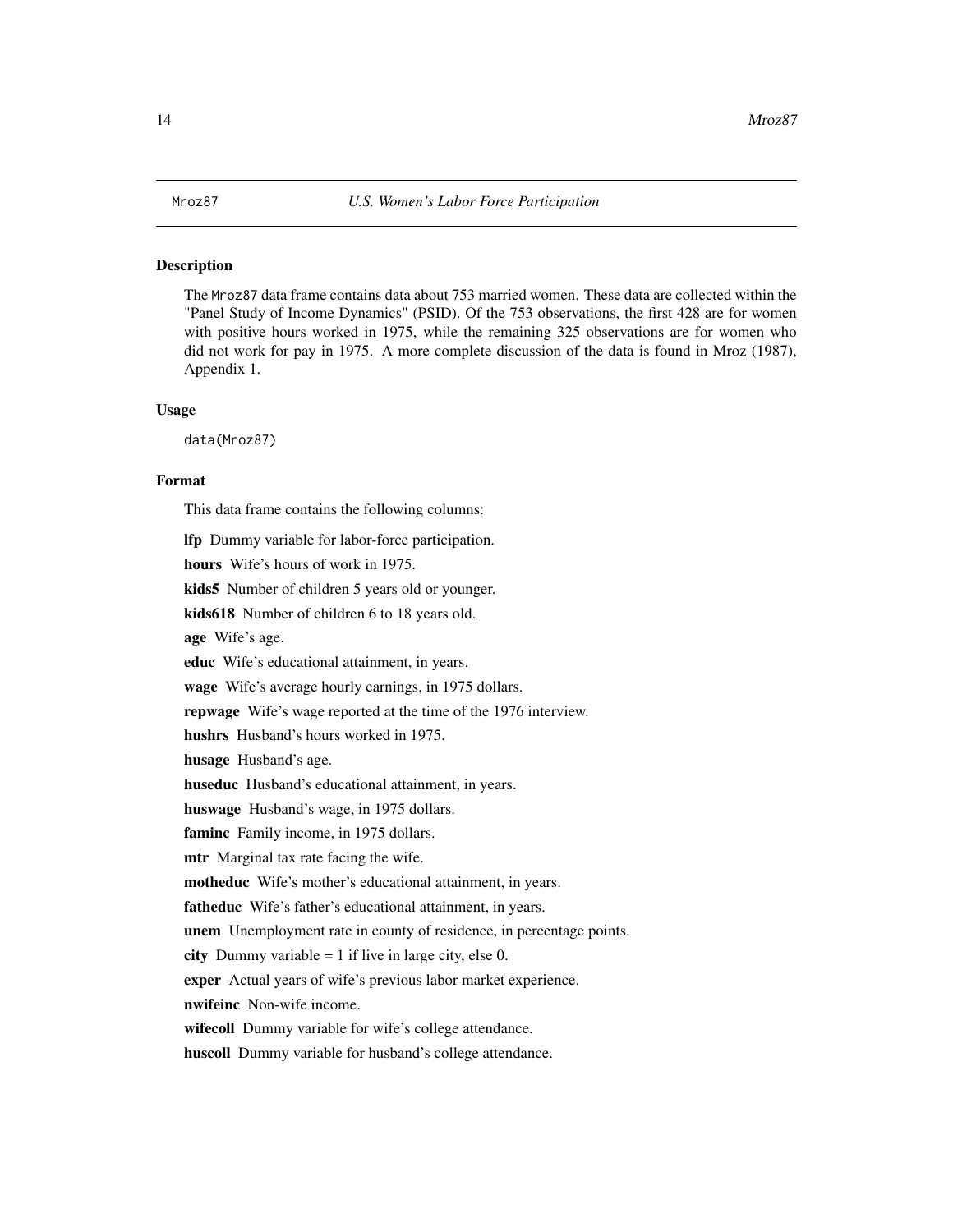#### <span id="page-14-0"></span>nlswork and the contract of the contract of the contract of the contract of the contract of the contract of the contract of the contract of the contract of the contract of the contract of the contract of the contract of th

# Source

Mroz, T. A. (1987) The sensitivity of an empirical model of married women's hours of work to economic and statistical assumptions. *Econometrica* 55, 765–799.

PSID Staff, The Panel Study of Income Dynamics, Institute for Social ResearchPanel Study of Income Dynamics, University of Michigan, <https://psidonline.isr.umich.edu>.

# Examples

```
## Wooldridge( 2003 ): example 17.5, page 590
data( Mroz87 )
# Two-step estimation
summary( heckit( lfp ~ nwifeinc + educ + exper + I( exper^2 ) + age +
  kids5 + kids618, log( wage ) ~ educ + exper + I( exper^2 ), Mroz87,
  method = "2step" )
```
nlswork *National Longitudinal Survey of Young Working Women*

#### Description

The nlswork data frame contains data about 4711 young working women who had an age of 14–26 years in 1968. These data are collected within the "National Longitudinal Survey" over the years 1968-1988 (with gaps). There are 28534 observations in total.

### Usage

data(nlswork)

#### Format

This data frame contains the following columns:

idcode NLS ID.

year interview year.

birth\_yr birth year.

age age in current year.

race 1=white, 2=black, 3=other.

msp 1 if married, spouse present.

nev\_mar 1 if never married.

grade current grade completed.

collgrad 1 if college graduate.

not\_smsa 1 if not SMSA.

c\_city 1 if central city.

south 1 if south.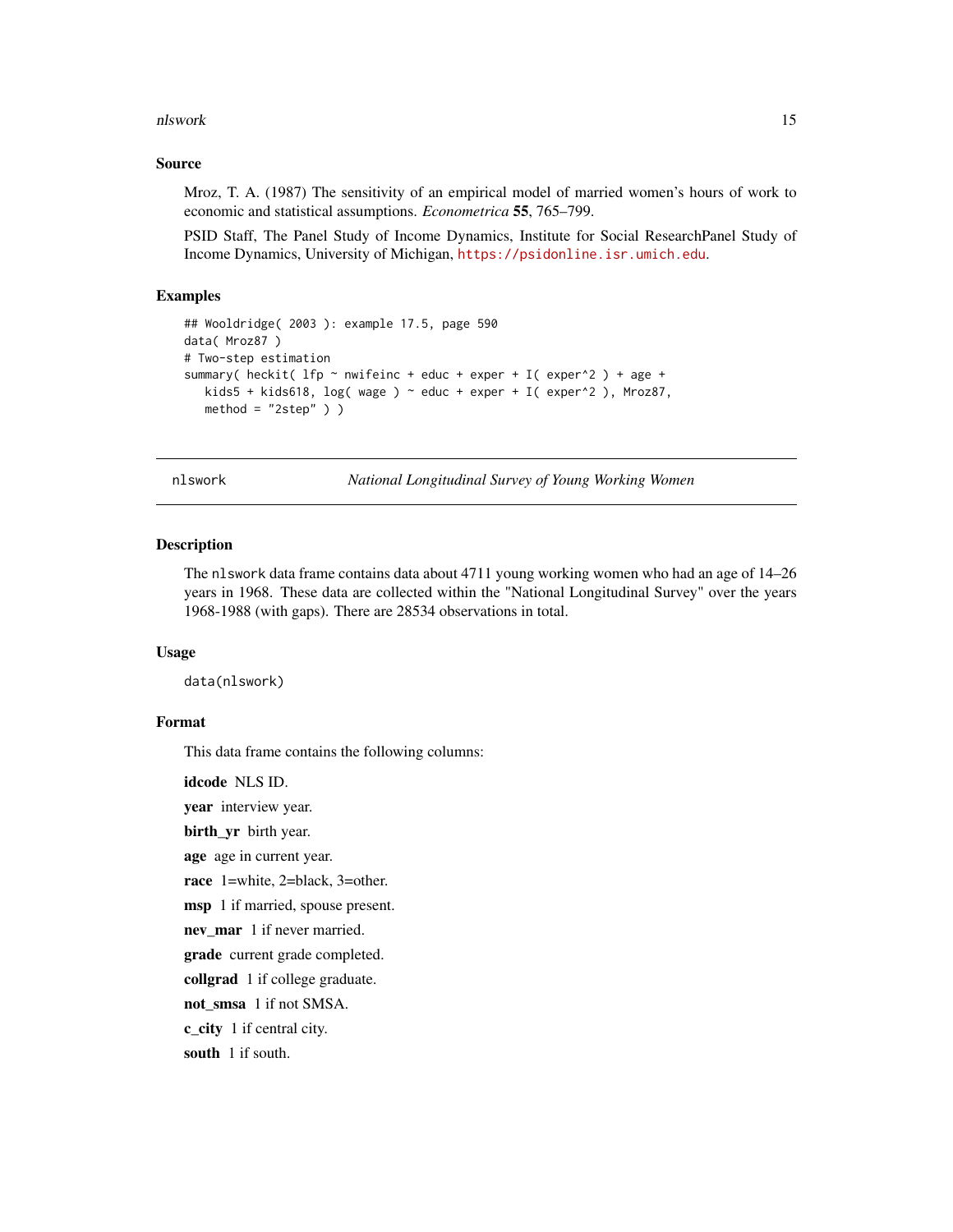#### 16 nlswork and the state of the state of the state of the state of the state of the state of the state of the state of the state of the state of the state of the state of the state of the state of the state of the state of

ind\_code industry of employment. occ\_code occupation. union 1 if union. wks\_ue weeks unemployed last year. ttl\_exp total work experience. tenure job tenure, in years. hours usual hours worked. wks\_work weeks worked last year. ln\_wage ln(wage/GNP deflator).

# Details

Two different versions of this data set are available on the internet. They are slighly different: The variable wks\_work (weeks worked last year) is 101 in this version (from Stata), but NA in the version provided by the Boston College for the observation with idcode = 1 and year = 83. Moreover, this variable is NA in this version (from Stata), but 104 in the version provided by the Boston College for the observation with  $i$  dcode = 2 and year = 87.

#### Source

Datasets for Stata Longitudinal/Panel-Data Reference Manual, Release 10: National Longitudinal Survey. Young Women 14-26 years of age in 1968, [https://www.stata-press.com/data/r10/](https://www.stata-press.com/data/r10/nlswork.dta) [nlswork.dta](https://www.stata-press.com/data/r10/nlswork.dta).

# References

Boston College, National Longitudinal Survey. Young Women 14-26 years of age in 1968, [https:](https://fmwww.bc.edu/ec-p/data/stata/nlswork.dta) [//fmwww.bc.edu/ec-p/data/stata/nlswork.dta](https://fmwww.bc.edu/ec-p/data/stata/nlswork.dta).

# Examples

```
data( "nlswork" )
summary( nlswork )
## Not run:
library( "plm" )
nlswork <- plm.data( nlswork, c( "idcode", "year" ) )
plmResult <- plm( ln_wage ~ union + age + grade + not_smsa + south + occ_code,
   data = nlswork, model = "random" )
summary( plmResult )
```
## End(Not run)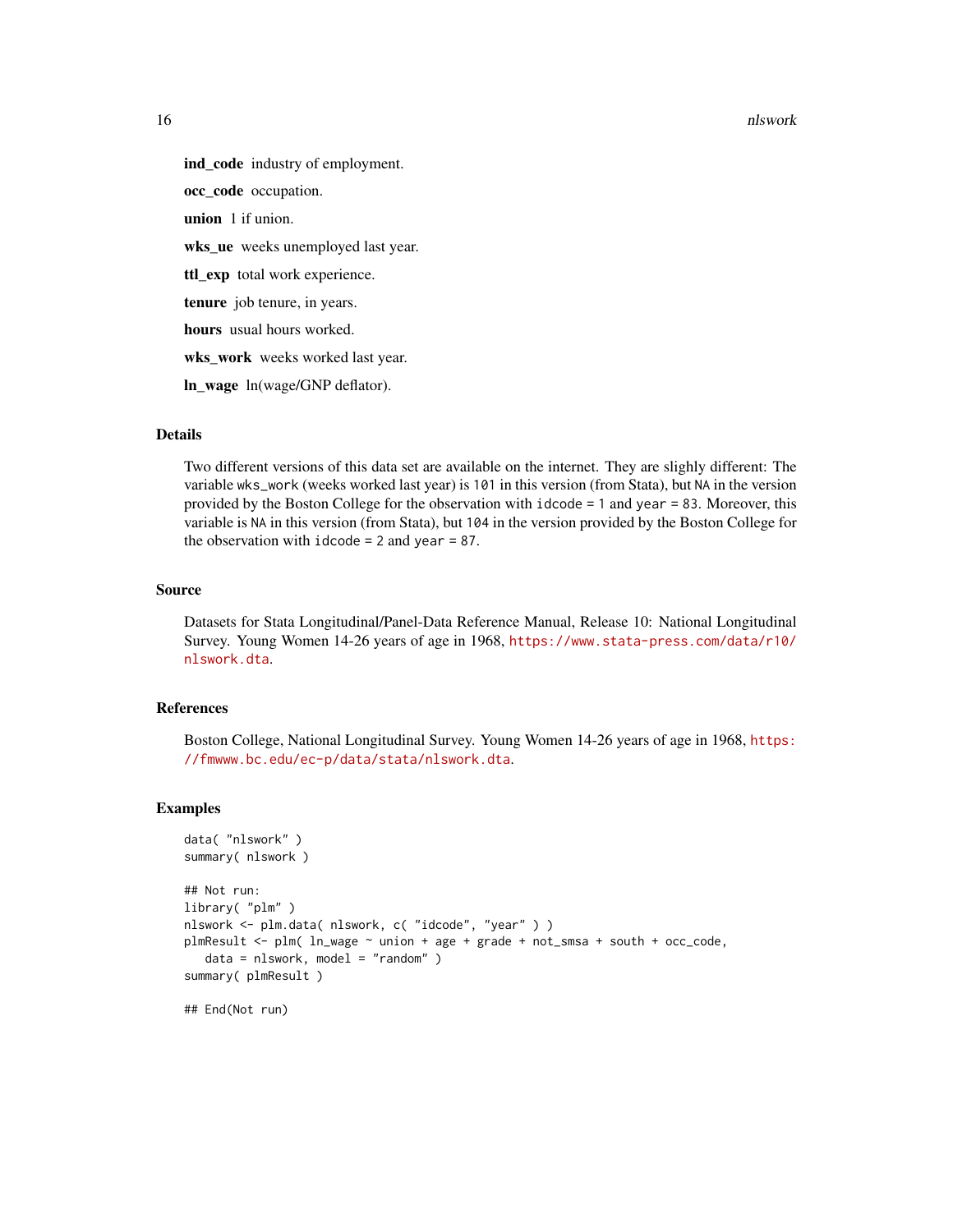<span id="page-16-1"></span><span id="page-16-0"></span>

Calculate predicted values for fitted [probit](#page-18-1) models.

# Usage

```
## S3 method for class 'probit'
predict( object, newdata = NULL, type = "link", ... )
```
# Arguments

| object   | a fitted object of class probit.                                                                                                                                                                |  |
|----------|-------------------------------------------------------------------------------------------------------------------------------------------------------------------------------------------------|--|
| newdata  | optionally, a data frame in which to look for variables with which to predict. If<br>omitted, the fitted linear predictors or the fitted response values are returned.                          |  |
| type     | the type of prediction. If this argument is "link" (the default), the predicted<br>linear predictors are returned. If this argument is "response", the predicted<br>probabilities are returned. |  |
| $\cdots$ | further arguments (currently ignored).                                                                                                                                                          |  |

# Value

A numeric vector of the predicted values.

# Author(s)

Arne Henningsen and the R Core Team (the code of predict.probit is partly based on the code of [predict.lm](#page-0-0) and [predict.glm](#page-0-0)).

# See Also

[probit](#page-18-1), [predict](#page-0-0), [predict.glm](#page-0-0), [residuals.probit](#page-25-1), and [probit-methods](#page-21-2).

```
## female labour force participation probability
data( "Mroz87" )
m <- probit( lfp ~ kids5 + kids618 + educ + hushrs +
  huseduc + huswage + mtr + motheduc, data=Mroz87 )
predict( m ) \qquad # equal to linearPredictors(m)
predict( m, type = "response" ) \qquad # equal to fitted(m)
predict( m, newdata = Mroz87[ 3:9, ] ) # equal to linearPredictors(m)[3:9]
predict( m, newdata = Mroz87[ 3:9, ], type = "response" ) # equal to fitted(m)[3:9]
```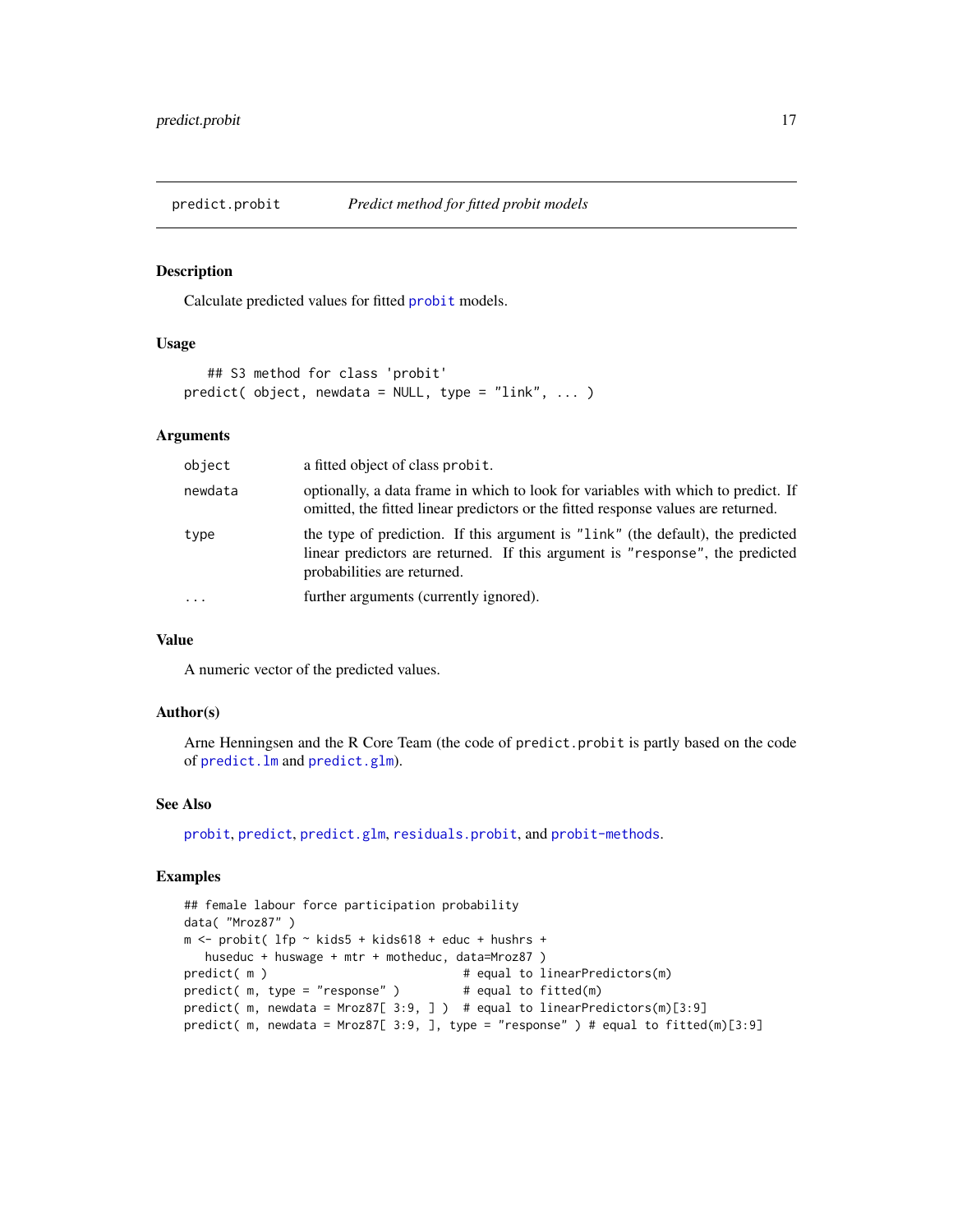<span id="page-17-1"></span><span id="page-17-0"></span>

Calculate predicted values for sample selection models fitted with function [selection](#page-27-1).

# Usage

```
## S3 method for class 'selection'
predict( object, newdata = NULL,
   part = ifelse( type %in% c( "unconditional", "conditional" ),
      "outcome", "selection" ),
   type = "unconditional", ... )
```
# Arguments

| object   | a fitted object of class selection.                                                                                                                                                                                                                                                                                                                                                                                                                                                                                                                                                                                                                          |
|----------|--------------------------------------------------------------------------------------------------------------------------------------------------------------------------------------------------------------------------------------------------------------------------------------------------------------------------------------------------------------------------------------------------------------------------------------------------------------------------------------------------------------------------------------------------------------------------------------------------------------------------------------------------------------|
| newdata  | optionally, a data frame in which to look for variables with which to predict. If<br>omitted, the fitted linear predictors or the fitted response values are returned.                                                                                                                                                                                                                                                                                                                                                                                                                                                                                       |
| part     | character string indicating for which equation the predicted variables should be<br>calculated: "selection" for the predicted values of the selection equation and<br>"outcome" for the predicted values of the outcome equation; this argument is<br>automatically chosen depending on the value of argument type.                                                                                                                                                                                                                                                                                                                                          |
| type     | if argument type is "link" and argument part is "selection", the linear pre-<br>dictors of the selection equation are returned; if argument type is "response"<br>and argument part is "selection", the predicted probabilities of the selec-<br>tion equation are returned; if argument type is "unconditional" and argument<br>part is "outcome", the unconditional expectations are returned, i.e. $E[y X] = X$<br>%*% beta; if argument type is "conditional" and argument part is "outcome",<br>the conditional expectations are returned, i.e. $E[y X,Z,w=1] = X$ % beta +<br>rho $*$ sigma $*$ dnorm( $Z$ % $*$ % gamma) / pnorm( $Z$ % $*$ % gamma). |
| $\cdots$ | further arguments (currently ignored).                                                                                                                                                                                                                                                                                                                                                                                                                                                                                                                                                                                                                       |

# Value

In most cases, a numeric vector of the predicted values is returned. However, there are three exceptions: (i) when predicting the unconditional expectations of a Tobit-5 model, a matrix with two columns is returned, where the two columns correspond to the two outcome equations (E[yo1] and  $E[yo2]$ ; (ii) when predicting the conditional expectations of a Tobit-2 model, a matrix with two columns is returned, where the first column returns the expectations conditional on the observation being not selected ( $E[yolys=0]$ ), while the second column returns the expectations conditional on the observation being selected  $(E[yolys=1])$ ; (iii) when predicting the conditional expectations of a Tobit-5 model, a matrix with four columns is returned, where the first two columns return the conditional expectations of the first outcome equation (E[yo1|ys=0] and E[yo1|ys=1]) and the last two columns return the conditional expectations of the second outcome equation (E[yo2|ys=0] and E[yo2|ys=1]).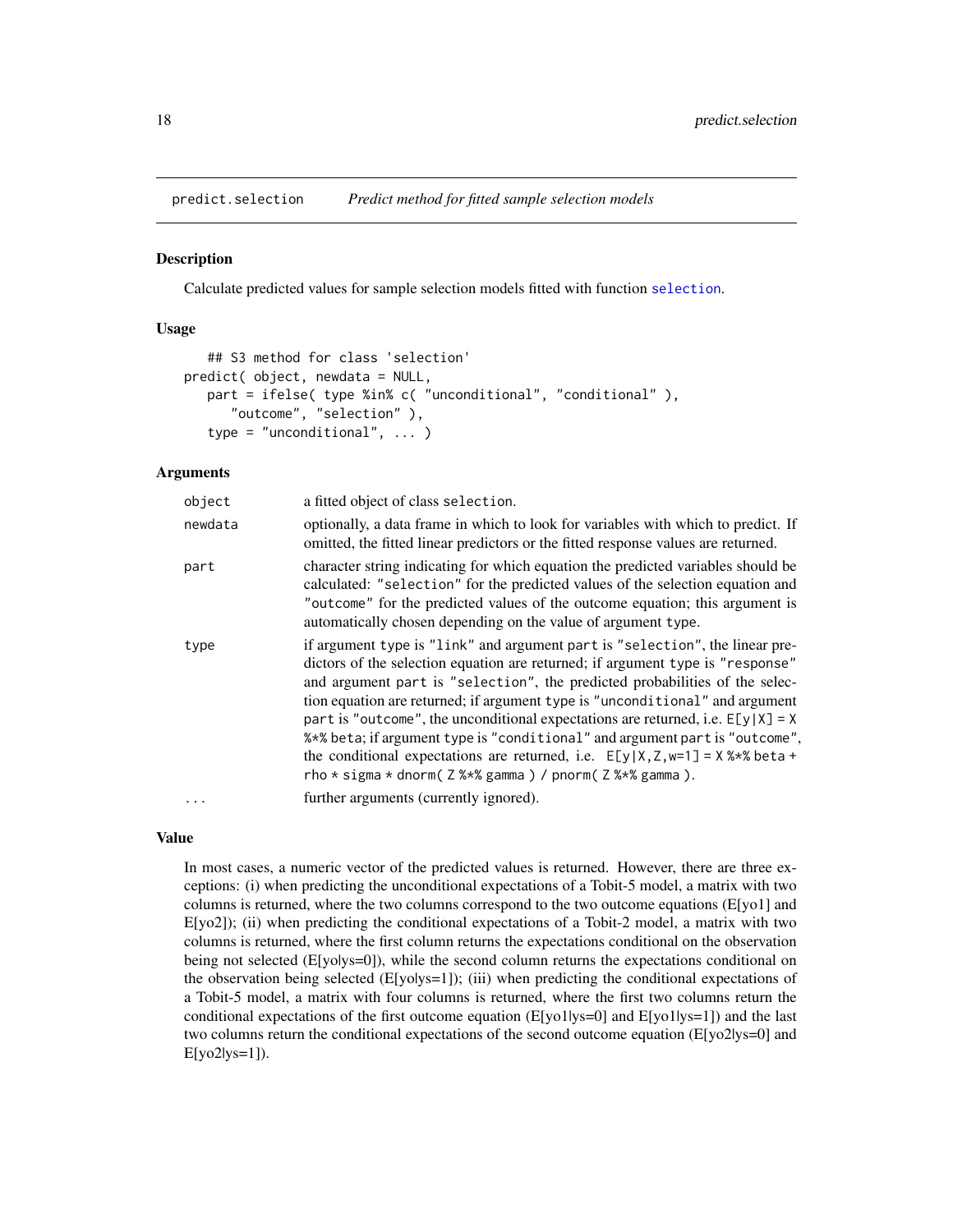#### <span id="page-18-0"></span>probit that the contract of the contract of the contract of the contract of the contract of the contract of the contract of the contract of the contract of the contract of the contract of the contract of the contract of th

# Author(s)

Arne Henningsen and 'fg nu' (the code is partly based on the code posted by 'fg nu' at [https:](https://stackoverflow.com/questions/14005788/predict-function-for-heckman-model) [//stackoverflow.com/questions/14005788/predict-function-for-heckman-model](https://stackoverflow.com/questions/14005788/predict-function-for-heckman-model))

# See Also

[selection](#page-27-1), [predict](#page-0-0), [predict.probit](#page-16-1), [residuals.selection](#page-26-1), and [selection-methods](#page-33-1).

# Examples

```
## Greene( 2003 ): example 22.8, page 786
data( Mroz87 )
Mroz87$kids <- ( Mroz87$kids5 + Mroz87$kids618 > 0 )
# ML estimation
m <- selection( lfp \sim age + I( age^2 ) + faminc + kids + educ,
   wage \sim exper + I( exper^2 ) + educ + city, Mroz87 )
predict( m )
predict( m, type = "conditional" )
predict( m, type = "link" )
predict( m, type = "response" )
predict( m, newdata = Mroz87[ 3:9, ])
```
<span id="page-18-1"></span>probit *Binary choice models.*

# <span id="page-18-2"></span>Description

Binary Choice models. These models are estimated by binaryChoice, intended to be called by wrappers like probit.

# Usage

```
probit(formula, weights = NULL, ...)binaryChoice(formula, subset, na.action, start = NULL, data = sys.frame(sys.parent()),
             x=FALSE, y = FALSE, model = FALSE, method="ML",
userLogLik=NULL,
             cdfLower, cdfUpper=function(x) 1 - \text{cdfLower}(x),
logCdfLower=NULL, logCdfUpper=NULL,
pdf, logPdf=NULL, gradPdf,
maxMethod="Newton-Raphson",
             ... )
```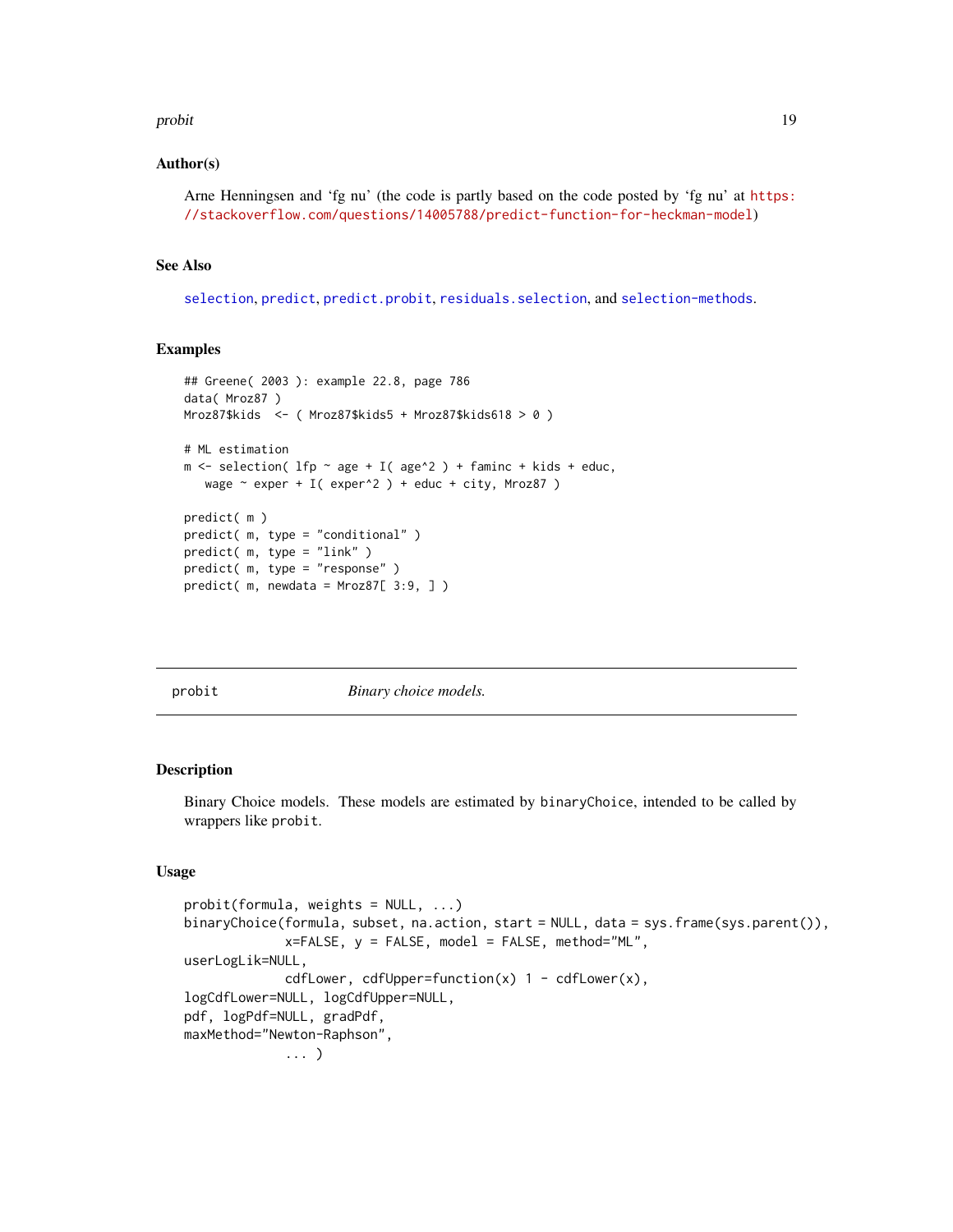# <span id="page-19-0"></span>Arguments

| formula     | a symbolic description of the model to be fit, in the form response ~ explanatory<br>variables (see also details).                                                                                                                                                                                                                                                                  |
|-------------|-------------------------------------------------------------------------------------------------------------------------------------------------------------------------------------------------------------------------------------------------------------------------------------------------------------------------------------------------------------------------------------|
| weights     | an optional vector of 'prior weights' to be used in the fitting process. Should be<br>NULL or a numeric vector.                                                                                                                                                                                                                                                                     |
| subset      | an optional vector specifying a subset of observations to be used in the fitting<br>process.                                                                                                                                                                                                                                                                                        |
| na.action   | a function which indicates what should happen when the data contain 'NA's.<br>The default is set by the 'na.action' setting of 'options', and is 'na.fail' if that<br>is unset. The 'factory-fresh' default is 'na.omit'. Another possible value is<br>'NULL', no action. Value 'na.exclude' can be useful.                                                                         |
| start       | inital value of parameters.                                                                                                                                                                                                                                                                                                                                                         |
| data        | an optional data frame containing the variables in the model. If not found in data,<br>the variables are taken from environment(formula), typically the environment<br>from which probit is called.                                                                                                                                                                                 |
| x, y, model | logicals. If TRUE the corresponding components of the fit (the model matrix,<br>the response, the model frame) are returned.                                                                                                                                                                                                                                                        |
| method      | the method to use; for fitting, currently only method = "ML" (Maximum Likeli-<br>hood) is supported; method = "model.frame" returns the model frame (the same<br>as with model = TRUE, see below).                                                                                                                                                                                  |
| userLogLik  | log-likelihood function. A function of the parameter to be estimated, which<br>computes the log likelihood. If supplied, it will be used instead of cdfLower<br>and similar parameters. This allows user to fine-tune the likelihood function<br>such as introducing robust approximations. It might return the corresponding<br>gradient and Hessian as approximations, see maxNR. |
|             | cdfLower, cdfUpper, pdf, gradPdf                                                                                                                                                                                                                                                                                                                                                    |
|             | function, lower and upper tail of the cumulative distribution function of the dis-<br>turbance term, corresponding probability density function, and gradient of the<br>density function. These functions must take a numeric vector as the argument,<br>and return numeric vector of the probability/gradient values.                                                              |
|             | logCdfLower, logCdfUpper, logPdf                                                                                                                                                                                                                                                                                                                                                    |
|             | logs of the corresponding functions. Providing these may improve precision in<br>extreme tail. If not provided, simply logs are takes of the corresponding non-log<br>values.                                                                                                                                                                                                       |
| maxMethod   | character, a maximisation method supported by maxLik. This is only useful if<br>using a user-supplied likelihood function.                                                                                                                                                                                                                                                          |
| .           | further arguments for binaryChoice and maxLik.                                                                                                                                                                                                                                                                                                                                      |
|             |                                                                                                                                                                                                                                                                                                                                                                                     |

# Details

The dependent variable for the binary choice models must have exactly two levels (e.g. '0' and '1', 'FALSE' and 'TRUE', or 'no' and 'yes'). Internally, the first level is always coded '0' ('failure') and the second level as '1' ('success'), no matter of the actual value. However, by default the levels are ordered alphabetically and this makes puts '1' after '0', 'TRUE' after 'FALSE' nad 'yes' after 'no'.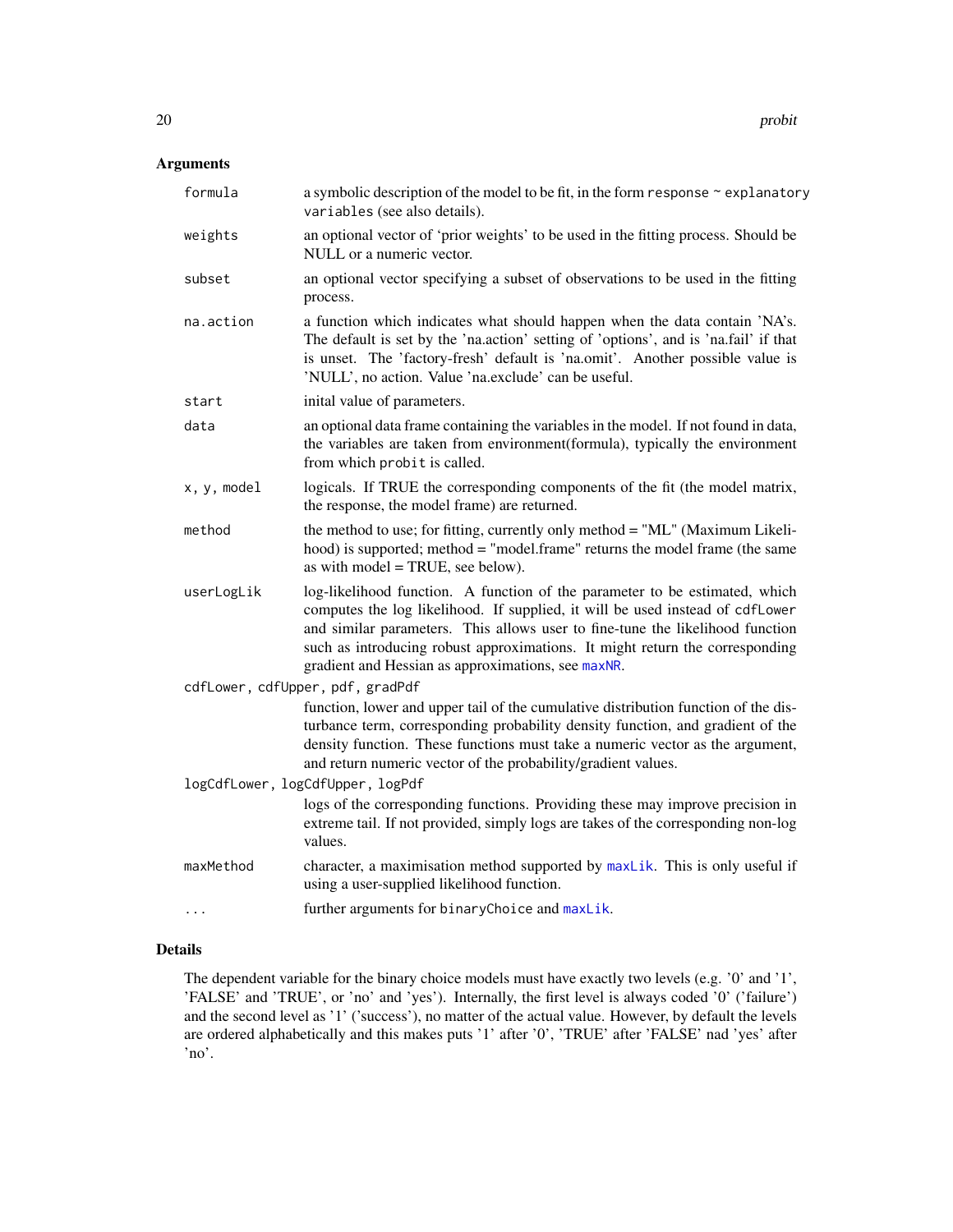#### <span id="page-20-0"></span>probit 21

Via the distribution function parameters, binaryChoice supports generic latent linear index binary choice models with additive disturbance terms. It is intended to be called by wrappers like probit. However, it is also visible in the namespace as the user may want to implement her own models using another distribution of the disturbance term.

The model is estimated using Maximum Likelihood and Newton-Raphson optimizer.

probit implements an outlier-robust log-likelihood (Demidenko, 2001). In case of large outliers the analytic Hessian is singular while Fisher scoring approximation (used, for instance, by  $g1m$ ) is invertible. Those values are not reliable in case of outliers.

No attempt is made to establish the existence of the estimator.

# Value

An object of class "binaryChoice". It is a list with following components:

| LRT                                         | Likelihood ration test. The full model is tested against H0: the parameters (be-<br>sides constant) have no effect on the result. This is a list with components |  |
|---------------------------------------------|------------------------------------------------------------------------------------------------------------------------------------------------------------------|--|
|                                             | • LRTThe LRT value                                                                                                                                               |  |
|                                             | • dfDegrees of freedom for LRT $(= df of the model - 1)$                                                                                                         |  |
|                                             | LRT is distributed by $chi2(df)$ under $H0$ .                                                                                                                    |  |
| param                                       | A list with following background information:                                                                                                                    |  |
|                                             | • nParamNumber of parameters of the model including constant                                                                                                     |  |
|                                             | • nObsNumber of the observations                                                                                                                                 |  |
|                                             | • N1Number of observations with non-zero (true) response                                                                                                         |  |
|                                             | • N0Number of observations with zero (false) response                                                                                                            |  |
| df.residual                                 | degrees of freedom of the residuals.                                                                                                                             |  |
| X                                           | if requested, the model matrix used.                                                                                                                             |  |
| y                                           | if requested, the model response used. The response is represented internally as<br>$0/1$ integer vector.                                                        |  |
| model                                       | the model frame, only if model = TRUE or method = $"model$ . frame".                                                                                             |  |
| na.action                                   | information returned by model. frame on the special handling of NA s.                                                                                            |  |
| Other components are inherited from maxLik. |                                                                                                                                                                  |  |
|                                             | probit adds class "probit" and following components to the "binaryChoice" object:                                                                                |  |
| family                                      | the family object used (binomial with link="probit")                                                                                                             |  |

# Author(s)

Ott Toomet <otoomet@ut.ee>, Arne Henningsen

#### References

Demidenko, Eugene (2001) "Computational aspects of probit model", Mathematical Communications 6, 233-247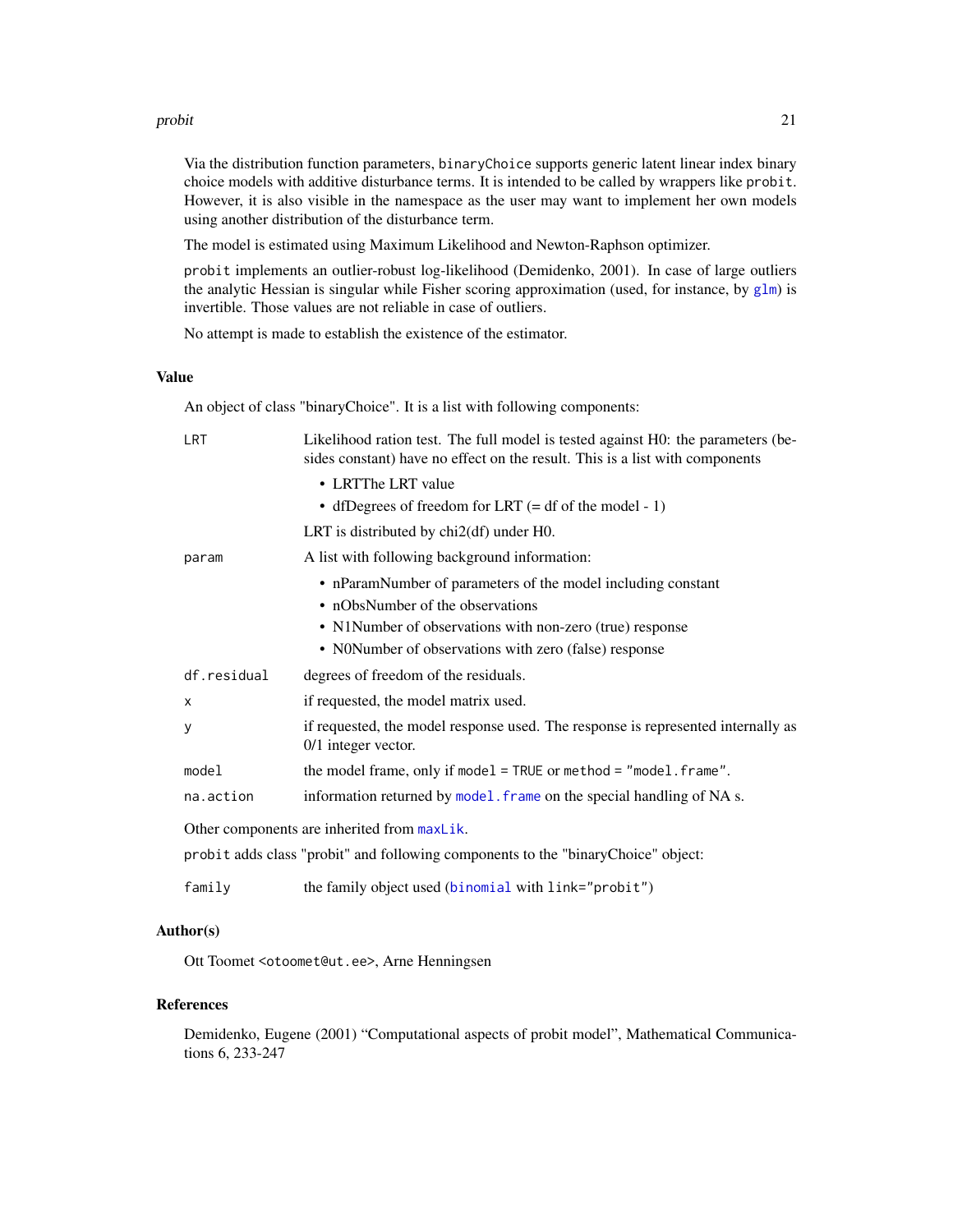# <span id="page-21-0"></span>See Also

[maxLik](#page-0-0) for ready-packaged likelihood maximisation routines and methods, [glm](#page-0-0) for generalised linear models, including probit, [binomial](#page-0-0), and [probit-methods](#page-21-2).

#### Examples

```
## A simple MC trial: note probit assumes normal errors
x \leftarrow runif(100)e <- 0.5*rnorm(100)
y \leftarrow x + esummary(probit((y > 0) \sim x))
## female labour force participation probability
data(Mroz87)
Mroz87$kids <- Mroz87$kids5 > 0 | Mroz87$kids618 > 0
Mroz87$age30.39 <- Mroz87$age < 40
Mroz87$age50.60 <- Mroz87$age >= 50
summary(probit(lfp \sim kids + age30.39 + age50.60 + educ + hushrs +
                huseduc + huswage + mtr + motheduc, data=Mroz87))
```
<span id="page-21-2"></span>probit-methods *probit-methods*

# <span id="page-21-1"></span>Description

Methods for probit models

# Usage

```
## S3 method for class 'probit'
fitted(object, ... )
## S3 method for class 'probit'
logLik(object, ... )
## S3 method for class 'probit'
nobs(object, ... )
## S3 method for class 'probit'
nObs(x, ... )
## S3 method for class 'probit'
print( x, digits = max(3, getOption("digits") - 3), \dots)
```
# Arguments

| object.x                | object of class probit.                                                     |
|-------------------------|-----------------------------------------------------------------------------|
| digits                  | the minimum number of significant digits of the coefficients to be printed. |
| $\cdot$ $\cdot$ $\cdot$ | further arguments (currently ignored).                                      |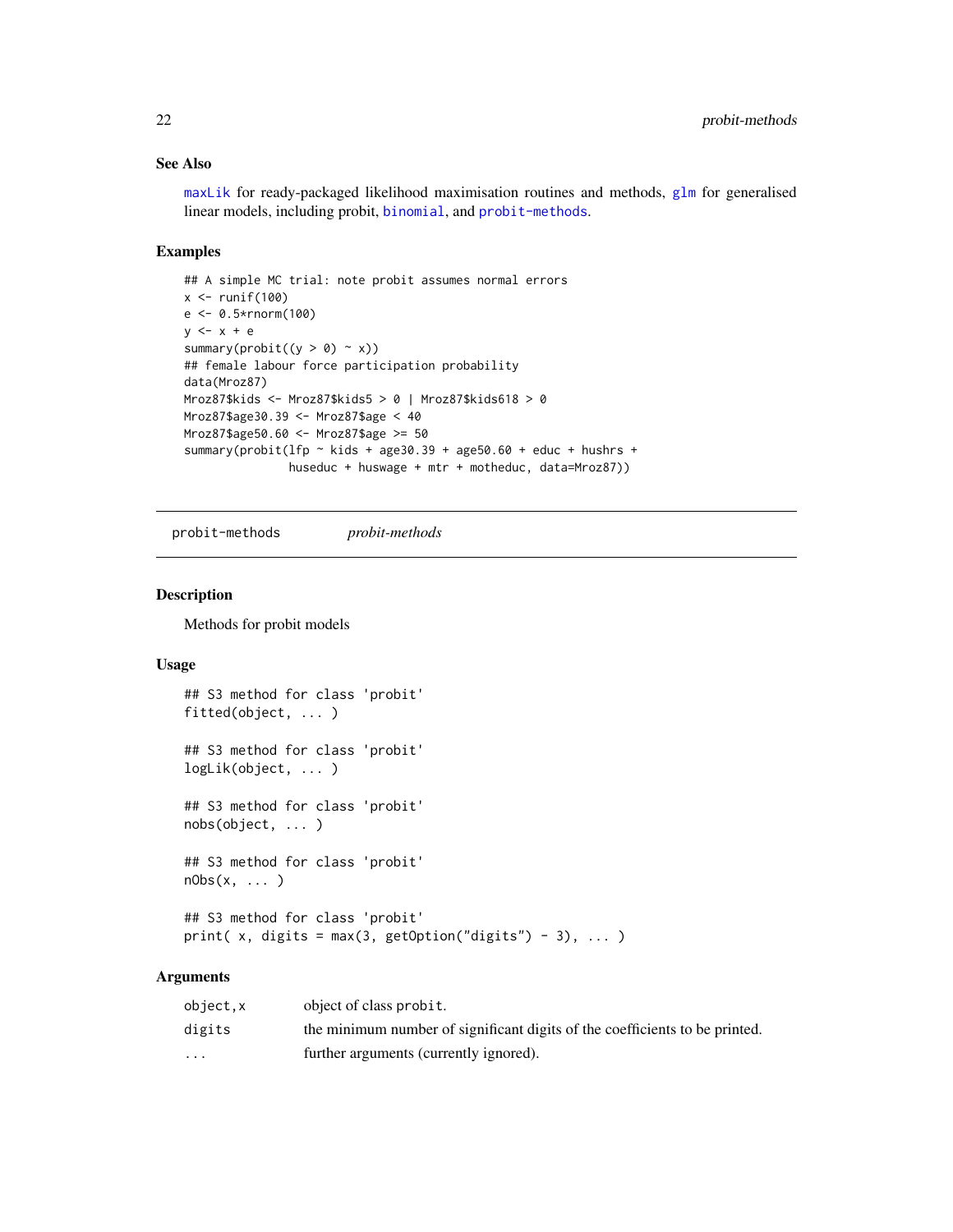# <span id="page-22-0"></span>RandHIE 23

# Details

The fitted method returns a vector of fitted values (probabilities). The logLik method returns the log likelihood value of the model. The nobs and nObs methods return the number of observations. The print method prints the call and the estimated coefficients.

Furthermore, some standard methods can be applied to probit models: the [coef](#page-0-0) method returns the vector of the estimated parameters. The [df.residual](#page-0-0) method returns the degrees of freedom of the residuals. The [lrtest](#page-0-0) method can be used to perform likelihood-ratio tests. The [stdEr](#page-0-0) method returns the vector of the standard errors of the estimated parameters. The [vcov](#page-0-0) method returns the variance covariance matrix of the estimated coefficients.

The methods [linearPredictors.probit](#page-9-1), [model.frame.binaryChoice](#page-10-1), [model.matrix.binaryChoice](#page-11-1), [residuals.probit](#page-25-1), and [summary.probit](#page-36-1) are described at seperate help pages.

#### Author(s)

Arne Henningsen

#### See Also

[probit](#page-18-1), [summary.probit](#page-36-1), and [selection-methods](#page-33-1).

<span id="page-22-1"></span>

RandHIE *RAND Health Insurance Experiment*

#### Description

'The RAND Health Insurance Experiment (RAND HIE) was a comprehensive study of health care cost, utilization and outcome in the United States. It is the only randomized study of health insurance, and the only study which can give definitive evidence as to the causal effects of different health insurance plans. [...] Although the fieldwork of the study was conducted between 1974 and 1982, the results are still highly relevant, since RAND HIE is the only study which can make causal statements.' (Wikipedia, RAND Health Insurance Experiment, [https://en.wikipedia.org/w/](https://en.wikipedia.org/w/index.php?title=RAND_Health_Insurance_Experiment&oldid=110166949) [index.php?title=RAND\\_Health\\_Insurance\\_Experiment&oldid=110166949](https://en.wikipedia.org/w/index.php?title=RAND_Health_Insurance_Experiment&oldid=110166949), accessed April 8, 2007).

#### Usage

data(RandHIE)

#### Format

This data frame contains the following columns:

plan HIE plan number.

site Participant's place of residence when the participant was initially enrolled.

coins Coinsurance rate.

tookphys Took baseline physical.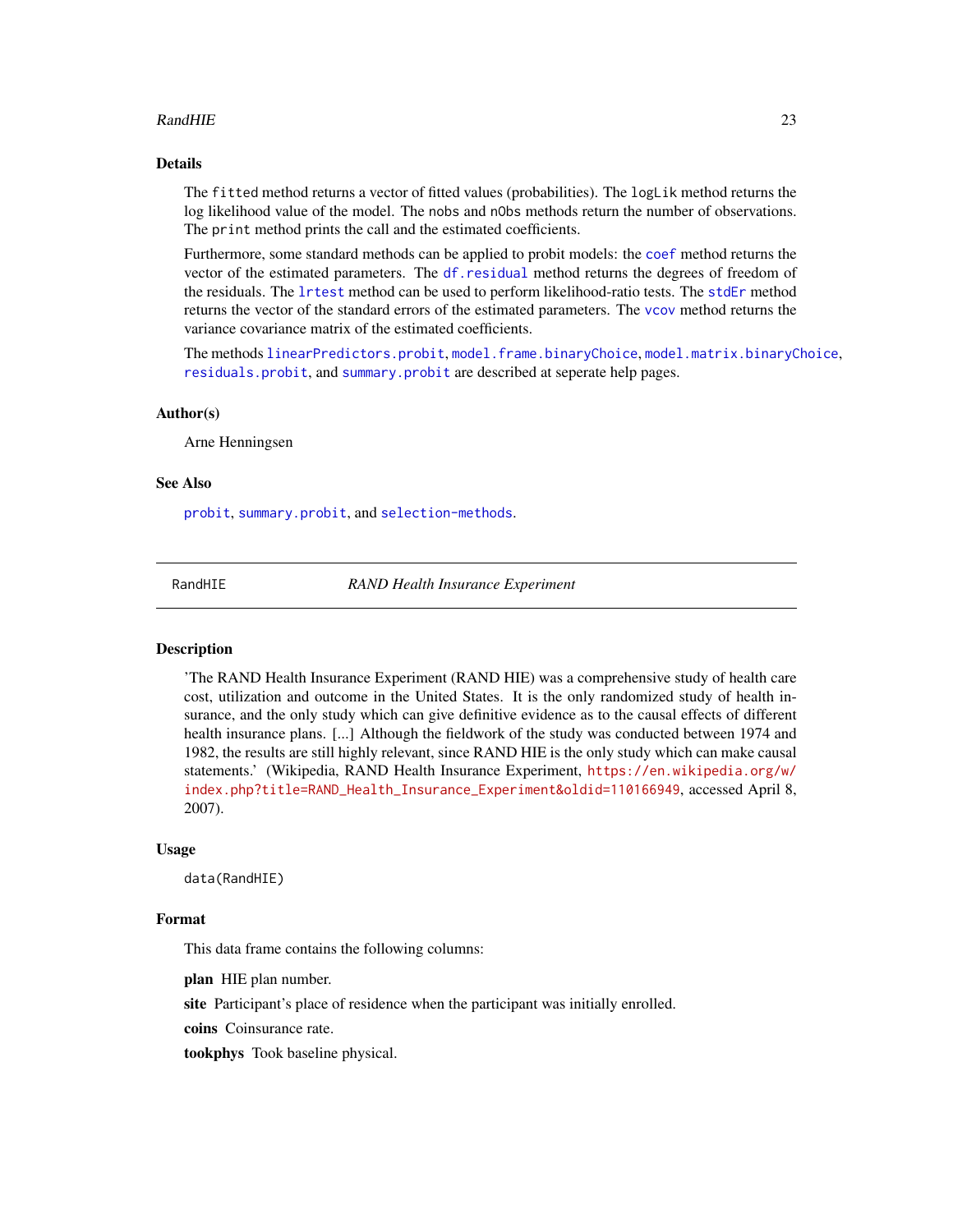# 24 RandHIE

- year Study year.
- zper Person identifier.
- black 1 if race of household head is black.
- income Family income.
- xage Age in years.
- female 1 if person is female.
- educdec Education of household head in years.
- time Time eligible during the year.
- outpdol Outpatient expenses: all covered outpatient medical services excluding dental care, outpatient psychotherapy, outpatient drugs or supplies.
- drugdol Drug expenses: all covered outpatient and dental drugs.
- suppdol Supply expenses: all covered outpatient supplies including dental.
- mentdol Psychotherapy expenses: all covered outpatient psychotherapy services including injections excluding charges for visits in excess of 52 per year, prescription drugs, and inpatient care.
- inpdol Inpatient expenses: all covered inpatient expenses in a hospital, mental hospital, or nursing home, excluding outpatient care and renal dialysis.
- meddol Medical expenses: all covered inpatient and outpatient services, including drugs, supplies, and inpatient costs of newborns excluding dental care and outpatient psychotherapy.
- totadm Hospital admissions: annual number of covered hospitalizations.
- inpmis Incomplete Hospital Records: missing inpatient records.
- mentvis Psychotherapy visits: indicates the annual number of outpatient visits for psychotherapy. It includes billed visits only. The limit was 52 covered visits per person per year. The count includes an initial visit to a psychiatrist or psychologist.
- mdvis Face-to-Face visits to physicians: annual covered outpatient visits with physician providers (excludes dental, psychotherapy, and radiology/anesthesiology/pathology-only visits).
- notmdvis Face-to-Face visits to nonphysicians: annual covered outpatient visits with nonphysician providers such as speech and physical therapists, chiropractors, podiatrists, acupuncturists, Christian Science etc. (excludes dental, healers, psychotherapy, and radiology/anesthesiology/pathologyonly visits).
- num Family size.
- mhi Mental health index.
- disea Number of chronic diseases.
- physlm Physical limitations.
- ghindx General health index.
- mdeoff Maximum expenditure offer.
- pioff Participation incentive payment.
- child 1 if age is less than 18 years.
- fchild female \* child.

lfam log of num (family size).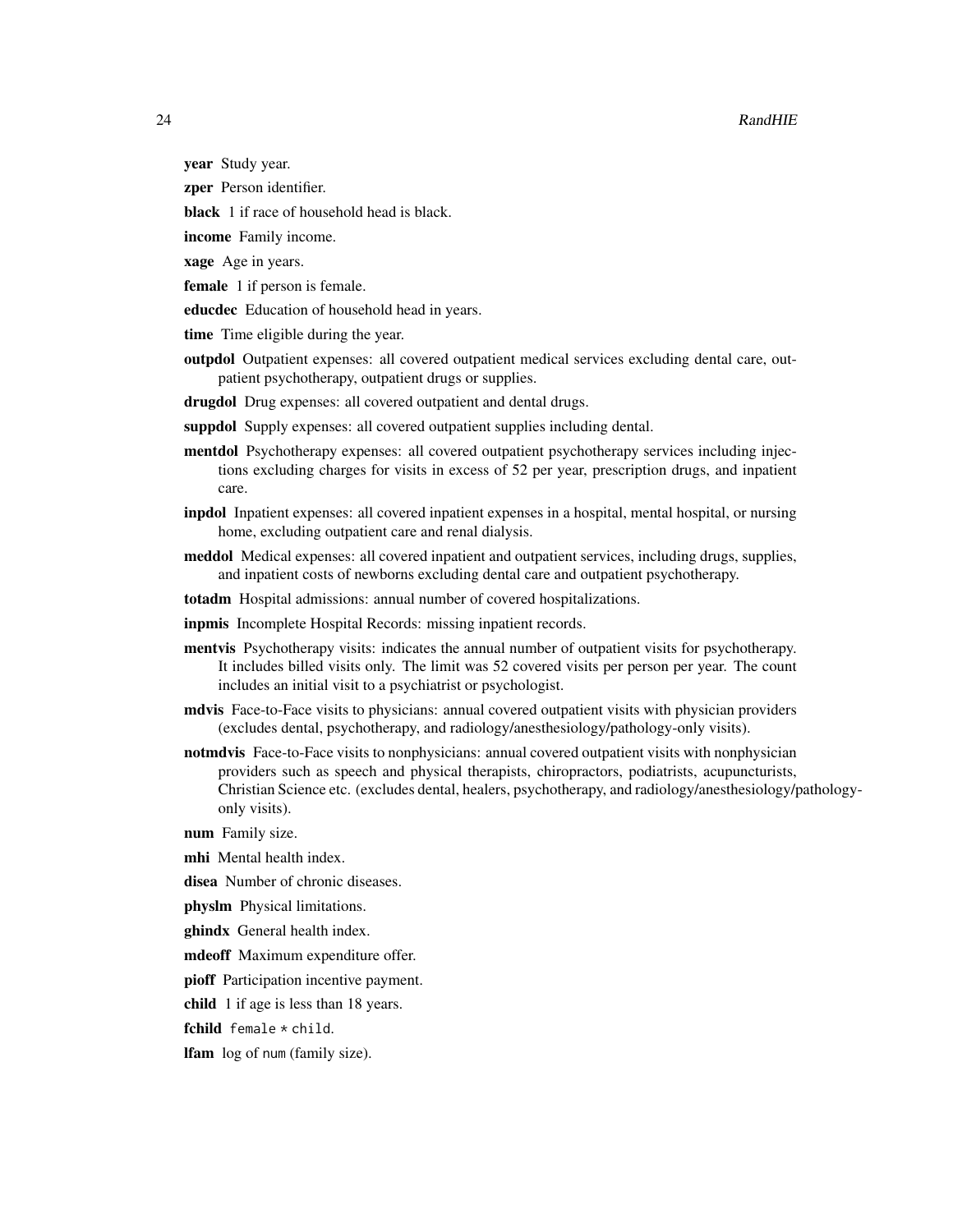# RandHIE 25

lpi log of pioff (participation incentive payment).

idp 1 if individual deductible plan.

logc log(coins+1).

fmde 0 if idp=1, ln(max(1,mdeoff/(0.01\*coins))) otherwise.

hlthg 1 if self-rated health is good – baseline is excellent self-rated health.

hlthf 1 if self-rated health is fair – baseline is excellent self-rated health.

hlthp 1 if self-rated health is poor – baseline is excellent self-rated health.

xghindx ghindx (general healt index) with imputations of missing values.

linc log of income (family income).

lnum log of num (family size).

lnmeddol log of meddol (medical expenses).

**binexp** 1 if meddol  $> 0$ .

# Source

Data sets of Cameron and Trivedi (2005), [http://cameron.econ.ucdavis.edu/mmabook/mmadata](http://cameron.econ.ucdavis.edu/mmabook/mmadata.html). [html](http://cameron.econ.ucdavis.edu/mmabook/mmadata.html).

Additional information of variables from Table 20.4 of Cameron and Trivedi (2005) and from Newhouse (1999).

# References

Cameron, A. C. and Trivedi, P. K. (2005) *Microeconometrics: Methods and Applications*, Cambridge University Press.

Newhouse, J. P. (1999) *RAND Health Insurance Experiment [in Metropolitan and Non-Metropolitan Areas of the United States], 1974–1982*, ICPSR Inter-university Consortium for Political and Social Research, Aggregated Claims Series, Volume 1: Codebook for Fee-for-Service Annual Expenditures and Visit Counts, ICPSR 6439.

Wikipedia, *RAND Health Insurance Experiment*, [https://en.wikipedia.org/wiki/RAND\\_Health](https://en.wikipedia.org/wiki/RAND_Health_Insurance_Experiment)\_ [Insurance\\_Experiment](https://en.wikipedia.org/wiki/RAND_Health_Insurance_Experiment).

```
## Cameron and Trivedi (2005): Section 16.6, page 553ff
data( RandHIE )
subsample <- RandHIE$year == 2 & !is.na( RandHIE$educdec )
selectEq < - binexp \sim logc + idp + lpi + fmde + physlm + disea +hlthg + hlthf + hlthp + linc + lfam + educdec + xage + female +
  child + fchild + black
outcomeEq <- lnmeddol ~ logc + idp + lpi + fmde + physlm + disea +
  hlthg + hlthf + hlthp + linc + lfam + educdec + xage + female +
  child + fchild + black
# ML estimation
cameron <- selection( selectEq, outcomeEq, data = RandHIE[ subsample, ] )
summary( cameron )
```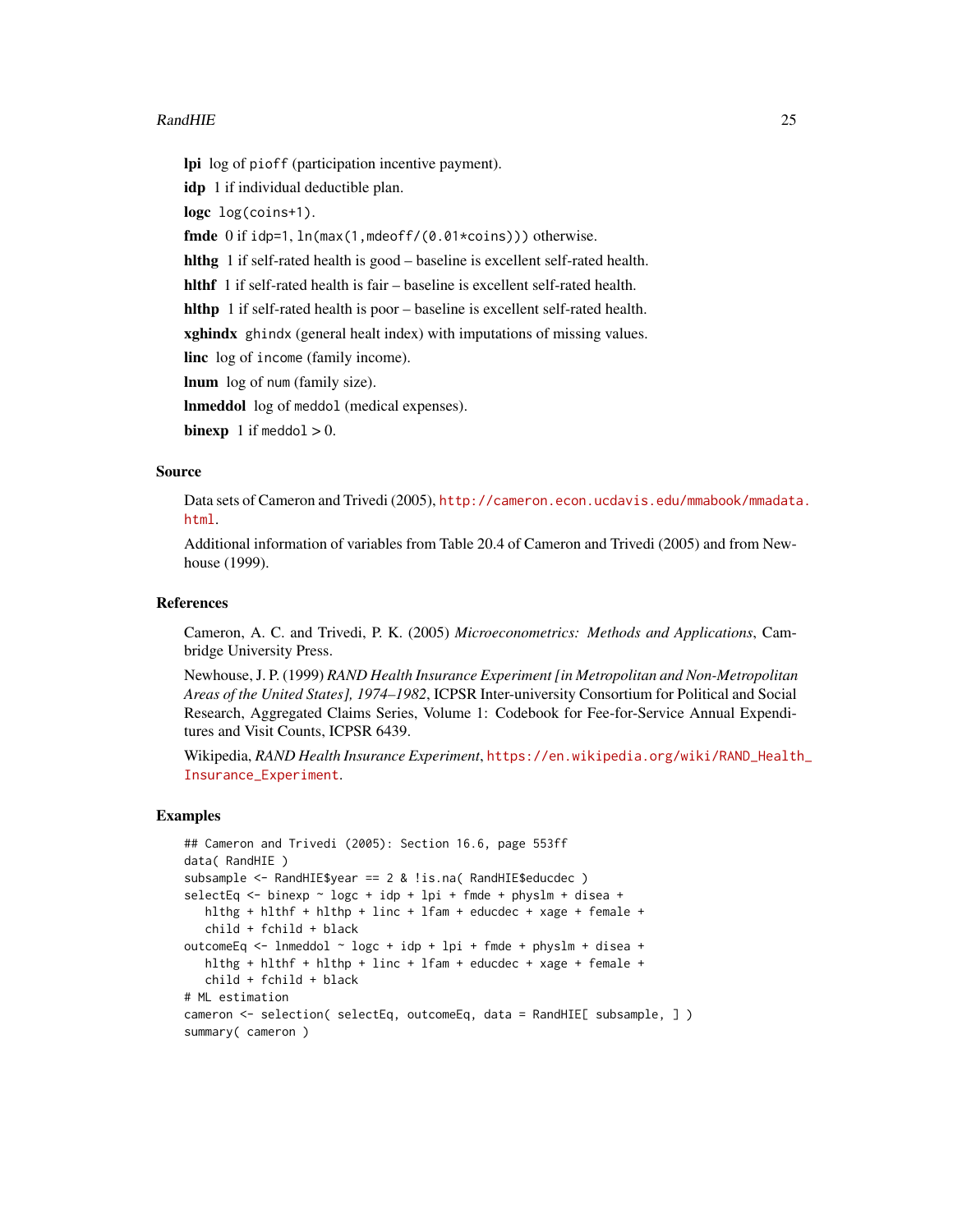<span id="page-25-1"></span><span id="page-25-0"></span>residuals.probit *Residuals of probit models*

# **Description**

Calculate residuals of [probit](#page-18-1) models.

# Usage

```
## S3 method for class 'probit'
residuals( object, type = "deviance", ... )
```
# Arguments

| object                  | an object of class probit.                                                       |
|-------------------------|----------------------------------------------------------------------------------|
| type                    | the type of residuals which should be returned. The alternatives are: "deviance" |
|                         | (default), "pearson", and "response" (see details).                              |
| $\cdot$ $\cdot$ $\cdot$ | further arguments (currently ignored).                                           |
|                         |                                                                                  |

#### Details

The residuals are calculated with following formulas:

Response residuals:  $r_i = y_i - \hat{y}_i$ 

Pearson residuals:  $r_i = (y_i - \hat{y}_i) / \sqrt{\hat{y}_i(1 - \hat{y}_i)}$ 

Deviance residuals:  $r_i = \sqrt{-2 \log(\hat{y}_i)}$  if  $y_i = 1$ ,  $r_i = -\sqrt{-2 \log(1 - \hat{y}_i)}$  if  $y_i = 0$ 

Here,  $r_i$  is the *i*th residual,  $y_i$  is the *i*th response,  $\hat{y}_i = \Phi(x'_i)\hat{\beta}$  is the estimated probability that  $y_i$ is one,  $\Phi$  is the cumulative distribution function of the standard normal distribution,  $x_i$  is the vector of regressors of the *i*th observation, and  $\beta$  is the vector of estimated coefficients.

More details are available in Davison & Snell (1991).

# Value

A numeric vector of the residuals.

#### Author(s)

Arne Henningsen

# References

Davison, A. C. and Snell, E. J. (1991) *Residuals and diagnostics.* In: Statistical Theory and Modelling. In Honour of Sir David Cox, edited by Hinkley, D. V., Reid, N. and Snell, E. J., Chapman & Hall, London.

# See Also

[probit](#page-18-1), [residuals](#page-0-0), [residuals.glm](#page-0-0), and [probit-methods](#page-21-2).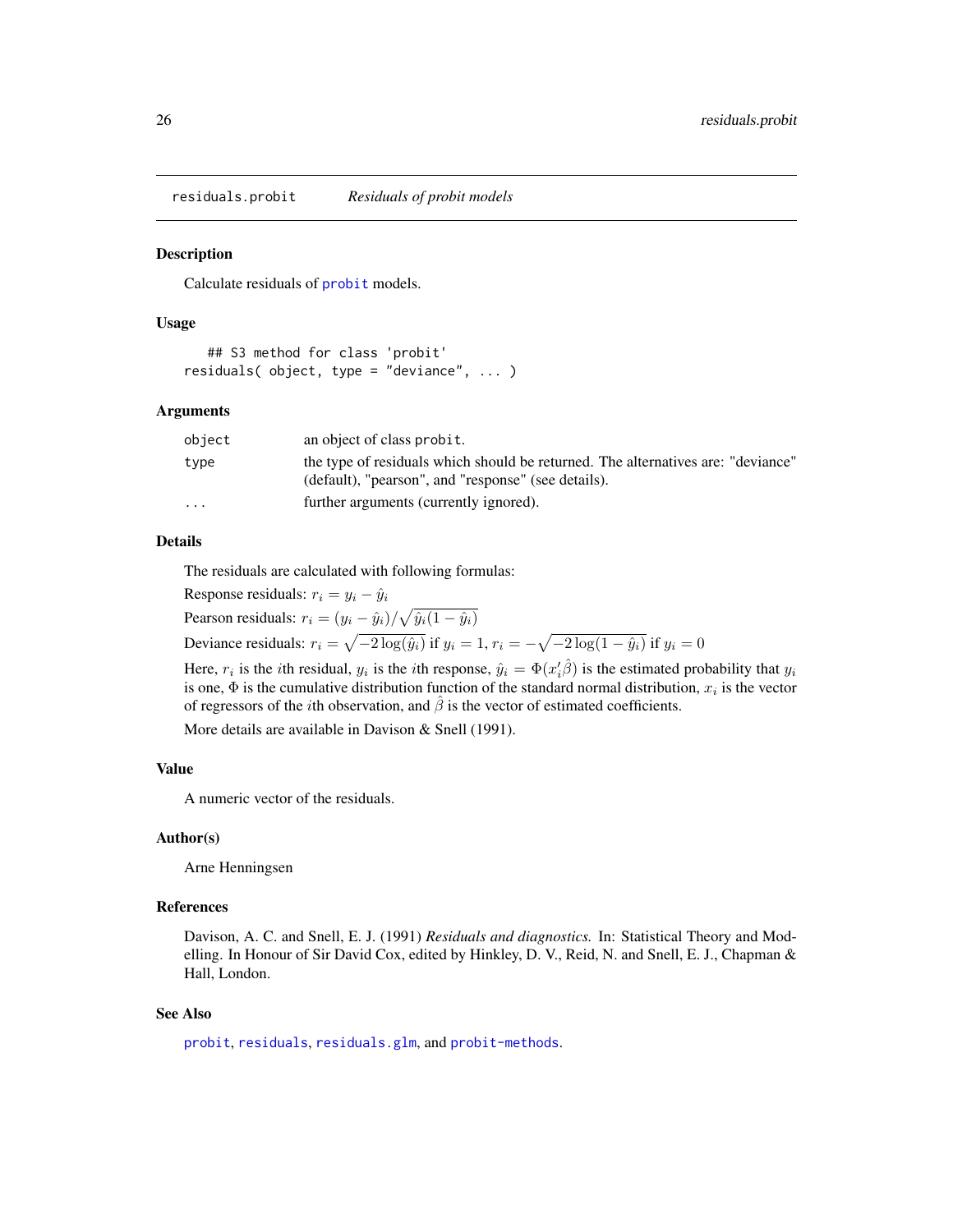<span id="page-26-1"></span><span id="page-26-0"></span>Calculate residuals of sample selection models

# Usage

```
## S3 method for class 'selection'
residuals(object, part = "outcome",
   type = "deviance", \dots)
```
# Arguments

| object   | object of class selection.                                                                                                                                                                 |
|----------|--------------------------------------------------------------------------------------------------------------------------------------------------------------------------------------------|
| part     | character string indication which residuals to extract: "outcome" for the fitted<br>values of the outcome equation(s) or "selection" for the fitted values of the se-<br>lection equation. |
| type     | the type of residuals (see section 'Details'). The alternatives are: "deviance"<br>(default), "pearson", and "response" (see residuals.probit).                                            |
| $\ddots$ | further arguments passed to other methods (e.g. residuals. probit or residuals).                                                                                                           |

# Details

The calculation of the fitted values that are used to calculate the residuals is described in the details section of the documentation of [fitted.selection](#page-3-1).

Argument type is only used for binary dependent variables, i.e. if argument part is equal "selection" or the dependent variable of the outcome model is binary. Hence, argument type is ignored if argument part is equal "outcome" and the dependent variable of the outcome model is numeric.

# Value

A numeric vector of the residuals.

#### Author(s)

Arne Henningsen

# See Also

[residuals](#page-0-0), [selection](#page-27-1), [fitted.selection](#page-3-1), [residuals.probit](#page-25-1), and [selection-methods](#page-33-1).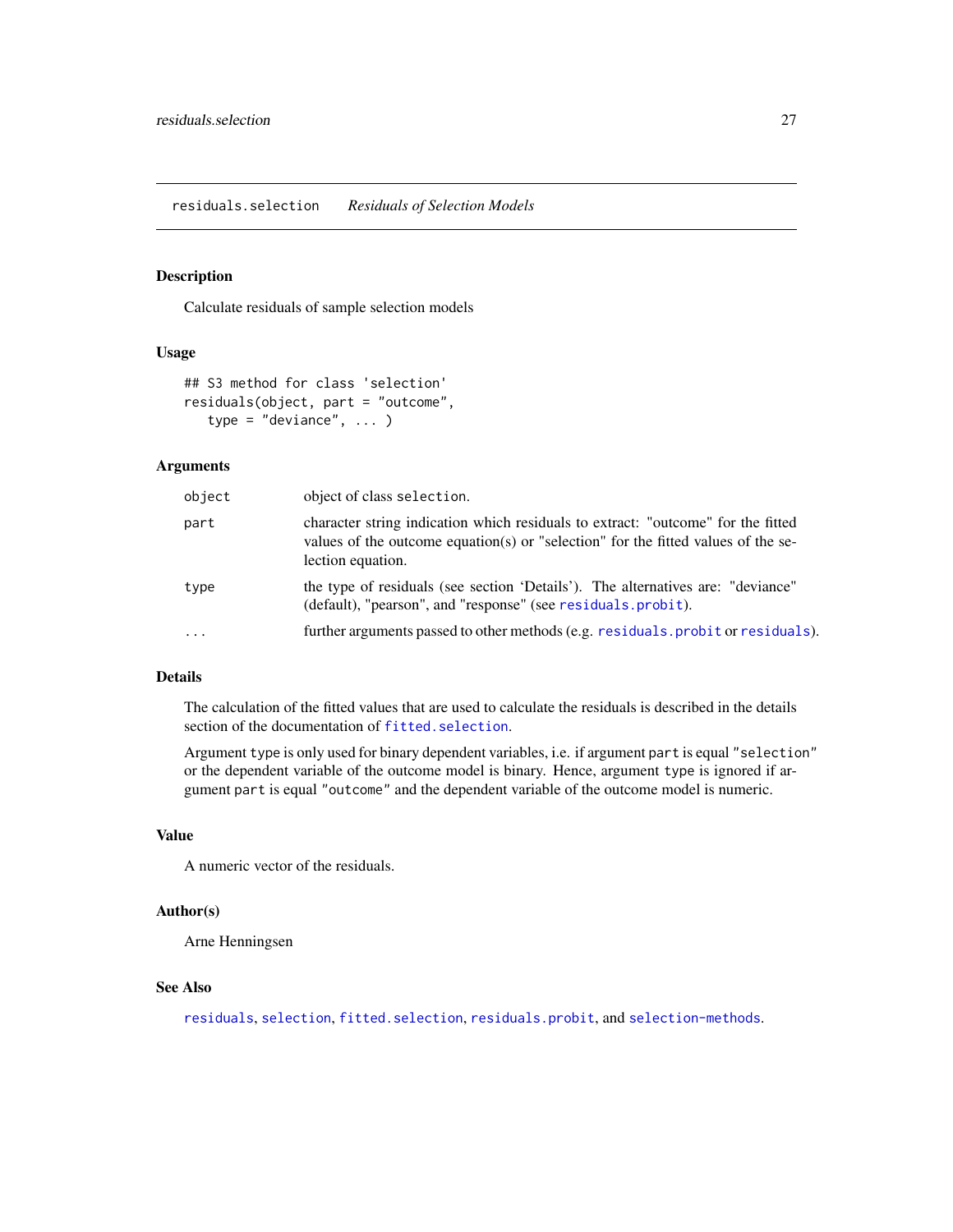<span id="page-27-2"></span><span id="page-27-1"></span><span id="page-27-0"></span>This is the frontend for estimating Heckman-style selection models either with one or two outcomes (also known as generalized tobit models). It supports binary outcomes and interval outcomes in the single-outcome case. It also supports normal-distribution based treatment effect models.

For model specification and more details, see Toomet and Henningsen (2008) and the included vignettes "Sample Selection Models", "Interval Regression with Sample Selection", and "All-Normal Treatment Effects".

# Usage

```
selection(selection, outcome, data = sys.frame(sys.parent()),
   weights = NULL, subset, method = "ml",
   type = NULL,start = NULL,
  boundaries = NULL,
  ys = FALSE, xs = FALSE, yo = FALSE, xo = FALSE,mfs = FALSE, mfo = FALSE,
   printLevel = print.level, print.level=0,
   ...)
heckit( selection, outcome, data = sys.frame(sys.parent()),
   method = "2step", ... )treatReg(selection, outcome,
   data=sys.frame(sys.parent()),
   mfs=TRUE, mfo=TRUE,
   ...)
```
#### Arguments

| selection | formula, the selection equation.                                                                                                                                                                                                                                                          |
|-----------|-------------------------------------------------------------------------------------------------------------------------------------------------------------------------------------------------------------------------------------------------------------------------------------------|
| outcome   | the outcome equation(s). Either a single equation (for tobit 2 models), or a list<br>of two equations (tobit 5 models).                                                                                                                                                                   |
| data      | an optional data frame, list or environment (or object coercible by as . data. frame<br>to a data frame) containing the variables in the model. If not found in data,<br>the variables are taken from environment (formula), typically the environment<br>from which selection is called. |
| weights   | an optional vector of 'prior weights' to be used in the fitting process. Should<br>be NULL or a numeric vector. Weights are currently only supported in type-2<br>models.                                                                                                                 |
| subset    | an optional index vector specifying a subset of observations to be used in the<br>fitting process.                                                                                                                                                                                        |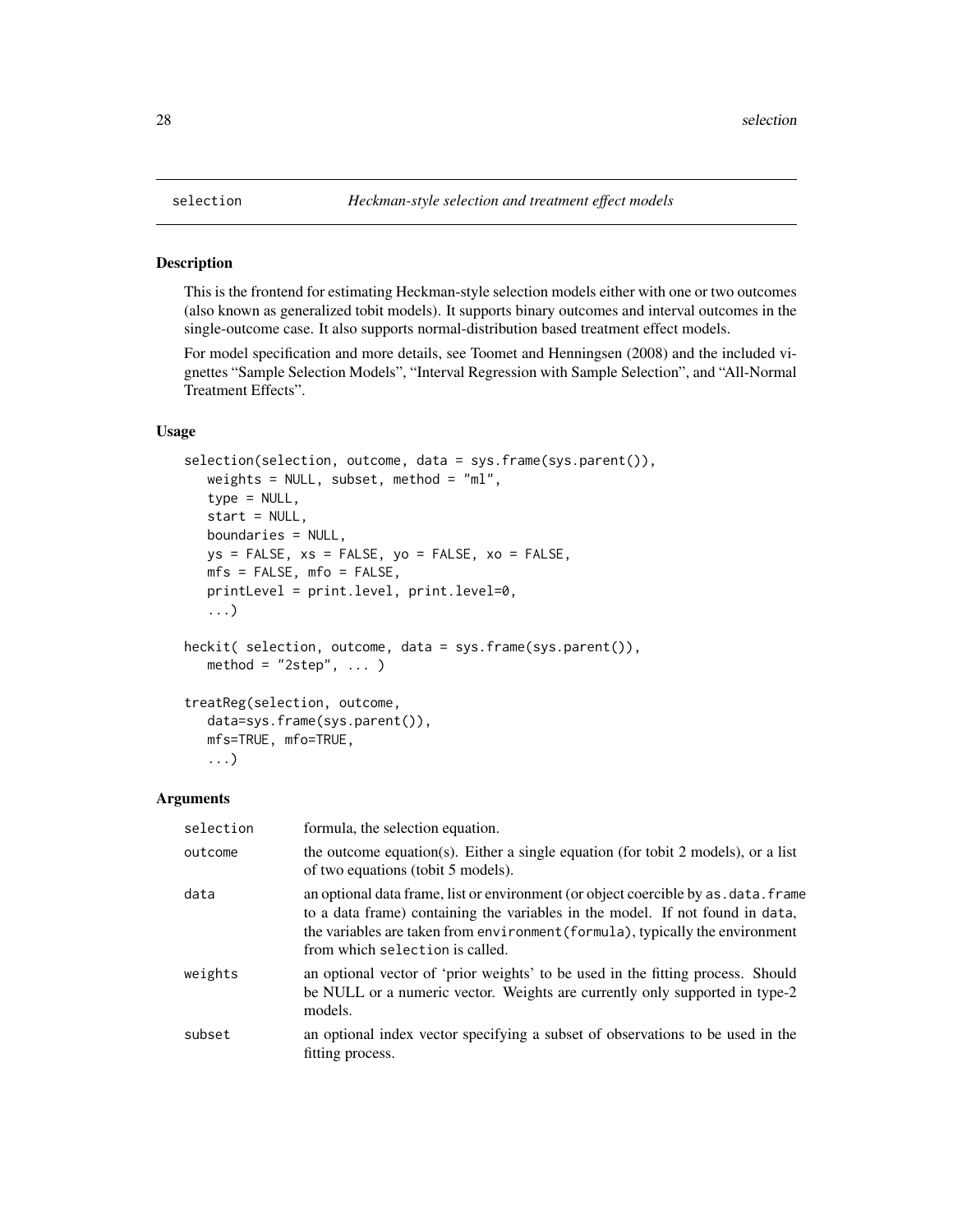<span id="page-28-0"></span>

| method                   | how to estimate the model. Either "ml" for Maximum Likelihood, "2step" for<br>2-step estimation, or "model. frame" for returning the model frame (only).                                                                 |
|--------------------------|--------------------------------------------------------------------------------------------------------------------------------------------------------------------------------------------------------------------------|
| type                     | model type. NULL will automatically detect the type, but one may also manually<br>determine it. Numeric '2' and '5' are tobit-2 and tobit-5 models respectively,<br>and character "treatment" is treatment effect model. |
| start                    | vector, initial values for the ML estimation. If start does not have names,<br>names are constructed based on the model frame.                                                                                           |
| boundaries               | an optional vector of boundaries of the intervals of the dependent variable of the<br>outcome equation for sample selection models with interval regression of the<br>outcome equation.                                  |
| ys, yo, xs, xo, mfs, mfo |                                                                                                                                                                                                                          |
|                          | logicals. If true, the response $(y)$ , model matrix $(x)$ or the model frame $(mf)$ of<br>the selection $(s)$ or outcome $(o)$ equation $(s)$ are returned.                                                             |
| printLevel, print.level  |                                                                                                                                                                                                                          |
|                          | integer. Various debugging information, higher value gives more information.<br>The preferred option is 'printLevel'.                                                                                                    |
| .                        | additional parameters for the corresponding fitting functions to bit2fit, to bit5fit,<br>heckit2fit, heckit5fit, and tobit2Bfit.                                                                                         |

#### Details

The dependent variable of of the selection equation (specified by argument selection) must have exactly two levels (e.g., 'FALSE' and 'TRUE', or '0' and '1'). By default the levels are sorted in increasing order ('FALSE' is before 'TRUE', and '0' is before '1'). If the dependent variable of the outcome equation (specified by argument outcome) has exactly two levels, this variable is modelled as a binary variable. If argument boundaries is specified, the outcome equation is estimated as interval regression model and the dependent variable of the outcome equation must be a categorical (factor) variable or a variable of strictly positive integer values, whereas the vector specified by argument boundaries must have one more element than the number of levels or the largest integer, respectively. In all other cases, it is assumed that the dependent variable of the outcome equation is continuous and an ordinary sample selection model is estimated.

For tobit-2 (sample selection) models, only those observations are included in the second step estimation (argument 'outcome'), where the dependent variable variable of the selection equation equals the second element of its levels (e.g., 'TRUE' or '1').

For tobit-5 (switching regression) models, in the second step the first outcome equation (first element of argument 'outcome') is estimated only for those observations, where the dependent variable of the selection equation equals the first element of its levels (e.g., 'FALSE' or '0'). The second outcome equation is estimated only for those observations, where this variable equals the second element of its levels (e.g., 'TRUE' or '1').

Treatment effect models are a version of tobit-5 models where the two outcomes are "participation" and "non-participation". treatReg takes an equal set of explanatory variables for both of these choices and assumes that the corresponding parameters are equal. In typical treatment effect model the selection outcome variable (participation decision) is included as an explanatory variable for the outcome. If this is not done, treatReg amounts to estimating two equations with correlated error structure.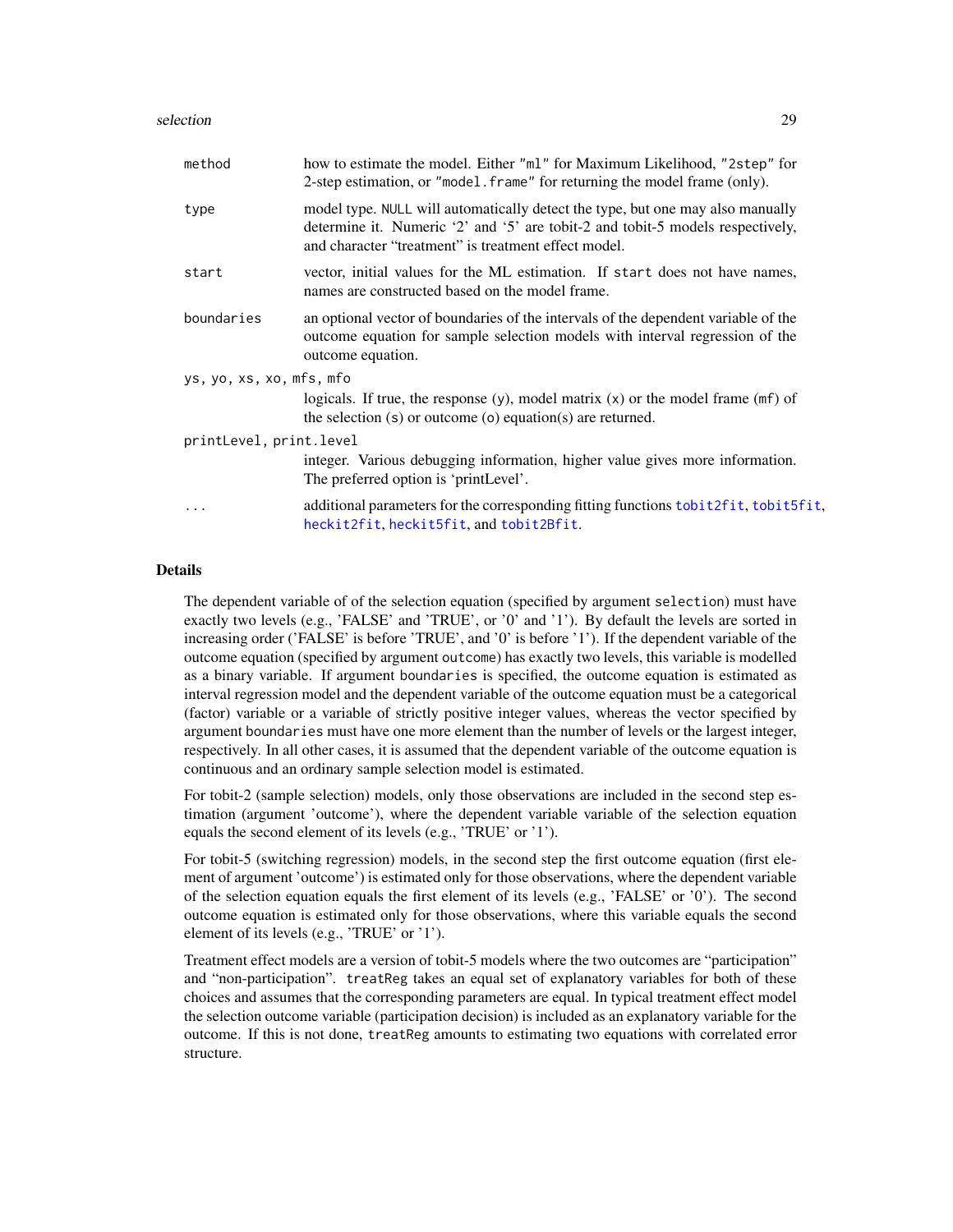<span id="page-29-0"></span>NA-s are allowed in the data. These are ignored if the corresponding outcome is unobserved, otherwise observations which contain NA (either in selection or outcome) are removed.

These selection models assume a known (multivariate normal) distribution of error terms. Because of this, the instruments (exclusion restrictions) are not necessary. However, if no instruments are supplied, the results are based solely on the assumption on multivariate normality. This may or may not be an appropriate assumption for a particular problem. Note also that standard errors tend to be large without a strong exclusion restriction.

If argument method is equal to "ml" (the default), the estimation is done by the maximum likelihood method, where the Newton-Raphson algorithm is used by default. Argument maxMethod (see [tobit2fit](#page-0-0)) can be used to chose other algorithms for the maximisation of the (log) likelihood function.

If argument method is equal to "ml" (the default) and argument start is NULL (the default), the starting values for the maximum-likelihood (ML) estimation of a tobit-2 or tobit-5 model are obtained by an initial two-step estimation of this model.

The two-step estimation of interval-regression models with sample-selection has not yet been implemented. If no starting values for a maximum-likelihood (ML) estimation of an interval-regression model with sample-selection are specified (i.e., argument start is NULL, the default), starting values are obtained by an initial estimation of a tobit-2 model, where the dependent variable of the outcome equation is set to the mid points of the boudaries of the intervals. By default, the starting values are obtained by a maximum-likelihood (ML) estimation of the tobit-2 model, whereas the starting values for the maximum-likelihood (ML) estimation of the tobit-2 model are obtained by a 2-step estimation of the tobit-2 model. If argument start is set to "2step", the starting values for the maximum-likelihood (ML) estimation of an interval-regression model with sample-selection are directly obtained by a 2-step estimation of the tobit-2 model (i.e., without a subsequent ML estimation of the tobit-2 model).

Methods that can be applied to objects returned by selection() are described on the help page [selection-methods](#page-33-1).

# Value

'selection' returns an object of class "selection". If the model estimated by Maximum Likelihood (argument method = "ml"), this object is a list, which has all the components of a 'maxLik' object, and in addition the elements 'twoStep', 'start, 'param', 'termS', 'termO', 'outcomeVar', and if requested 'ys', 'xs', 'yo', 'xo', 'mfs', and 'mfo'. If a tobit-2 (sample selection) model is estimated by the two-step method (argument method = "2step"), the returned object is a list with components 'probit', 'coefficients', 'param', 'vcov', 'lm', 'sigma', 'rho', 'invMillsRatio', and 'imrDelta'. If a tobit-5 (switching regression) model is estimated by the two-step method (argument method = "2step"), the returned object is a list with components 'coefficients', 'vcov', 'probit', 'lm1', 'lm2', 'rho1', 'rho2', 'sigma1', 'sigma2', 'termsS', 'termsO', 'param', and if requested 'ys', 'xs', 'yo', 'xo', 'mfs', and 'mfo'.

| probit  | object of class 'probit' that contains the results of the 1st step (probit estimation)<br>(only for two-step estimations). |
|---------|----------------------------------------------------------------------------------------------------------------------------|
| twoStep | (only if initial values not given) results of the 2-step estimation, used for initial<br>values                            |
| start   | initial values for ML estimation                                                                                           |
|         | termsS, terms0 terms for the selection and outcome equation                                                                |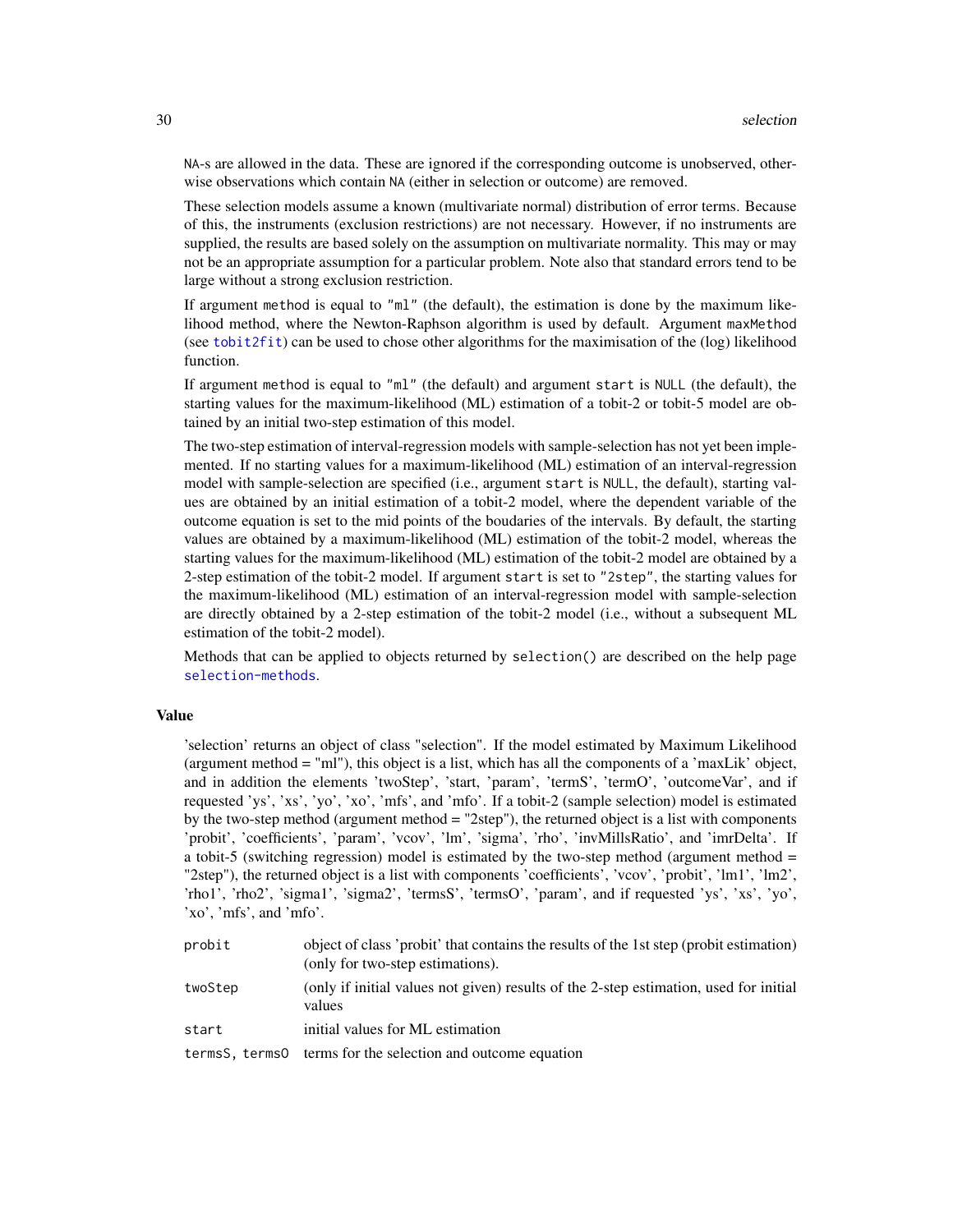#### selection 31

ys, xs, yo, xo, mfs, mfo

response, matrix and frame of the selection- and outcome equations (as a list of two for the latter). NULL, if not requested. The response is represented internally as 0/1 integer vector with 0 denoting either the unobservable outcome (tobit 2) or the first selection (tobit 5).

coefficients estimated coefficients, the complete model. coefficient for the Inverse Mills ratio is treated as a parameter (=  $\rho \sigma$ ).

- param a list with following components: index, a list of numeric vectors: where in the coef the component are located; oIntercept, a logical: whether the outcome equation includes intercept; N0, N1, integer, number of observations with unobserved and observed outcomes; nObs, integer, number of valid observations; nParam, integer, number of the parameters in the model (not all are independent); df, integer, degrees of freedom. Note this is not equal to n0bs -nParam because of the parameters are not independent in all the cases; levels levels for the response of the selection equation. levels[1] corresponds to the outcome 1, levels[2] to the outcome 2.
- lm, lm1, lm2 objects of class 'lm' that contain the results of the 2nd step estimation(s) of the outcome equation(s). Note: the standard errors of this estimation are biased, because they do not account for the estimation of  $\gamma$  in the 1st step estimation (the correct standard errors are returned by summary and they are contained in vcov component).
- sigma, sigma1, sigma2

the standard error(s) of the error terms of the outcome equation(s).

- rho, rho1, rho2 the estimated correlation coefficient(s) between the error term of the selection equation and the outcome equation(s).
- invMillsRatio the inverse Mills Ratios calculated from the results of the 1st step probit estimation.
- $imPelta$  the  $\delta s$  calculated from the inverse Mills Ratios and the results of the 1st step probit estimation.
- outcomeVar character string indicating whether the dependent variable of the outcome equation is "continuous" or "binary".

#### Note

The 2-step estimate of 'rho' may be outside of the  $[-1, 1]$  interval. In that case the standard errors of invMillsRatio may be meaningless.

# Author(s)

Arne Henningsen, Ott Toomet <otoomet@ut.ee>

#### References

Cameron, A. C. and Trivedi, P. K. (2005) *Microeconometrics: Methods and Applications*, Cambridge University Press.

vcov variance covariance matrix of the estimated coefficients.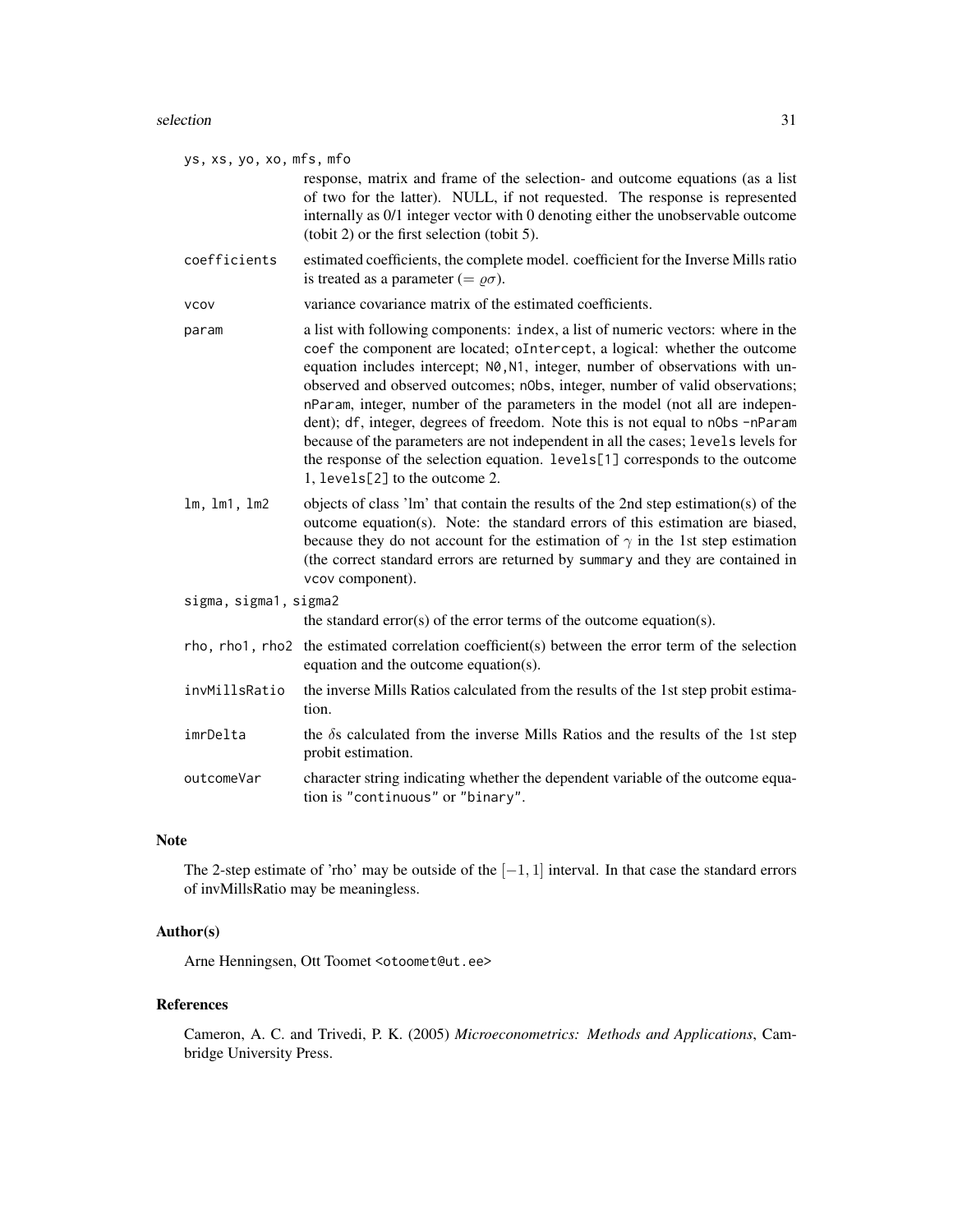<span id="page-31-0"></span>Greene, W. H. (2003) *Econometric Analysis, Fifth Edition*, Prentice Hall.

Heckman, J. (1976) The common structure of statistical models of truncation, sample selection and limited dependent variables and a simple estimator for such models, *Annals of Economic and Social Measurement*, 5(4), p. 475-492.

Johnston, J. and J. DiNardo (1997) *Econometric Methods, Fourth Edition*, McGraw-Hill.

Lee, L., G. Maddala and R. Trost (1980) Asymetric covariance matrices of two-stage probit and two-stage tobit methods for simultaneous equations models with selectivity. *Econometrica*, 48, p. 491-503.

Petersen, S., G. Henningsen and A. Henningsen (2017) *Which Households Invest in Energy-Saving Home Improvements? Evidence From a Danish Policy Intervention*. Unpublished Manuscript. Department of Management Engineering, Technical University of Denmark.

Toomet, O. and A. Henningsen, (2008) Sample Selection Models in R: Package sampleSelection. *Journal of Statistical Software* 27(7), <https://www.jstatsoft.org/v27/i07/>

Wooldridge, J. M. (2003) *Introductory Econometrics: A Modern Approach, 2e*, Thomson South-Western.

# See Also

[summary.selection](#page-36-2), [selection-methods](#page-33-1), [probit](#page-18-1), [lm](#page-0-0), and [Mroz87](#page-13-1) and [RandHIE](#page-22-1) for further examples.

```
## Greene( 2003 ): example 22.8, page 786
data( Mroz87 )
Mroz87$kids <- ( Mroz87$kids5 + Mroz87$kids618 > 0 )
# Two-step estimation
summary( heckit( lfp \sim age + I( age<sup>^2</sup> ) + faminc + kids + educ,
   wage \sim exper + I( exper^2 ) + educ + city, Mroz87 ) )
# ML estimation
summary( selection( lfp \sim age + I( age^2 ) + faminc + kids + educ,
   wage \sim exper + I( exper^2 ) + educ + city, Mroz87 ) )
## Example using binary outcome for selection model.
## We estimate the probability of womens' education on their
## chances to get high wage (> $5/hr in 1975 USD), using PSID data
## We use education as explanatory variable
## and add age, kids, and non-work income as exclusion restrictions.
data(Mroz87)
m <- selection(lfp \sim educ + age + kids5 + kids618 + nwifeinc,
   wage >= 5 \sim educ, data = Mroz87 )
summary(m)
## example using random numbers
library( "mvtnorm" )
nObs <- 1000
```

```
sigma \le matrix( c( 1, -0.7, -0.7, 1), ncol = 2)
errorTerms <- rmvnorm( nObs, c( 0, 0 ), sigma )
```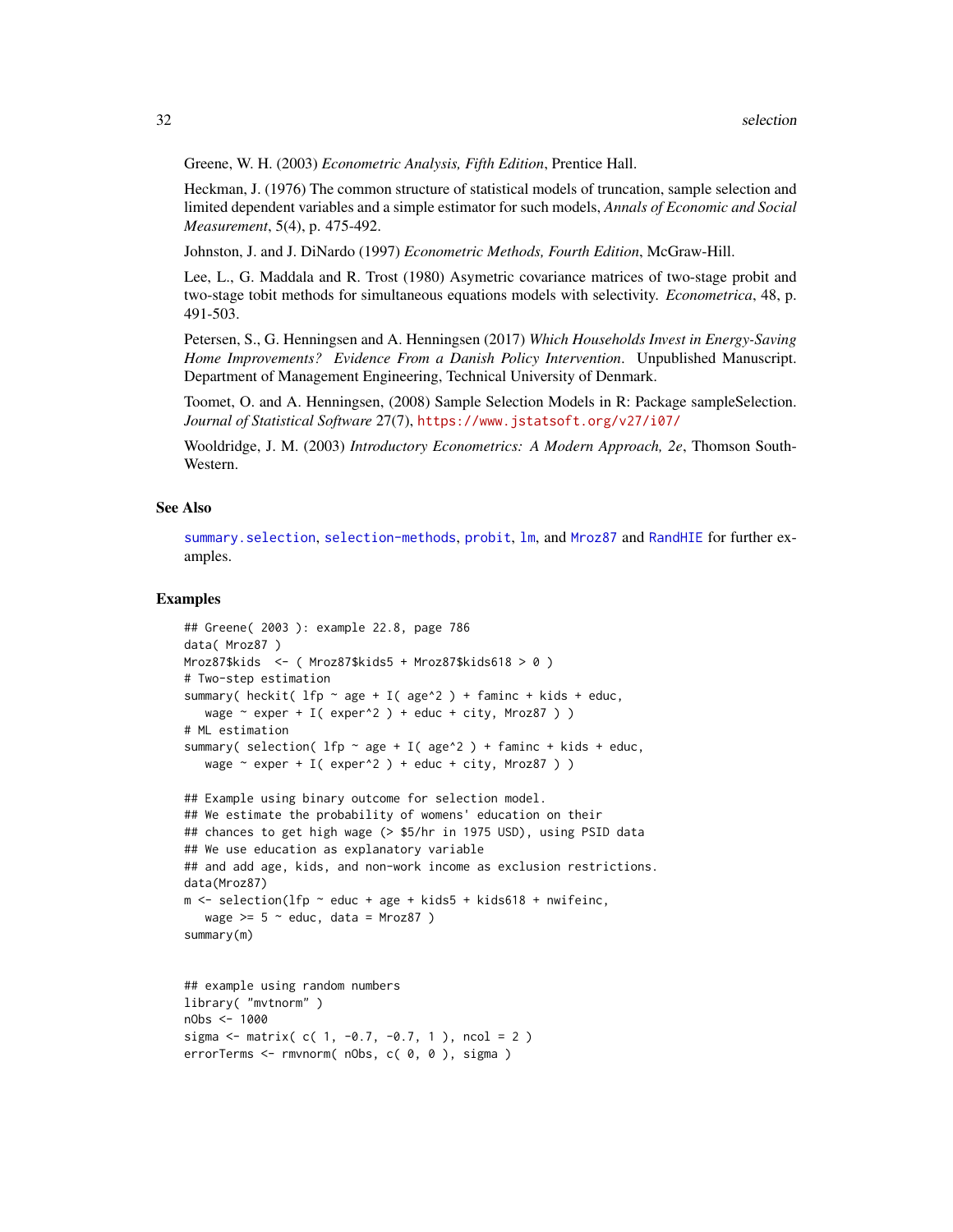#### selection 33

```
myData \leq data.frame( no = c( 1:nObs ), x1 = rnorm( nObs ), x2 = rnorm( nObs ),
  ul = errorTermE , 1], ul = errorTermE , 2])myData$y <- 2 + myData$x1 + myData$u1
myData$s <- ( 2 * myData$x1 + myData$x2 + myData$u2 - 0.2 ) > 0
myData$y[ !myData$s ] <- NA
myOls \leq lm( y \sim x1, data = myData)
summary( myOls )
myHeckit <- heckit( s \sim x1 + x2, y \sim x1, myData, print.level = 1)
summary( myHeckit )
## example using random numbers with IV/2SLS estimation
library( "mvtnorm" )
nObs <- 1000
sigma \le matrix( c( 1, 0.5, 0.1, 0.5, 1, -0.3, 0.1, -0.3, 1), ncol = 3)
errorTerms <- rmvnorm( nObs, c( 0, 0, 0 ), sigma )
myData \le data.frame( no = c( 1:nObs ), x1 = rnorm( nObs ), x2 = rnorm( nObs ),
  u1 = errorTerms[ , 1 ], u2 = errorTerm[ , 2 ], u3 = errorTerm[ , 3 ] )myData$w <- 1 + myData$x1 + myData$u1
myData$y <- 2 + myData$w + myData$u2
myData$s <- ( 2 * myData$x1 + myData$x2 + myData$u3 - 0.2 ) > 0
myData$y[ !myData$s ] <- NA
myHeckit <- heckit( s \sim x1 + x2, y \sim w, data = myData )
summary( myHeckit ) # biased!
myHeckitIv <- heckit( s \sim x1 + x2, y \sim w, data = myData, inst = \sim x1 )
summary( myHeckitIv ) # unbiased
## tobit-5 example
N < -500library(mvtnorm)
   vc \leftarrow diag(3)vc[lower.tri(vc)] < -c(0.9, 0.5, 0.6)vc[upper.tri(vc)] <- vc[lower.tri(vc)]
   eps <- rmvnorm(N, rep(0, 3), vc)
   xs < -runif(N)ys \leq x s + \text{eps}[1] > 0xo1 <- runif(N)
   yo1 <- xo1 + eps[,2]
   xo2 < - runif(N)yo2 <- xo2 + eps[,3]
   a \leftarrow selection(ys \sim x, list(yo1 \sim xo1, yo2 \sim xo2))summary(a)
## tobit2 example
   vc \leftarrow diag(2)vc[2,1] <- vc[1,2] <- -0.7
   eps <- rmvnorm(N, rep(0, 2), vc)
   xs < -runif(N)ys \leq x s + \text{eps}[1] > 0xo < -runif(N)yo \leftarrow (xo + eps[, 2]) * (ys > 0)a <- selection(ys~xs, yo ~xo)
   summary(a)
```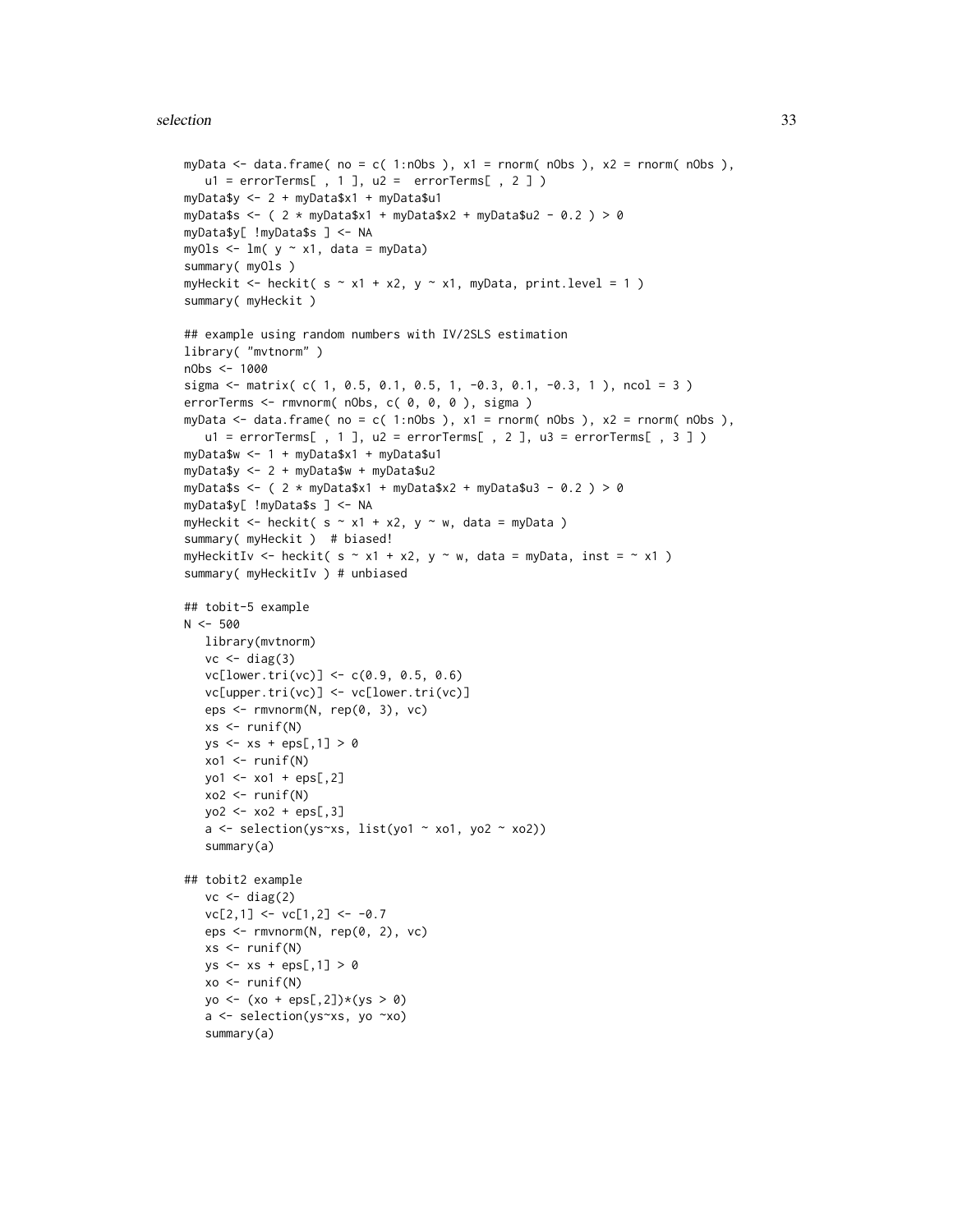```
## Example for treatment regressions
## Estimate the effect of treatment on income
## selection outcome: treatment participation, logical (treatment)
## selection explanatory variables: age, education (years)
## unemployment in 1974, 1975, race
## outcome: log real income 1978
## outcome explanatory variables: treatment, age, education, race.
## unemployment variables are treated as exclusion restriction
data(Treatment, package="Ecdat")
a \leq t reatReg(treat~poly(age, 2) + educ + u74 + u75 + ethn,
              log(re78)~treat + poly(age,2) + educ + ethn,
              data=Treatment)
print(summary(a))
```
<span id="page-33-1"></span>selection-methods *selection-methods*

# Description

Methods for selection models

#### Usage

```
## S3 method for class 'selection'
logLik(object, ... )
## S3 method for class 'selection'
nobs(object, ... )
## S3 method for class 'selection'
nObs(x, \ldots)## S3 method for class 'selection'
print( x, digits = max(3, getOption("digits") - 3), \dots)
```
# Arguments

| object.x                | object of class selection.                                                  |
|-------------------------|-----------------------------------------------------------------------------|
| digits                  | the minimum number of significant digits of the coefficients to be printed. |
| $\cdot$ $\cdot$ $\cdot$ | further arguments (currently ignored).                                      |

# Details

The logLik method returns the log likelihood value of the model. The nobs and nObs methods return the number of observations. The print method prints the call and the estimated coefficients.

Furthermore, some standard methods can be applied to selection models: The [lrtest](#page-0-0) method can be used to perform likelihood-ratio tests. The [stdEr](#page-0-0) method returns the vector of the standard errors of the estimated parameters.

<span id="page-33-0"></span>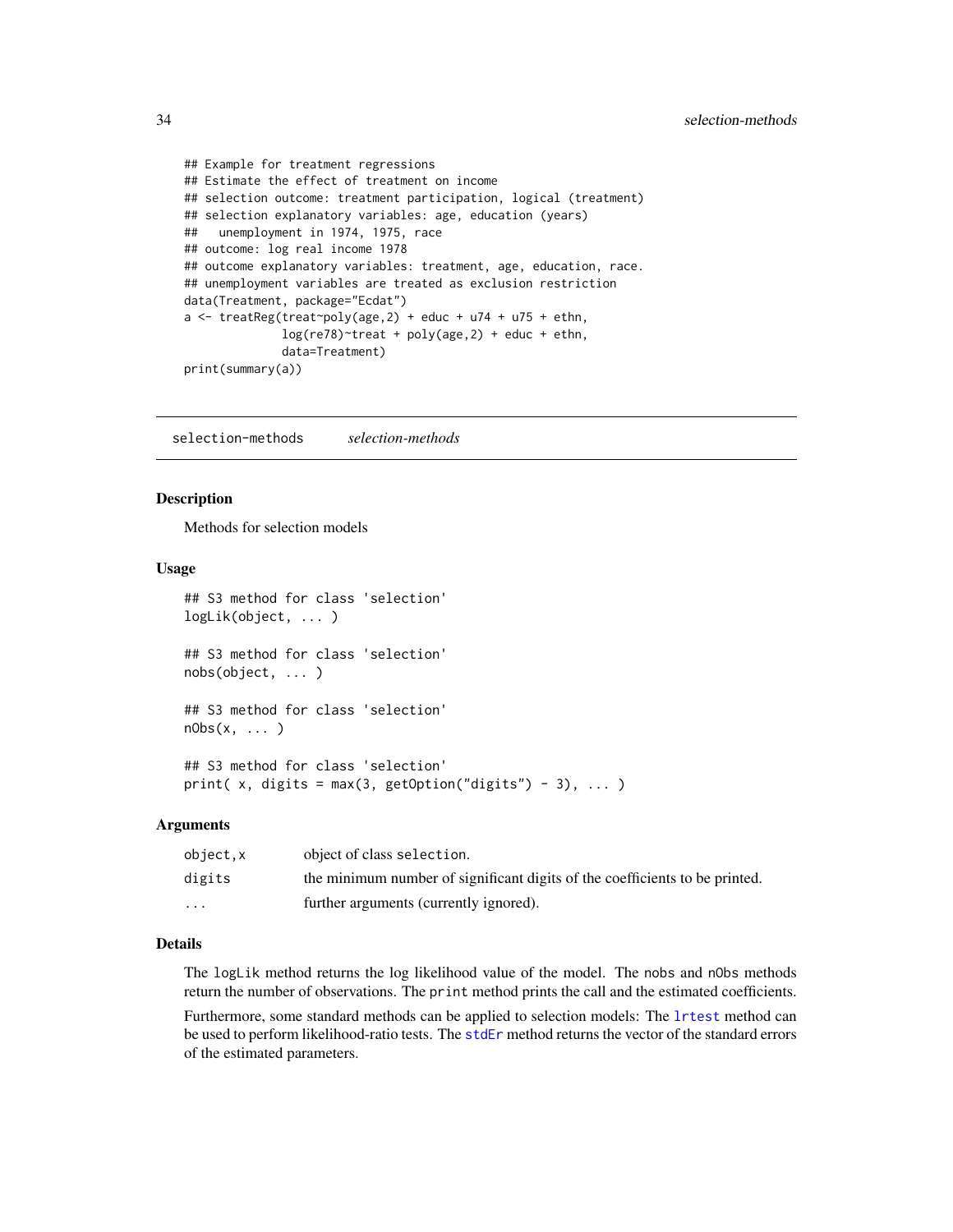#### <span id="page-34-0"></span>Smoke 35

The methods [coef.selection](#page-1-1), [fitted.selection](#page-3-1) [model.frame.selection](#page-10-2), [model.matrix.selection](#page-12-1), [residuals.selection](#page-26-1), [summary.selection](#page-36-2), and [vcov.selection](#page-38-1) are described at seperate help pages.

# Author(s)

Arne Henningsen

#### See Also

[selection](#page-27-1), summary. selection, and [probit-methods](#page-21-2).

Smoke *Survey Responses on Smoking Behaviour*

#### **Description**

'Instructional dataset, N=807, cross-sectional individual data on smoking accompanying Introductory Econometrics: A Modern Approach, Jeffrey M. Wooldridge, South-Western College Publishing, (c) 2000 and Jeffrey M. Wooldridge, Econometric Analysis of Cross Section and Panel Data, MIT Press, (c) 2001.' (<https://ideas.repec.org/p/boc/bocins/smoke.html#biblio>, accessed February 27, 2017). This dataset is a subset of data used in Mullahy (1997). Data was collected in 1979 and 1980 through the Smoking Supplement to the US National Health Interview Survey.

#### Usage

data(Smoke)

# Format

This data frame contains the following columns:

educ Years of schooling.

age Respondents age in years.

cigpric State cigarette price, cents per pack.

income Annual income in USD.

**restaurn** Dummy variable indicating if state restaurant smoking restrictions are in place.

smoker Dummy variable indicating if person has smoked at least one cigarette.

cigs\_intervals Number of cigarettes smoked per day, coded in intervals with intervals boundaries:  $(0,5,10,20,50)$ 

cigs Number of cigarettes smoked per day.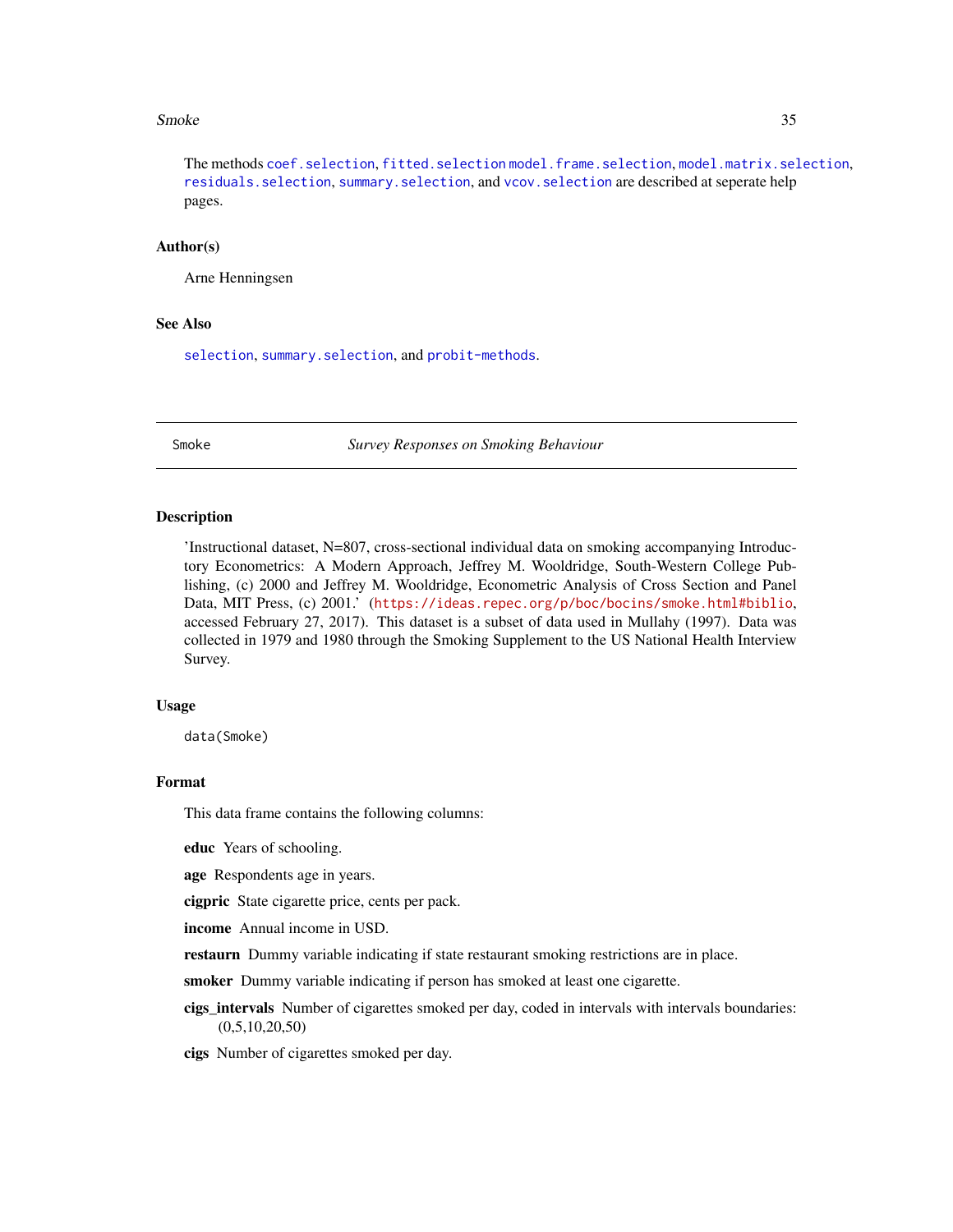#### Source

Wooldridge(2009)'s dataset also available in other formats at [https://ideas.repec.org/p/boc/](https://ideas.repec.org/p/boc/bocins/smoke.html#biblio) [bocins/smoke.html#biblio](https://ideas.repec.org/p/boc/bocins/smoke.html#biblio).

Original data used in Mullahy (1985) and Mullahy (1997).

# References

Jeffrey, M. Wooldridge (2009), *Introductory Econometrics: A modern approach*, Canada: South-Western Cengage Learning.

Mullahy, John (1997), *Instrumental-Variable Estimation of Count Data Models: Applications to Models of Cigarette Smoking Behavior*, Review of Economics and Statistics 79, 596-593.

Mullahy, John (1985) *Cigarette Smoking: Habits, Health Concerns, and Heterogeneous Unobservables in a Microeconometric Analysis of Consumer Demand*, Ph.D. dissertation, University of Virginia.

```
data( Smoke )
# boundaries of the intervals
bounds <- c(0,5,10,20,50,Inf)
## Not run:
# estimation with starting values obtained by a ML estimation
# of a standard tobit-2 model with the dependent variable
# of the outcome equation equal to the mid-points of the intervals
res <- selection( smoker ~ educ + age, cigs_intervals ~ educ,
 data = Smoke, boundaries = bounds )
summary( res )
# estimation with starting values obtained by a two-step estimation
# of a standard tobit-2 model with the dependent variable
# of the outcome equation equal to the mid-points of the intervals
res2 <- selection( smoker ~ educ + age, cigs_intervals ~ educ,
 data = Smoke, boundaries = bounds, start = "2step" )
summary( res2 )
## End(Not run)
# estimation with starting values that are very close to the estimates
# (in order to reduce the execution time of running this example)
resS <- selection( smoker ~ educ + age, cigs_intervals ~ educ,
 data = Smoke, boundaries = bounds,
 start = c( 0.527, -0.0482, -0.0057, 4.23, -0.319, 2.97, 2.245 ) )
summary( resS )
```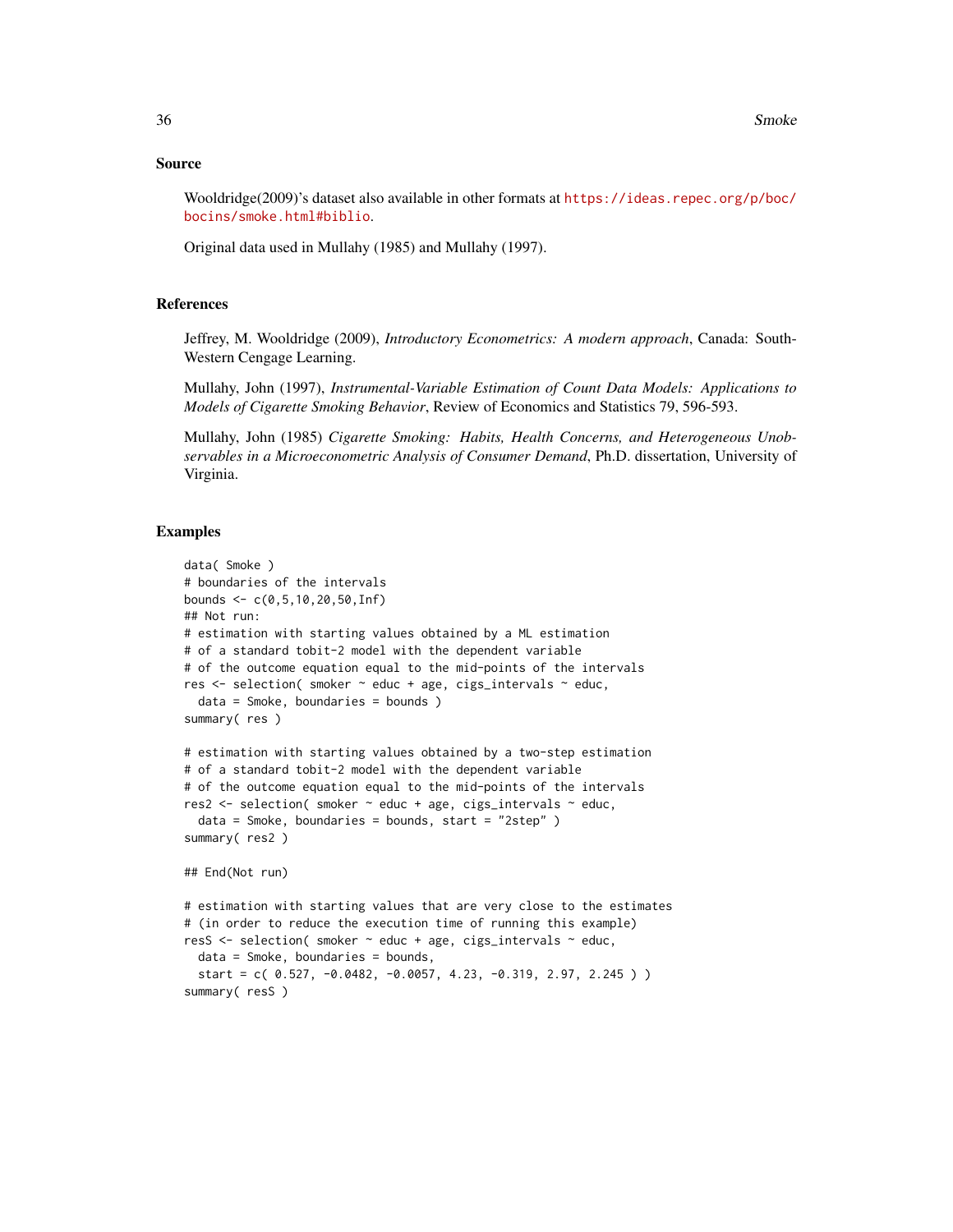<span id="page-36-1"></span><span id="page-36-0"></span>summary.probit *Summarizing Probit Estimations*

# Description

Print or return a summary of a probit estimation.

# Usage

```
## S3 method for class 'probit'
summary( object, ... )
   ## S3 method for class 'summary.probit'
print(x, \ldots)
```
# Arguments

| object | an object of class probit.         |
|--------|------------------------------------|
| X      | an object of class summary.probit. |
| .      | currently not used.                |

# Value

The summary method returns an object of class summary.probit; the print method prints summary results and returns the argument invisibly.

# Author(s)

Arne Henningsen

# See Also

[probit](#page-18-1) and [probit-methods](#page-21-2).

<span id="page-36-2"></span>summary.selection *Summarizing Selection Estimations*

#### Description

Print or return a summary of a selection estimation.

# Usage

```
## S3 method for class 'selection'
summary(object, ...)
   ## S3 method for class 'summary.selection'
print(x,
      digits = max(3, getOption("digits") - 3),
      part = "full", \dots)
```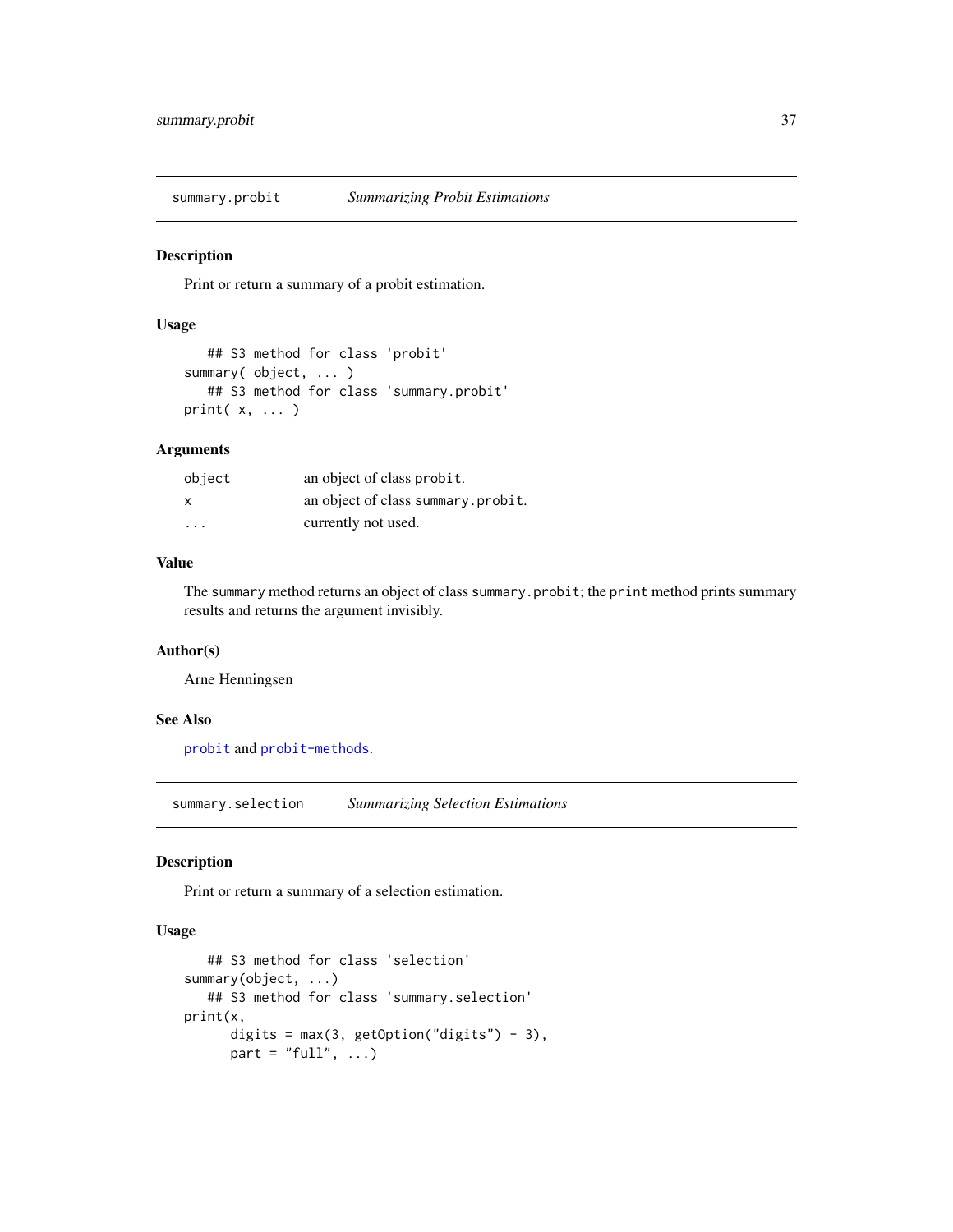# <span id="page-37-0"></span>**Arguments**

| object       | an object of class 'selection'.                                                                                                                                                                                             |
|--------------|-----------------------------------------------------------------------------------------------------------------------------------------------------------------------------------------------------------------------------|
| $\mathsf{x}$ | an object of class 'summary.selection'.                                                                                                                                                                                     |
| part         | character string: which parts of the summary to print: "full" for all the esti-<br>mated parameters (probit selection, outcome estimates, correlation and residual<br>variance), or "outcome" for the outcome results only. |
| digits       | numeric, (suggested) number of significant digits.                                                                                                                                                                          |
|              | currently not used.                                                                                                                                                                                                         |

# Details

The variance-covariance matrix of the two-step estimator is currently implemented only for tobit-2 (sample selection) models, but not for the tobit-5 (switching regression) model.

# Value

Summary methods return an object of class summary.selection. Print methods return the argument invisibly.

#### Author(s)

Arne Henningsen, Ott Toomet <otoomet@ut.ee>

# See Also

[summary](#page-0-0), [selection](#page-27-1), and [selection-methods](#page-33-1).

```
## Wooldridge( 2003 ): example 17.5, page 590
data( Mroz87 )
wooldridge \le - selection( lfp \sim nwifeinc + educ + exper + I( exper^2 ) +
   age + kids5 + kids618, log( wage ) \sim educ + exper + I( exper^2 ),
   data = Mroz87, method = "2step" )
# summary of the 1st step probit estimation (Example 17.1, p. 562f)
# and the 2nd step OLS regression (example 17.5, page 590)
summary( wooldridge )
# summary of the outcome equation only
print(summary(wooldridge), part="outcome")
```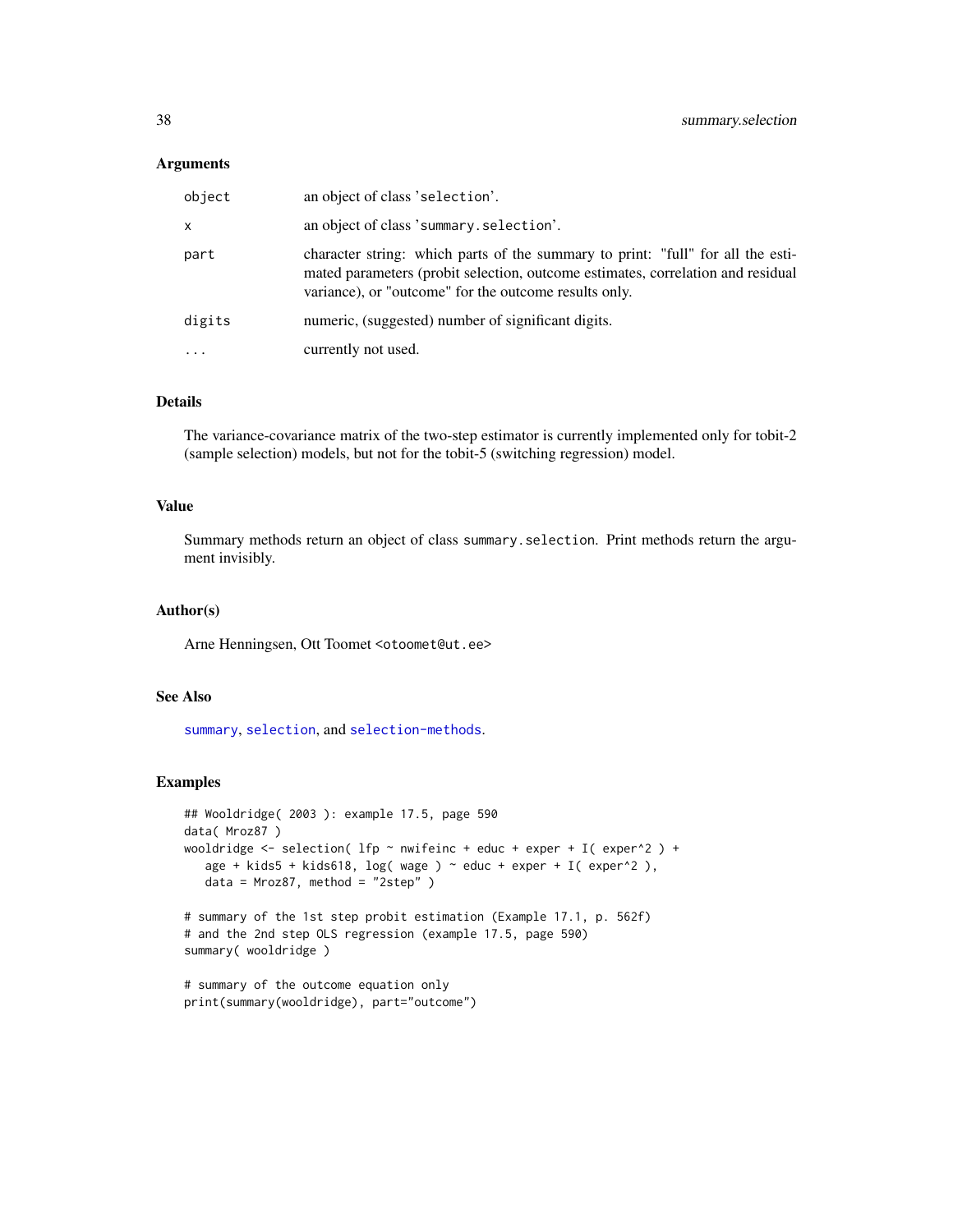<span id="page-38-1"></span><span id="page-38-0"></span>

This function extracts the coefficient variance-covariance matrix from sample selection models.

# Usage

```
## S3 method for class 'selection'
vcov(object, part = "full", ...)
```
# Arguments

| object    | object of class "selection".                                                                                                                                                                                                                                                                                                                                                                                                                                    |
|-----------|-----------------------------------------------------------------------------------------------------------------------------------------------------------------------------------------------------------------------------------------------------------------------------------------------------------------------------------------------------------------------------------------------------------------------------------------------------------------|
| part      | character string indicating which parts of the variance-covariance matrix to ex-<br>tract: "full" for all parameters (selection estimates, outcome estimates, error<br>variance and correlation, including parameters that were calculated based on es-<br>timated parameters), "outcome" for the outcome estimates only (including the<br>coefficient of the inverse Mill's ratio in case of a two-step estimation), or "est"<br>for all estimated parameters. |
| $\ddotsc$ | currently not used.                                                                                                                                                                                                                                                                                                                                                                                                                                             |

# Details

The variance-covariance matrix of a two-step estimate is currently only partly implemented. The unimplemented part of the matrix is filled with NAs.

# Value

the estimated variance covariance matrix of the coefficients.

# Author(s)

Arne Henningsen, Ott Toomet <otoomet@ut.ee>

# See Also

[vcov](#page-0-0), [selection](#page-27-1), [coef.selection](#page-1-1), and [selection-methods](#page-33-1).

```
## Estimate a simple female wage model taking into account the labour
## force participation
  data(Mroz87)
  a \le heckit(lfp \sim huswage + kids5 + mtr + fatheduc + educ + city,
               log(wage) ~ educ + city, data=Mroz87)
## extract the full variance-covariance matrix:
```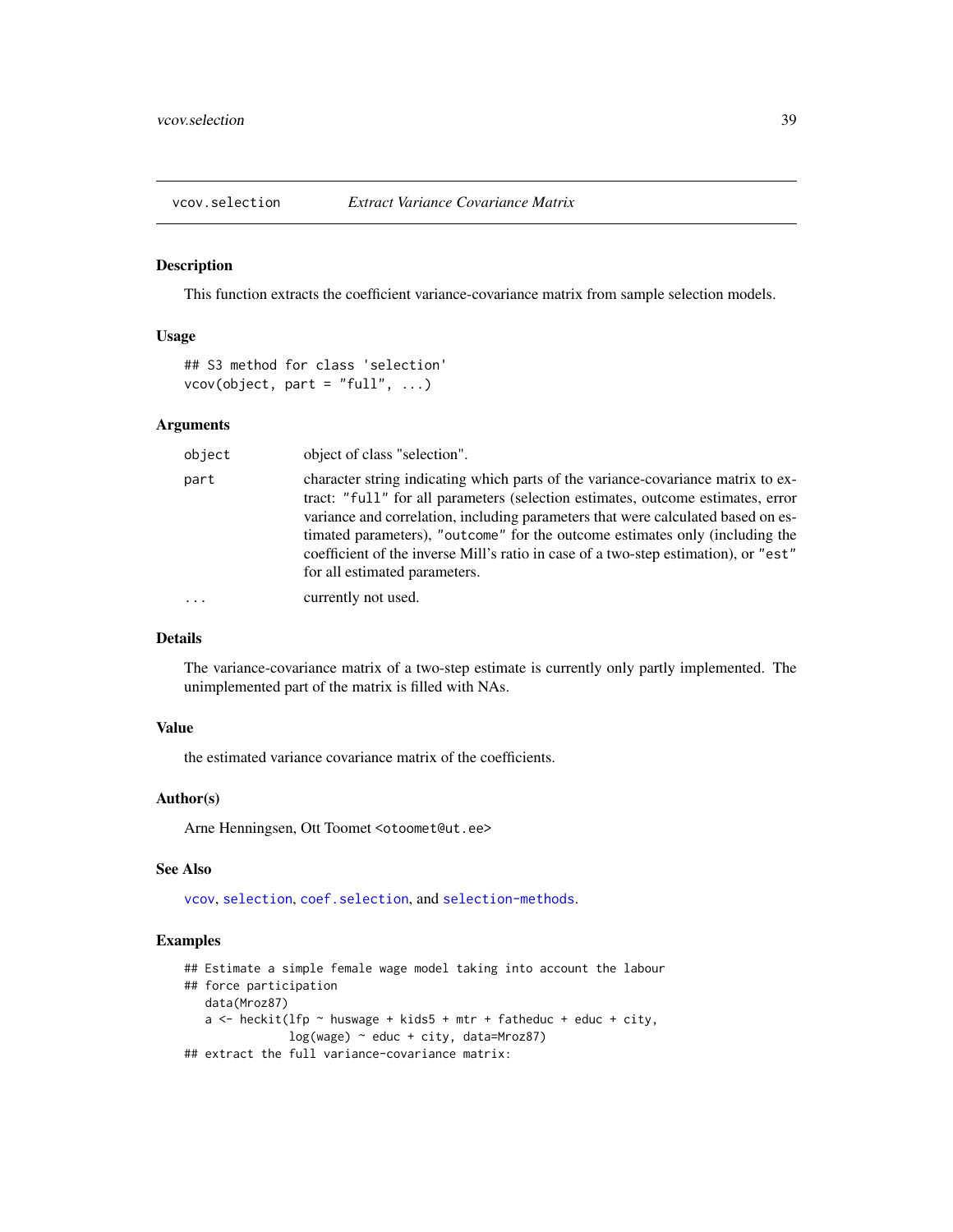```
vcov( a )
## now extract the variance-covariance matrix of the outcome model only:
vcov( a, part = "outcome" )
```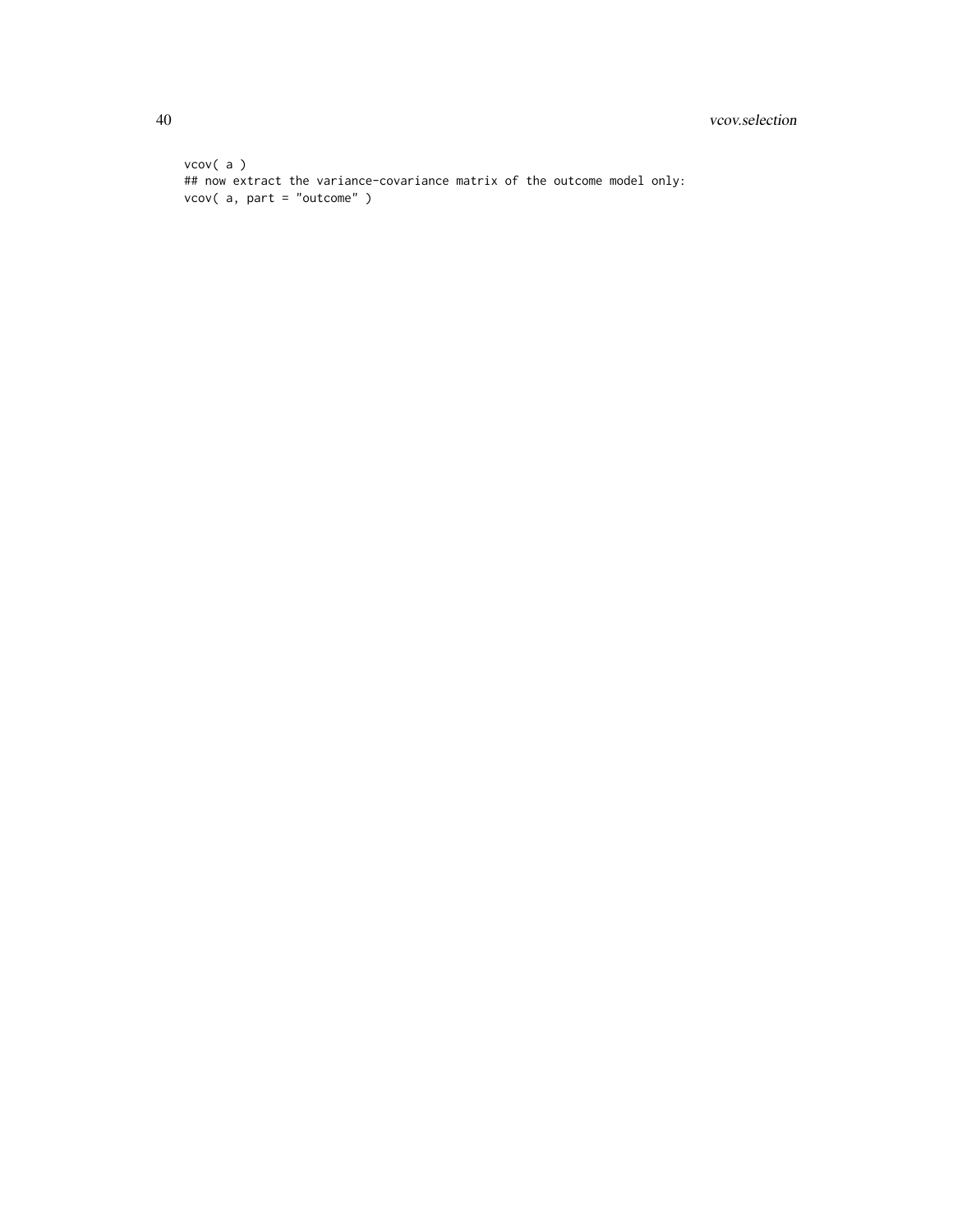# <span id="page-40-0"></span>Index

∗ datasets Mroz87, [14](#page-13-0) nlswork, [15](#page-14-0) RandHIE, [23](#page-22-0) Smoke, [35](#page-34-0) ∗ methods coef.selection, [2](#page-1-0) fitted.selection, [4](#page-3-0) linearPredictors, [10](#page-9-0) model.frame.binaryChoice, [11](#page-10-0) model.frame.selection, [11](#page-10-0) model.matrix.binaryChoice, [12](#page-11-0) model.matrix.selection, [13](#page-12-0) predict.probit, [17](#page-16-0) predict.selection, [18](#page-17-0) probit-methods, [22](#page-21-0) residuals.probit, [26](#page-25-0) residuals.selection, [27](#page-26-0) selection-methods, [34](#page-33-0) vcov.selection, [39](#page-38-0) ∗ models heckitVcov, [5](#page-4-0) invMillsRatio, [6](#page-5-0) linearPredictors, [10](#page-9-0) probit, [19](#page-18-0) selection, [28](#page-27-0) summary.probit, [37](#page-36-0) summary.selection, [37](#page-36-0) ∗ nonlinear probit, [19](#page-18-0) ∗ regression probit, [19](#page-18-0) selection, [28](#page-27-0) binaryChoice, *[11,](#page-10-0) [12](#page-11-0)* binaryChoice *(*probit*)*, [19](#page-18-0) binomial, *[21,](#page-20-0) [22](#page-21-0)* coef, *[3](#page-2-0)*, *[23](#page-22-0)* coef.selection, [2,](#page-1-0) *[35](#page-34-0)*, *[39](#page-38-0)*

coef.summary.selection *(*coef.selection*)*, [2](#page-1-0) df.residual, *[23](#page-22-0)* fitted, *[4](#page-3-0)* fitted.probit, *[4](#page-3-0)* fitted.probit *(*probit-methods*)*, [22](#page-21-0) fitted.selection, [4,](#page-3-0) *[27](#page-26-0)*, *[35](#page-34-0)* glm, *[6](#page-5-0)*, *[21,](#page-20-0) [22](#page-21-0)* heckit, *[5](#page-4-0)* heckit *(*selection*)*, [28](#page-27-0) heckit2fit, *[29](#page-28-0)* heckit5fit, *[29](#page-28-0)* heckitVcov, [5](#page-4-0) invMillsRatio, [6](#page-5-0) linearPredictors, [10](#page-9-0) linearPredictors.probit, *[23](#page-22-0)* lm, *[32](#page-31-0)* logLik.probit *(*probit-methods*)*, [22](#page-21-0) logLik.selection *(*selection-methods*)*, [34](#page-33-0) lrtest, *[23](#page-22-0)*, *[34](#page-33-0)* maxLik, *[20](#page-19-0)[–22](#page-21-0)* maxNR, *[20](#page-19-0)* model.frame, *[11,](#page-10-0) [12](#page-11-0)*, *[21](#page-20-0)* model.frame.binaryChoice, *[11](#page-10-0)*, [11,](#page-10-0) *[12](#page-11-0)*, *[23](#page-22-0)* model.frame.selection, [11,](#page-10-0) *[13](#page-12-0)*, *[35](#page-34-0)* model.matrix, *[12,](#page-11-0) [13](#page-12-0)* model.matrix.binaryChoice, *[11](#page-10-0)*, [12,](#page-11-0) *[13](#page-12-0)*, *[23](#page-22-0)* model.matrix.selection, *[12](#page-11-0)*, [13,](#page-12-0) *[35](#page-34-0)* Mroz87, [14,](#page-13-0) *[32](#page-31-0)*

nlswork, [15](#page-14-0) nObs.probit *(*probit-methods*)*, [22](#page-21-0) nobs.probit *(*probit-methods*)*, [22](#page-21-0) nObs.selection *(*selection-methods*)*, [34](#page-33-0)